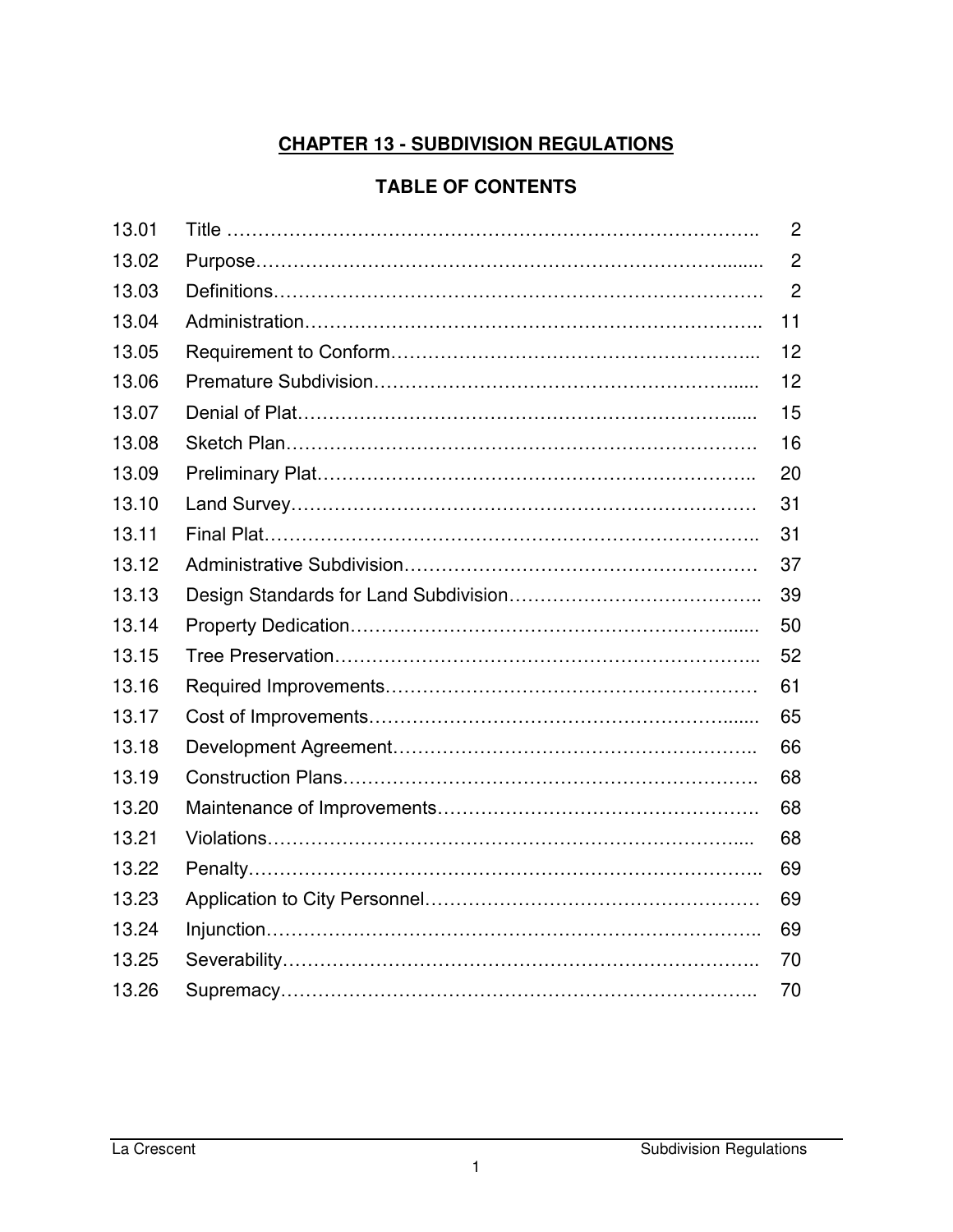#### **13.01 TITLE**

These regulations and provisions shall be known as the "Subdivision Regulations" of the City of La Crescent.

#### **13.02 PURPOSE**

These Subdivision Regulations are adopted for the purpose of promoting the public health, safety, morals and general welfare by providing for orderly economic and safe development of land urban services and facilities.

#### **13.03 DEFINITIONS**

For the purpose of these Subdivision Regulations, certain terms used herein are defined as follows:

Alley - A public right-of-way which affords a secondary means of access to abutting property.

Applicant – Any person or group that applies for a building permit, subdivision approval, or permit to allow land disturbing activities. Applicant also means that person's agents, employees, and others acting under this person's or group's direction. The term "applicant" also refers to the permit holder or holders and the permit holder's agents, employees and others acting under this person's or group's direction.

Attorney – The City Attorney.

Best Management Practices (BMPs) – Best management practices as described in current Minnesota Pollution Control Agency's manual and 12.185, 3 Storm Water Pollution and Erosion Control.

Block – That property abutting on one side of a street and lying between the two nearest intersecting or intercepting streets or railroad right-of-way or unsubdivided acreage.

Boulevard - That portion of the street right-of-way between the curb line or edge of pavement and the property line.

Boundary Lines – Lines indicating the bounds or limits of any tract or parcel of land.

Build Out Plan (Ghost Plat) – A subdivision or resubdivision concept plan illustrating possible future lot layout, street networks, and utility systems for oversized lots, outlots, or undeveloped land within or adjoining a preliminary plat.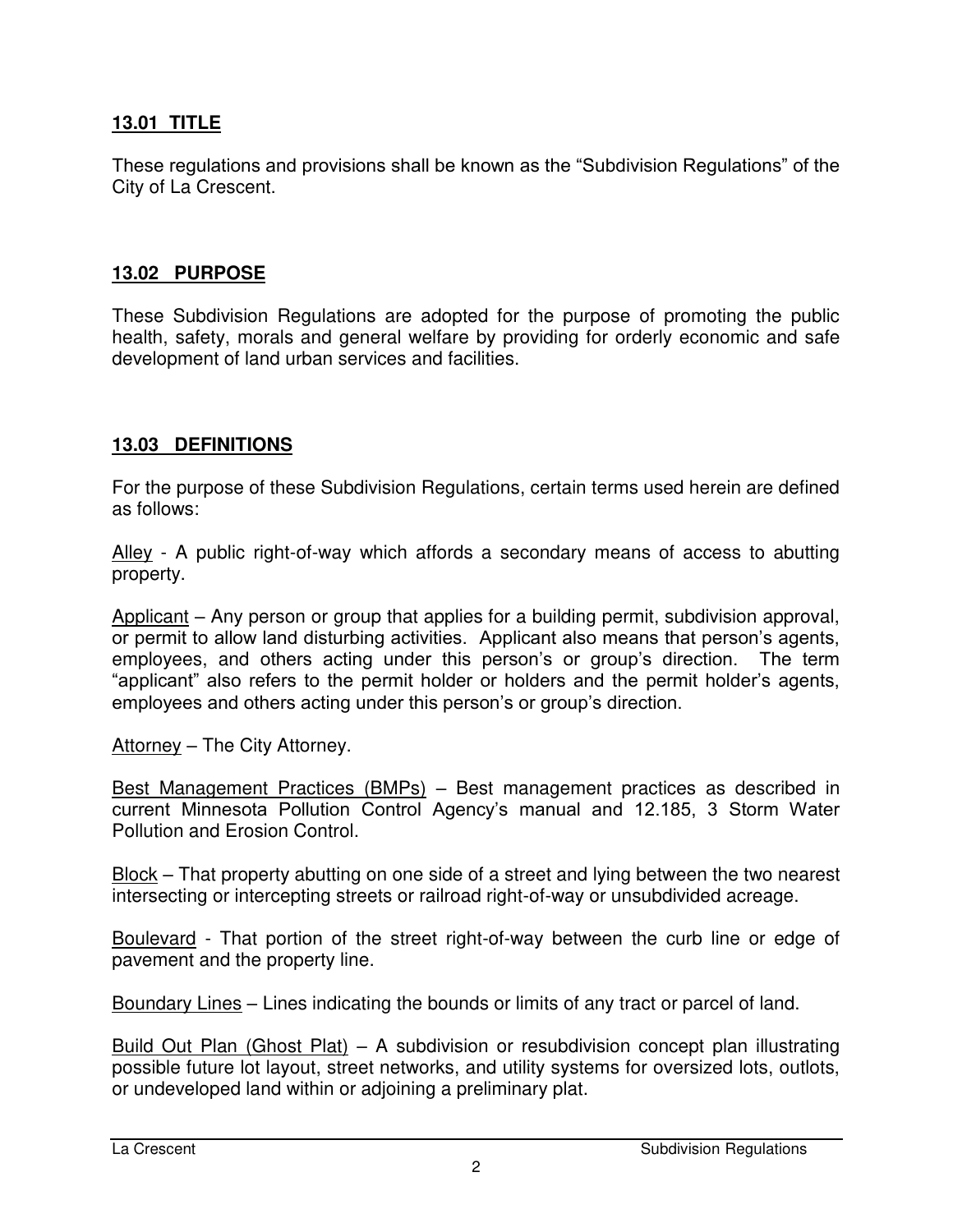Buildable Land – Contiguous land area occurring within the property lines of a parcel of lot excluding drainageways, wetlands, water courses, park land, road rights-of-way, land below the Ordinary High Water Level (OHWL) and slopes in excess of fifteen (15) percent.

Building – Any structure used or intended for supporting or sheltering any use or occupancy.

Building Pad – The area on a lot within which the principal building will be constructed.

Building Line – Also referred to as a setback line, the line beyond which property owners or others have no legal or vested right to extend a building or any part thereof without special permission and approval of the proper authorities.

Capital Improvement Plan - An itemized program setting forth the schedule and details of specific contemplated public improvements by fiscal year, together with their estimated cost, the justification for each improvement, the impact that such improvements will have on the current operating expense of the government, and such other information on capital improvements as may be pertinent.

Certificate of Occupancy – A certificate issued by the Building Official after final inspection, when it is found that the building and project complied with the provisions of the State Building Code, the City Code and other laws which are enforced by the City. No building shall be occupied until the Building Official has issued a Certificate of Occupancy, or temporary certificate when warranted.

Certificate of Survey – A land survey prepared by a land surveyor registered in the State of Minnesota with a certification that the information on the land survey is accurate.

Common Interest Community or CIC - Contiguous or non-contiguous real estate within Minnesota that is subject to an instrument which obligates persons owning a separately described parcel of the real estate, or occupying a part of the real estate pursuant to a proprietary lease, by reason of their ownership or occupancy, to pay for (1) real estate taxes levied against; (2) insurance premiums payable with respect to; (3) maintenance of; or (4) construction, maintenance, repair or replacement of improvements located on one or more parcels or parts of the real estate other than the parcel or part that the person owns or occupies. Real estate subject to a master association, regardless of when the master association was formed, shall not collectively constitute a separate common interest community unless so stated in the master declaration recorded against the real estate pursuant to Minnesota Statutes Section 515B.2-121 (f)(1), as amended from time to time.

Common Open Space - Any open space including private parks, nature areas, playgrounds, trails and recreational buildings and structures owned in common by a group of property owners.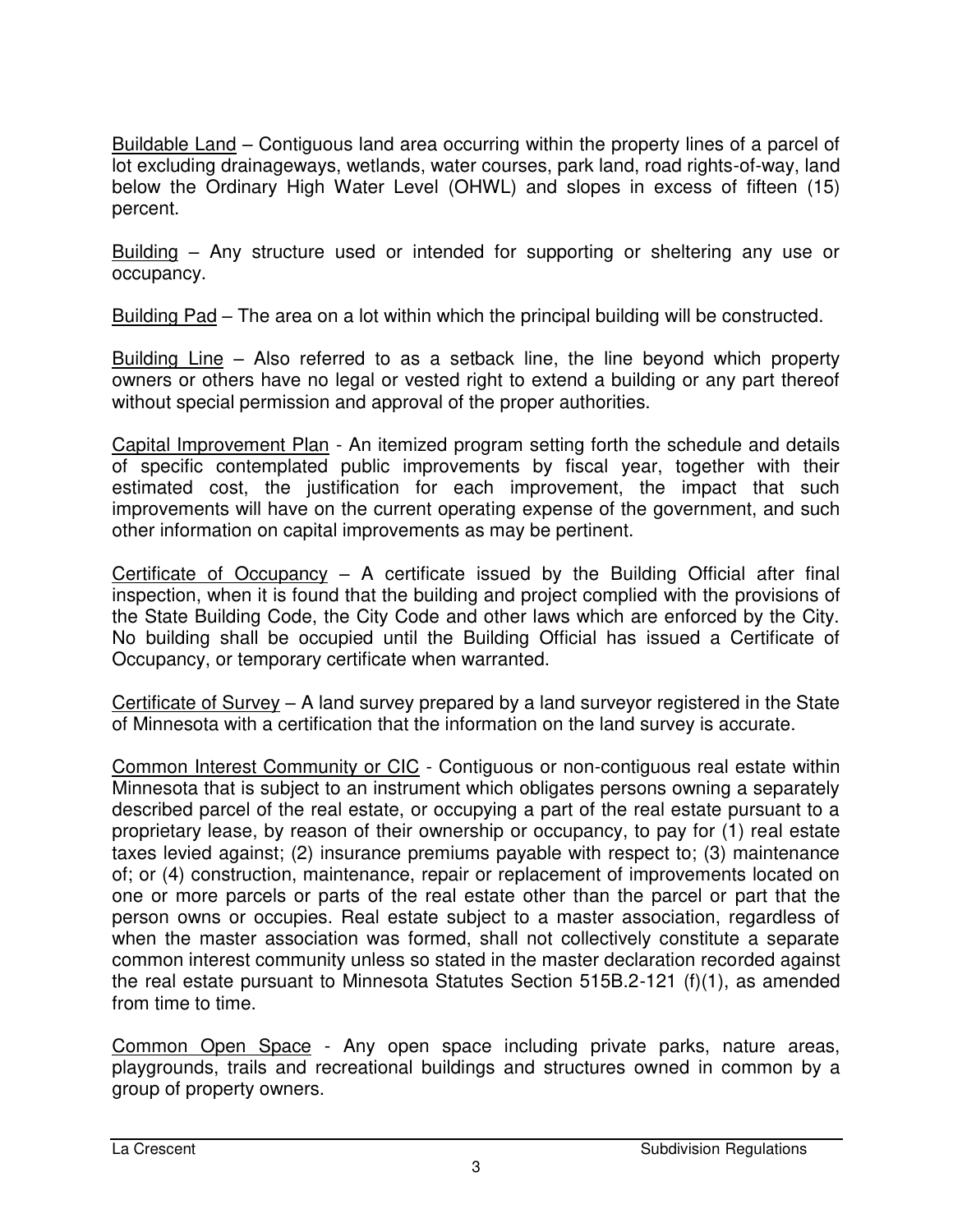Comprehensive Plan - The La Crescent Comprehensive Plan.

Condominium - A form of individual ownership within a multi-unit building with joint responsibility for maintenance and repairs. In a condominium, each unit is under separate ownership, along with an undivided share of common buildings and land.

Conservation Development - The development pattern and technique whereby lots are arranged in closely related groups to preserve the environmentally sensitive areas, and natural amenities through the creation of common open space.

Contour Map – A map on which irregularities of land surface are shown by lines connecting points of equal elevations. Contour interval is the vertical height between contour lines.

Critical Root Zone (CRZ) – An imaginary circle surrounding the tree trunk with a radius distance of one (1) foot per one (1) inch of tree diameter, e.g., a twenty (20) inch diameter tree has a CRZ with a radius of twenty (20) feet.

Cul-de-sac - (See Street)

Custom Graded Lot - A Lot that is part of a Preliminary or Final Plat, but which is graded only at the time of construction of a building, rather than at the time of the installation of public improvements (See also "Mass Graded Lot).

Design Standards – The specifications for the preparation of sketch plans, preliminary plats, and final plats indicating, among other things, the optimum minimum or maximum dimensions of such features as rights-of-way and blocks, as set forth in this Chapter.

Developer - A person, group, firm, corporation, sole proprietorship, partnership, State agency, or political subdivision thereof engaged in land disturbance activity.

Diameter at Breast Height (DBH) – The diameter of a tree measured at diameter breast height (four and one-half (4.5) feet from the uphill side of the existing ground level).

Drainageway -

- 1. Any natural, altered or artificial water course which has definable beds and banks capable of conducting confined runoff from adjacent lands. Water course beds not clearly defined shall be delineated to include that area which would be inundated by runoff resulting from a twenty-four (24) hour rainfall having a recurrence interval of once in five (5) years.
- 2. An altered water course is that which has been affected by man-made changes in straightening, deepening, narrowing, or widening the original channel.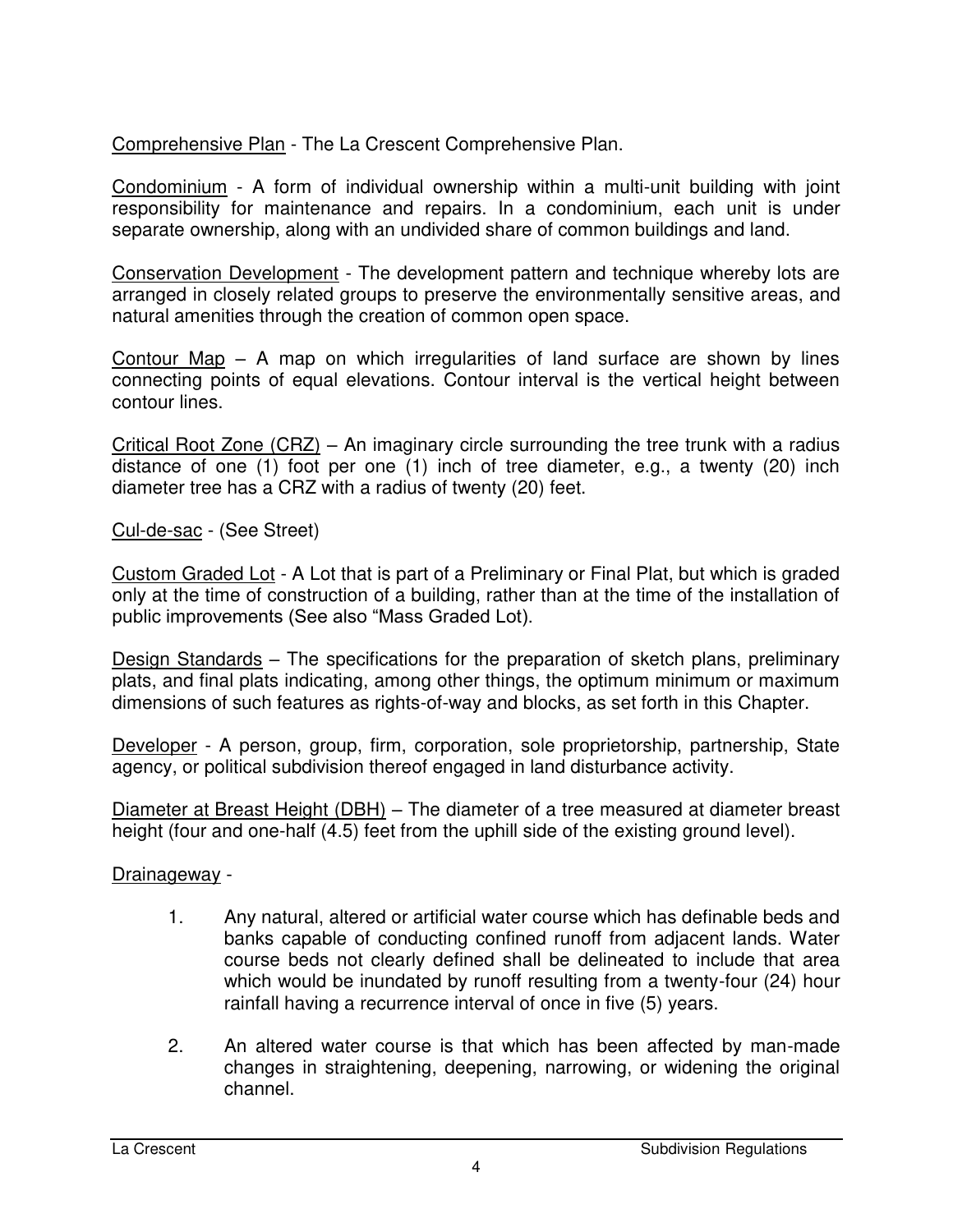3. An artificial water course is that which has been artificially constructed by man where there was no previous natural water course. The limits of the water course bed are confined to that area, which would be inundated by runoff resulting from a twenty-four (24) hour rainfall having a recurrence interval of once in five (5) years.

Drip Line – The farthest distance away from the trunk that rain or dew will fall directly to the ground from the leaves or branches of the tree.

Easement – A grant by a property owner for the use of a strip of land by the general public, a corporation, or a certain person or person, for a specific purpose or purposes.

Engineer - An engineer employed by the City.

Escrow - The deposition of funds in an account maintained by the governmental unit specifically for the purpose of ensuring fulfillment of certain obligations pursuant to this Ordinance.

Financial Guarantee – A financial security consistent with Section 10 of this Ordinance, posted with the City with the approval of a final plat, guaranteeing compliance with the approved final plat, construction plans, and conditions of approval set forth by the City.

Fire Official – The fire chief or designated authority charged with the administration and enforcement of the State Fire Code.

Floodplain – The areas adjoining a watercourse which have been or hereafter may be covered by the regional flood.

Frontage – The width of a lot or building site measured on the line separating it from a public street right-of-way.

Ghost Plat – A sketch plan prepared for unplatted land adjacent to a proposed subdivision that illustrates potential future street connections, lot and block layouts, and other information in order to demonstrate that a proposed subdivision will permit a logical extension of development onto nearby lands.

Grade – The vertical location of the ground. Existing grade is the grade prior to grading. Rough grade is the stage at which grade approximately conforms to the approved plan. Finish grade is the final grade of the site which conforms to the approved plan.

High Water Level – The water level in a watercourse which could be predicted to occur as a result of the critical 100-year runoff event using U.S. Department of Agriculture Soil Conservation Service methodology, as approved by the City.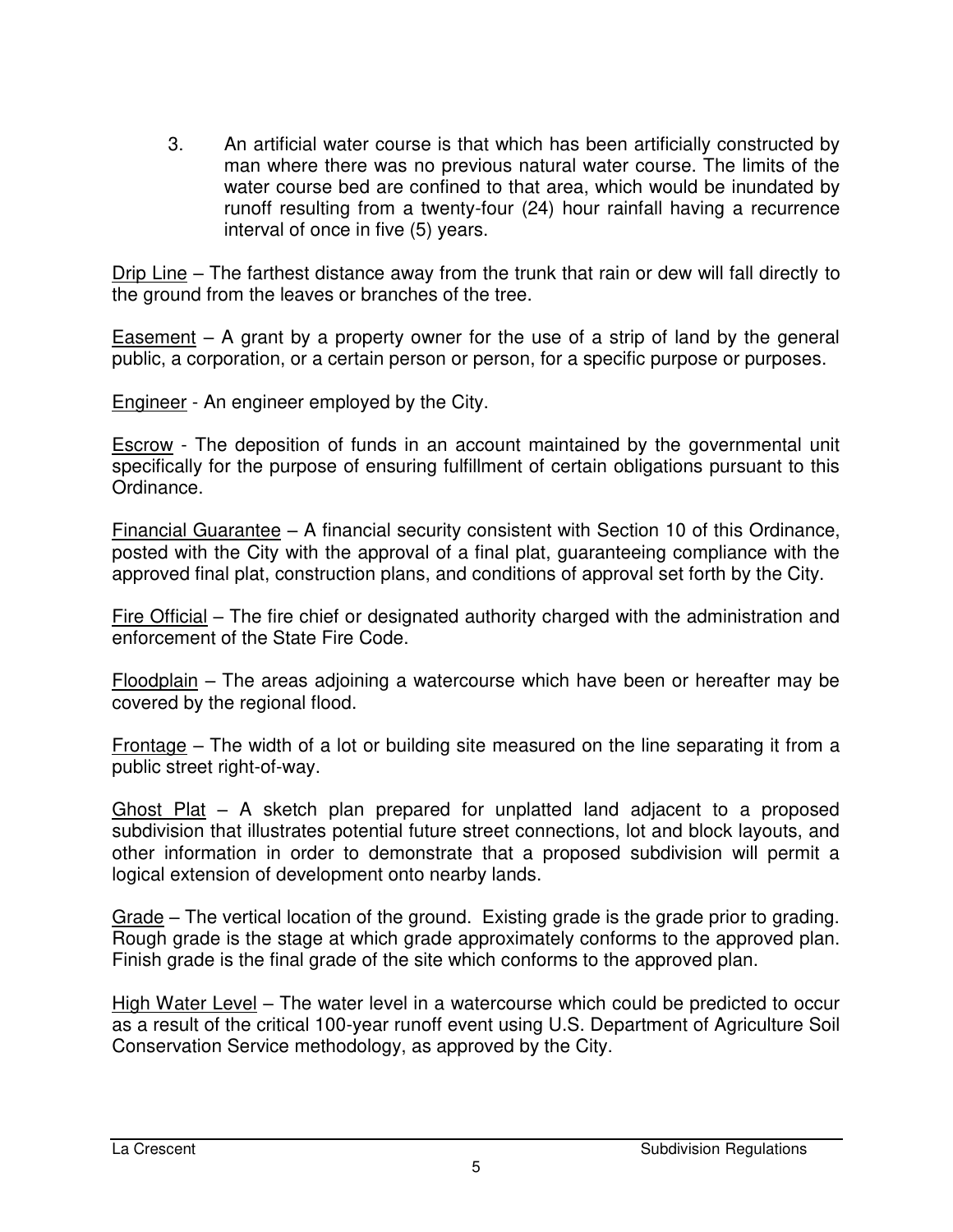Improvement, Public - Any drainage facility, street, parkway, park, lot improvement or other facility for which the local government may ultimately assume the responsibility for maintenance and operation, or which may affect an improvement for which City responsibility is established.

Land Disturbance Activity – Any land change that may result in the alteration of existing surface drainage patterns or soil erosion from water or wind and the movement of sediments into or upon waters or lands within this government's jurisdiction, including construction, clearing and grubbing, grading, excavating, transporting and filing of land. Within the context of this rule, land disturbance activity does not mean:

- A. Minor land disturbance activities that do not alter existing surface drainage patterns such as home gardens and individuals home landscaping, repairs and maintenance work.
- B. Tilling, planting or harvesting of agricultural, horticultural or silvicultural (forestry) crops.
- C. Emergency work to protect life, limb or property and emergency repairs, unless the land disturbing activity would have otherwise required an approved erosion and sediment control plan, except for the emergency. If such a plan would have been required, then the disturbed land area shall be shaped and stabilized in accordance with the City's requirements as soon as possible.

Lot – A portion of a subdivision or other parcel of land intended for building development or for transfer of ownership under a single legal description and single tax parcel identification number.

Lot, Base – Lots meeting all the specifications in the zoning district prior to being subdivided into a two family dwelling, quadraminium, or townhome subdivision.

Lot, Corner – A lot or lots within a plat and situated at the corners thereof so that they are bounded on two sides by streets. This term applies to any lot within the plat at street intersections and bounded on two sides by streets.

Lot, Double Frontage - A lot which has a pair of opposite lot lines abutting two (2) substantially parallel streets, and which is not a corner lot.

Lot, Flag – A lot whose public right-of-way does not meet the minimum required width. Access is provided by a narrow strip of land or private right-of-way.

Lot, Unit – Lots created from the subdivisions of a two family dwelling, quadraminium, or townhome having different minimum lot size requirements than the conventional base lots within the zoning district.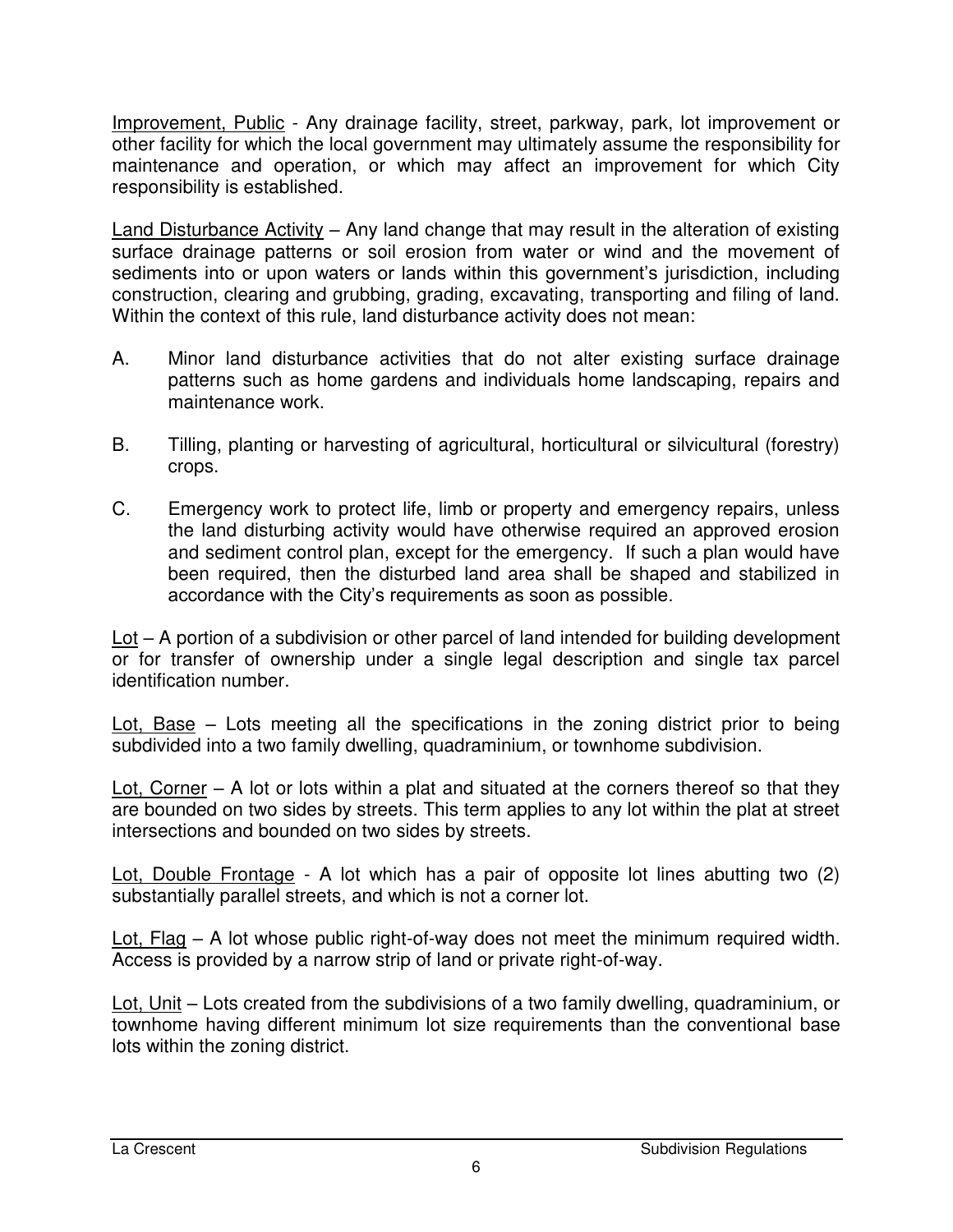Lot Depth - The mean horizontal distance between the front lot line and the rear lot line of a lot.

Lot Line - A property line bounding a lot except that where any portion of a lot extends into the public right-of-way, the lot line shall be deemed to be the boundary of said public right-of-way.

Lot Width - The horizontal distance between the side lot lines of a lot measured at the front building setback line, and, if applicable, at the setback line from the ordinary high water level of a lake or tributary.

Mass Graded Lot – A lot which is part of a Preliminary or Final Plat and which is roughgraded at the time of the grading and installation of public improvements such as streets and utilities (See also "Custom Graded Lot).

Metes and Bounds - A method of property description by means of their direction and distance from an identifiable point of beginning.

Outlot - A parcel of land shown on a subdivision plat as an outlot, and designated alphanumerically, (for example - Outlot A.) Outlots are used to designate one of the following: land that is part of the subdivision but is to be subdivided into lots and blocks at a later date; land that is to be used for a specific purpose as designated in a developer's agreement or other agreement between the City and the developer.

Owner - Any individual, firm, association, partnership, corporation, trust or any other legal entity having proprietary interest in the land.

Pedestrian and/or Bicycle Trail – An easement or land dedication given to the City for the purpose of providing public walking and/or bicycling trails to City residents. The trails shall provide recreational opportunity and also access to parks, natural areas, and public land in accordance with the City's adopted trail plan.

Plat - The drawing or map of a subdivision prepared for filing of record pursuant to Minnesota Statute 505, as may be amended.

Plat, Final - The final map or drawing, consistent with the standards of Section 13.11 of this Ordinance, on which the developer's plan or subdivision is presented to the City Council for approval and which, if approved, will be submitted to the Office of the County Recorder or Registrar of Titles.

Plat, Preliminary - The preliminary map or drawing, consistent with the standards of Section 13.09 of this Ordinance, indicating the proposed layout of the subdivision to be submitted to the City for their consideration for compliance with the Comprehensive Plan, the Zoning Ordinance, and these regulations along with required supporting data.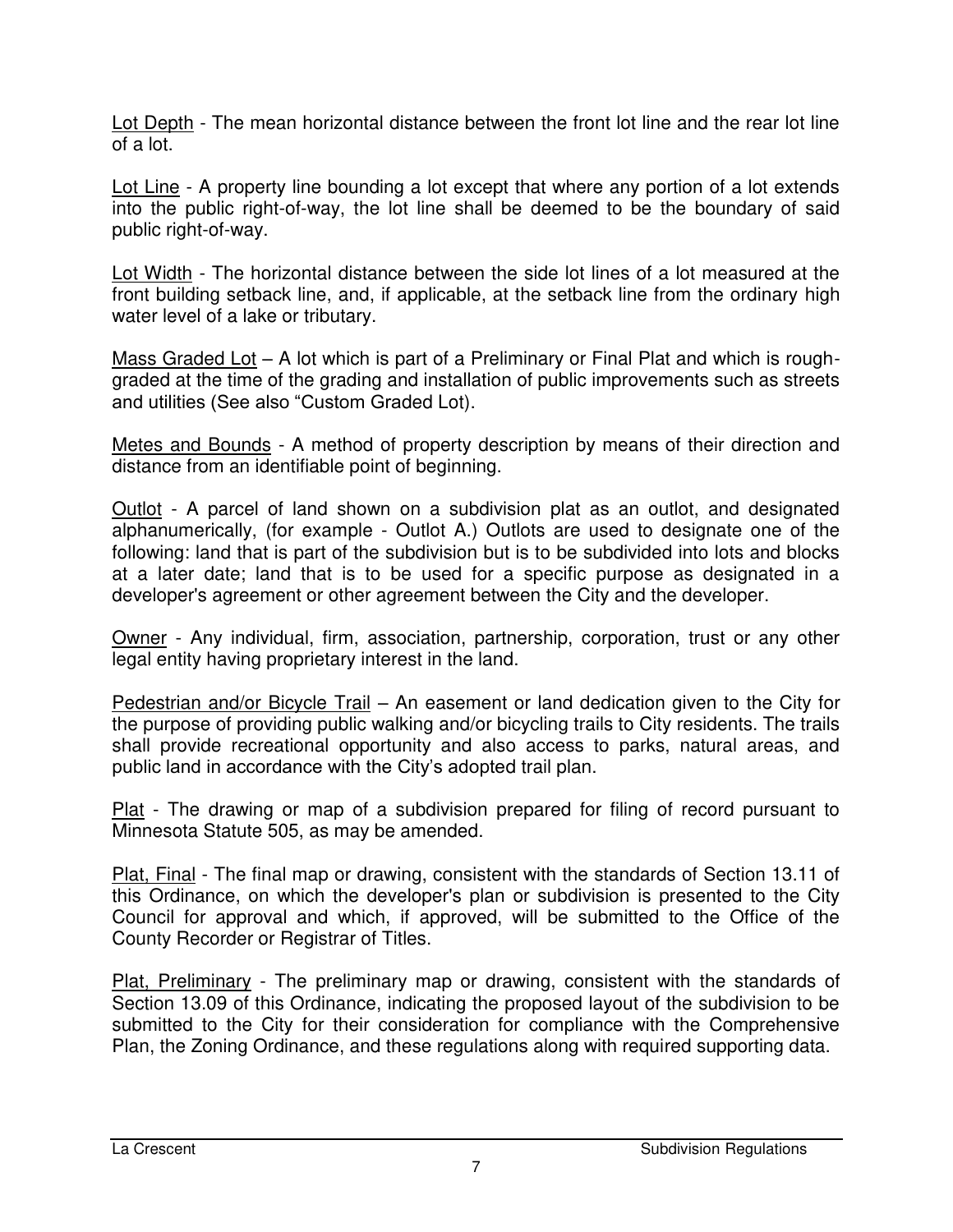Protective Covenant - A restriction of the use placed upon the property by a present or former owner and recorded in the Office of the County Recorder or the Registrar of Titles. The City will not be responsible to enforce private protective covenants.

Premature Subdivision – A subdivision application which does not conform to one or more important fundamental conditions of the City of La Crescent which prohibit the subdivision from being served with adequate levels of public services at the time of application, and therefore is rejected on that basis alone.

Registered Land Survey - A survey map of registered land designed to simplify a complicated metes and bounds description, designating the same into a tract or tracts of Registered Land Survey Number.

Registered Professional – A registered professional civil engineer, soils engineer, geologist, landscape architect or other registered professional with experience and knowledge in the application of principles required to comply with this Ordinance.

Reserve Strip – A strip of privately-owned land platted alongside a public right of way that prevents access to the public right of way from adjoining private property. Also commonly referred to as "spite strips".

Reverse Curve – A roadway designed to change the direction of curve quickly from one direction to the other, sometimes informally called an "S-curve".

Resubdivision - A change in an approved or recorded subdivision plat if such change affects any street layout on such map or area reserved for public use, or any lot line or if it affects any map, or plan legally recorded prior to the adoption of any regulations controlling subdivisions.

Right-of-Way - A strip of land occupied or intended to be occupied by a street, railroad, road, electric transmission line, oil or gas pipeline, water main, sanitary or storm sewer main, or for another special use. The usage of the term right-of-way for land platting purposes shall mean that every right-of-way hereafter established and shown on a final plat is to be separate and distinct from the lots or parcels adjoining such right-of-way and not included within the dimensions or areas of such lots or parcels. Right-of-way intended for streets, water main, sanitary sewers, storm drains, or any other use involving maintenance by a public agency shall be dedicated to public use by the recording of the plat on which such right-of-way is established.

Road Right-of-Way Width - The horizontal distance between the outside edges of a road right-of-way.

Setback - The minimum horizontal distance between a structure, individual sewage treatment system, or other facility, and an ordinary high water level, sewage treatment system, top of bluff, road, highway, property line, or other facility.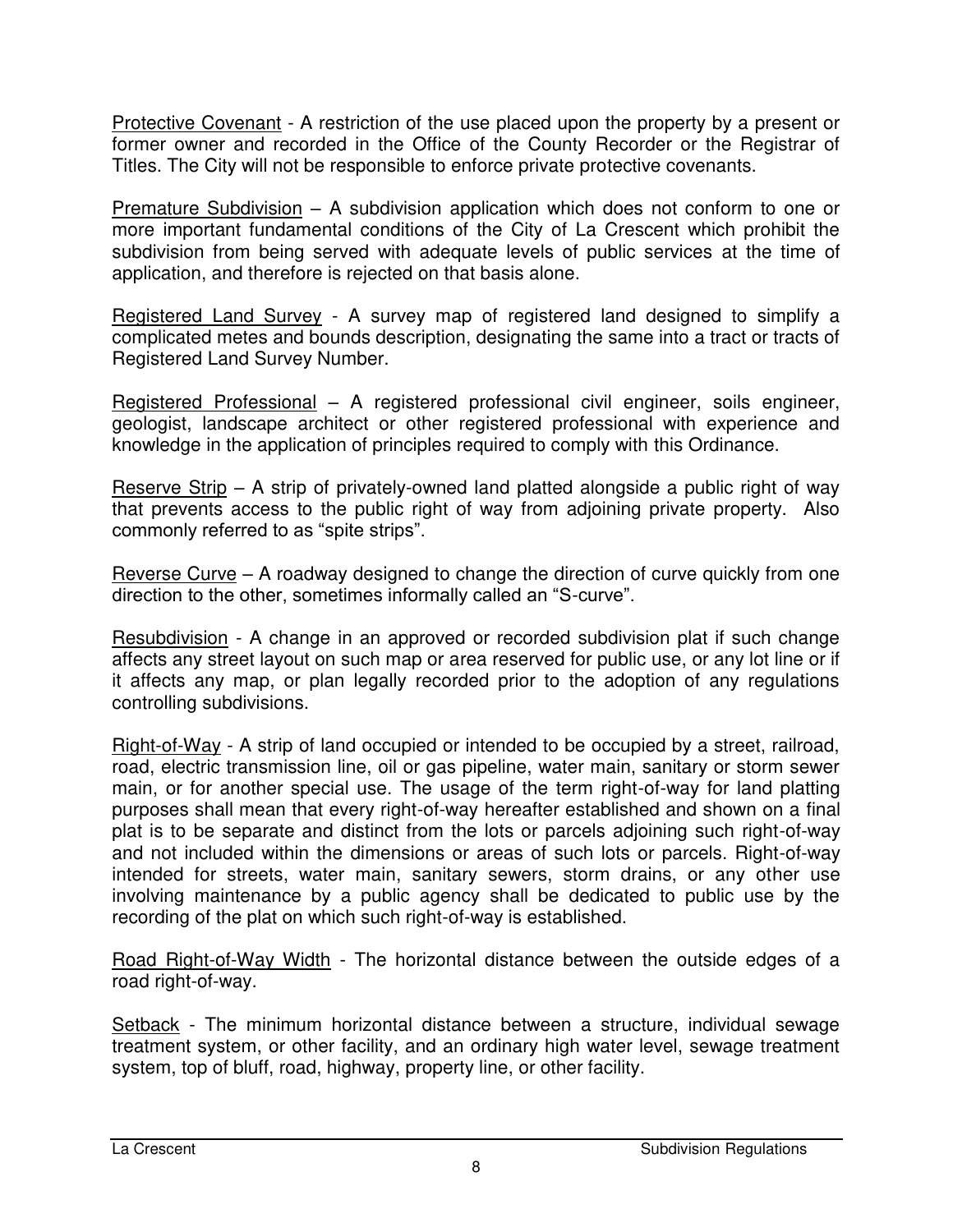Shoreland - Land located within the following distances from public waters: one thousand (1000) feet from the ordinary high water level (OHWL) of a lake, pond or flowage and three hundred (300) feet from a river or stream or the landward extent of a floodplain designated in the City Code on a river or stream, whichever is greater. The limits of shorelands may be reduced whenever the waters involved are bounded by topographic divides which extend landward from the waters for lesser distances and when approved by the Commissioner of Natural Resources.

Significant Tree – See definition of Tree.

Significant Tree Stand – See definition of Tree.

Specimen Tree – See definition of Tree.

Street - A right-of-way affording primary access by pedestrians and vehicles to abutting properties, whether designated as a street, highway, thoroughfare, parkway, throughway, road, avenue, boulevard, court, way, trail or however otherwise designated. Private, ingress and egress easements shall not be considered streets. City streets shall be categorized by functional classification, as defined by the Comprehensive Plan.

Street, Cul-de-sac – A local street with only one outlot and having an appropriate terminal for the safe and convenient reversal of traffic movement compliant with the Minnesota State Fire Code.

Street, Private – A private street is one which is not maintained by the City and for which the City is not under obligation to carry our repairs, even though it may be a named street and serve a number of properties.

Street Width – The width of the improved surface of the street as measured at right angles or radially to the centerline of the street from curb face to curb face, or on a street without curbs from the outside edge of the improved shoulder to outside edge of improved shoulder.

Subdivider – A person, group, firm, corporation, sole proprietorship, partnership, State agency, or political subdivision thereof who causes land to be divided, platted or planned into a subdivision for him/herself or others.

Subdivision - The separation of an area, parcel, or tract of land under single ownership into two (2) or more parcels, tracts, lots, or long term leasehold interests where the creation of the leasehold interest necessitates the creation of streets, roads, or alleys for residential, commercial, industrial or other use or any combination thereof, except those separations: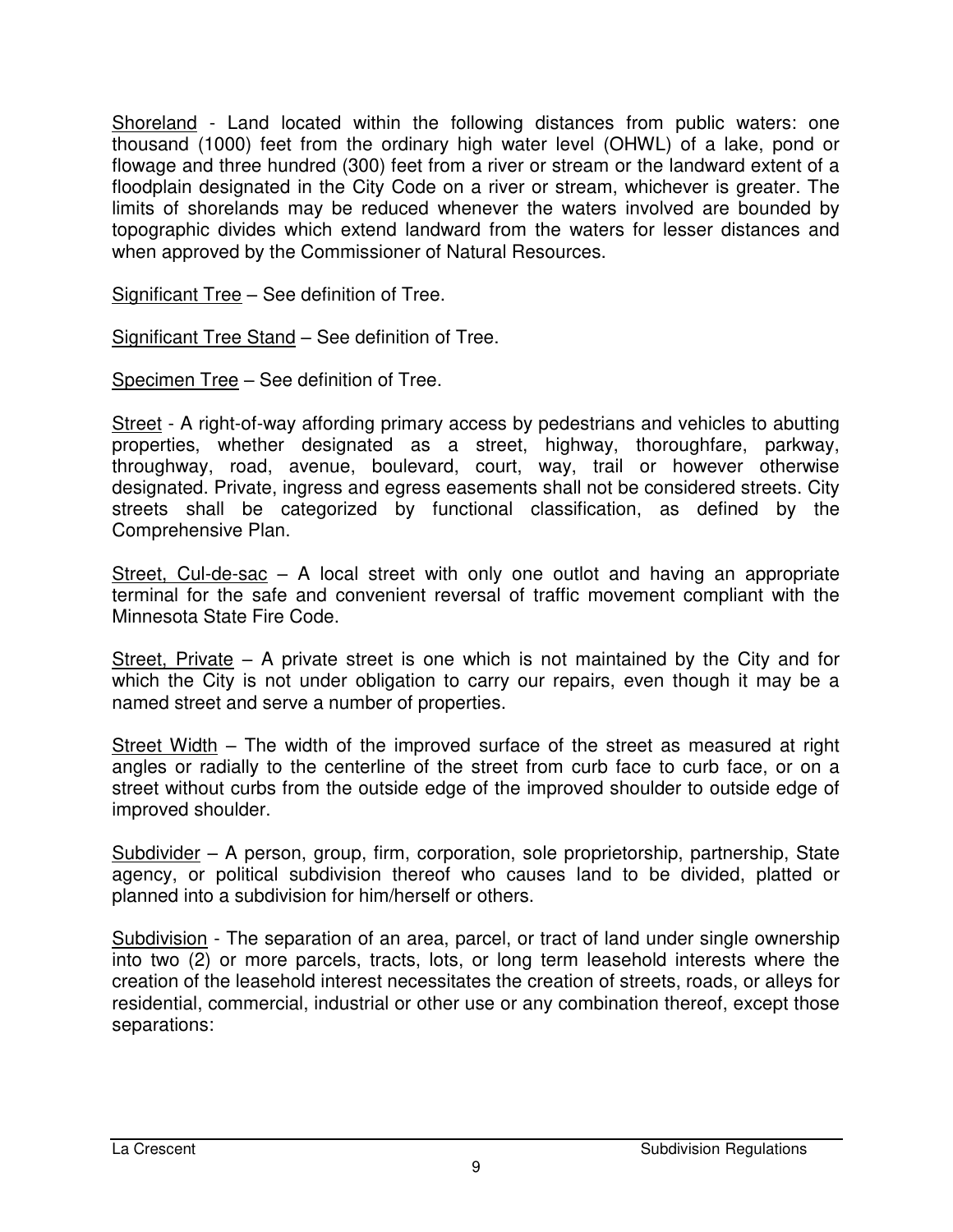- 1. Where all the resulting parcels, tracts, lots or interests will be twenty (20) acres or larger in size and five hundred (500) feet in width for residential uses and five (5) acres or larger in size for commercial and industrial uses;
- 2. Creating cemetery lots;
- 3. Resulting from court orders, or the adjustment of a lot line by the relocation of a common boundary.

Subdivision, Administrative – A subdivision which results in two (2) or fewer parcels, tracts, or lots from one (1) or two (2) existing parcels, tracts, or lots.

Tree – Any of the following type of trees, as each is defined herein:

- 1. Coniferous Tree. A woody plant which, at maturity, is at least twelve (12) feet or more in height, having foliage on the outermost portion of the branches year round.
- 2. Deciduous Tree. A woody plant which, at maturity, is at least fifteen (15) feet or more in height, having a defined crown, and which sheds leaves annually.
- 3. Significant Tree. A healthy tree measuring a minimum of six (6) inches in diameter for deciduous trees, or a minimum of twelve (12) feet in height for coniferous trees.
- 4. Significant Tree Stand. A grouping or cluster of coniferous and/or deciduous trees with contiguous crown cover, occupying five hundred (500) or more square feet of property, which are comprised of deciduous trees between four (4) inches and twelve (12) inches or larger in diameter or coniferous trees between four (4) feet and twelve (12) feet or higher in height.
- 5. Specimen Tree. A healthy hardwood tree measuring equal to or greater than thirty (30) inches in diameter and/or a coniferous tree measuring fifty (50) feet or greater in height.

Vegetation, Native – The pre-settlement (already existing in Minnesota at the time of statehood in 1858) group of plant species native to the local region that were not introduced as a result of European settlement or subsequent human activity.

Watercourses – Any natural or man-made passageway on the surface of the earth so situated and having such a topographical nature that surface water stands or flows through it from other areas. The term includes ponding areas, drainage channels, swales, waterways, creeks, rivers, lakes, streams, wetland areas, and any other open surface water flow which is the result of storm water or ground water discharge. This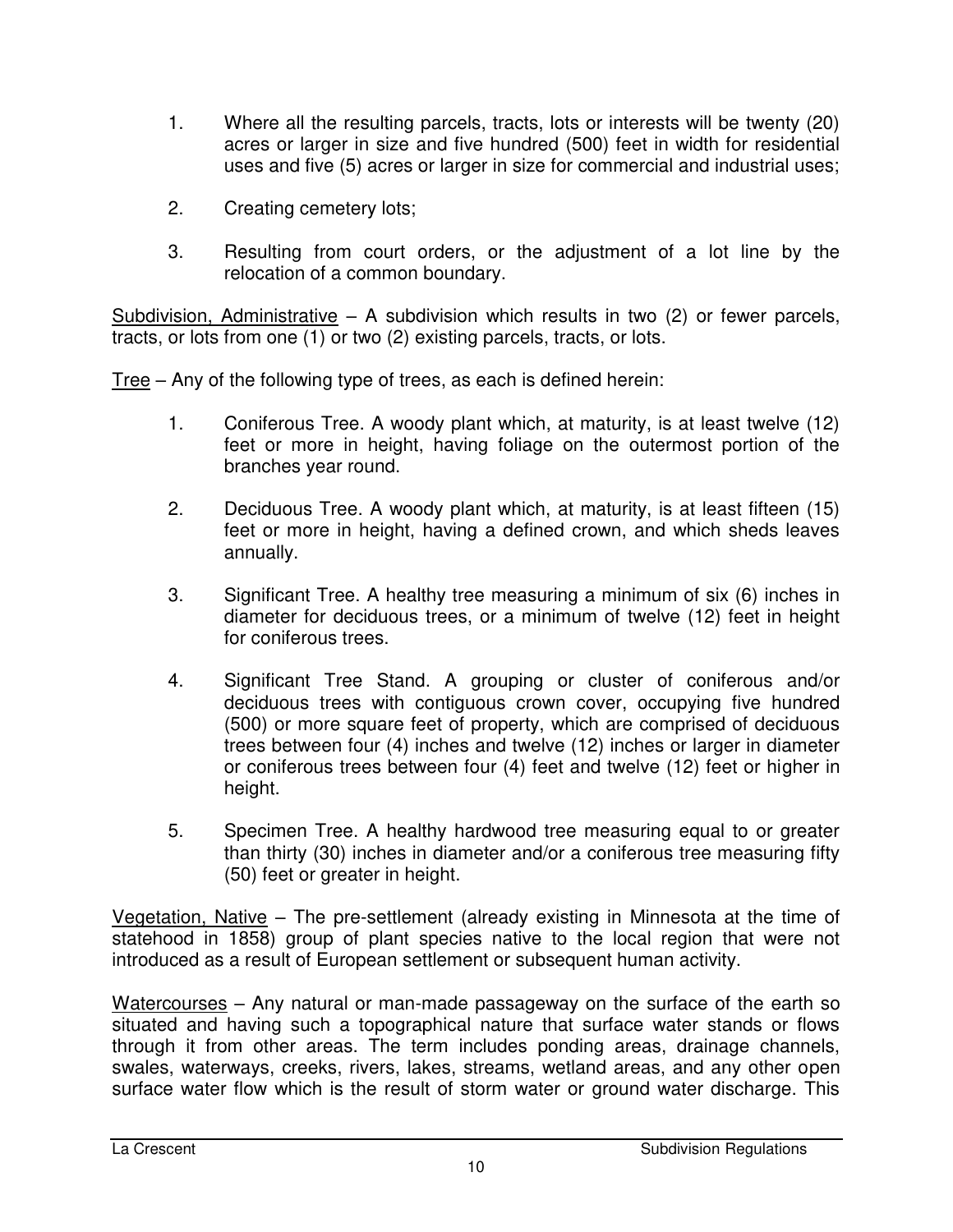term does not include man-made piping systems commonly referred to as storm sewers.

Wetland – Lands transitional between terrestrial and aquatic ecosystems, where the water table is usually at or near the surface or the land is covered by shallow water. Consistent with the WCA, wetlands are to be identified and delineated using the methodology set forth in the Federal Manual for Identifying and Delineating Jurisdictional Wetlands (Interagency Task Force on Wetland Delineation, 1987). For purposes of this definition, wetlands must have three (3) of the following attributes:

- 1. A predominance of hydric soils;
- 2. Inundated or saturated by surface or ground water at a frequency and duration sufficient to support a prevalence of hydrophytic vegetation typically adapted for life in saturated soil conditions;
- 3. Under normal circumstances support a prevalence of such vegetation. This definition does not include wetlands created from uplands either for stormwater storage and management purposes, or by actions not intended to create the wetland and approved, permitted, funded or overseen by a public entity.

Building and Zoning Official – The person duly appointed by the City Council as the individual charged with the responsibility of administering and enforcing this Ordinance.

#### **13.04 ADMINISTRATION**

- 1. Platting Authority. The City Council shall act as the platting authority for administration of this Chapter and approval of final plats of land subdivisions, unless and until it shall elect to appoint the City Planning Commission as the platting authority. The Planning Commission is hereby authorized and directed to assist the Council in the review of the plats and the administration of this ordinance, and to exercise the powers and duties granted it herein. No plat or replat shall be filed or accepted for filing by the Office of the Houston County Recorder unless adopted by the affirmative vote of the majority of the members of the platting authority approving such plat or replat.
- 2. Fees. A subdivision shall be accompanied by a fee established by City ordinance to pay for costs associated with the application processing and review. Said fee ordinance will be annually reviewed and updated. Any and all expenses incurred by the City for engineering, planning, fiscal, administrative, legal or other services related to the review and processing of the subdivision application that exceeds the established application fee shall be collected from the applicant. The acceptance of all applications, issuances of permits, or recording of any plat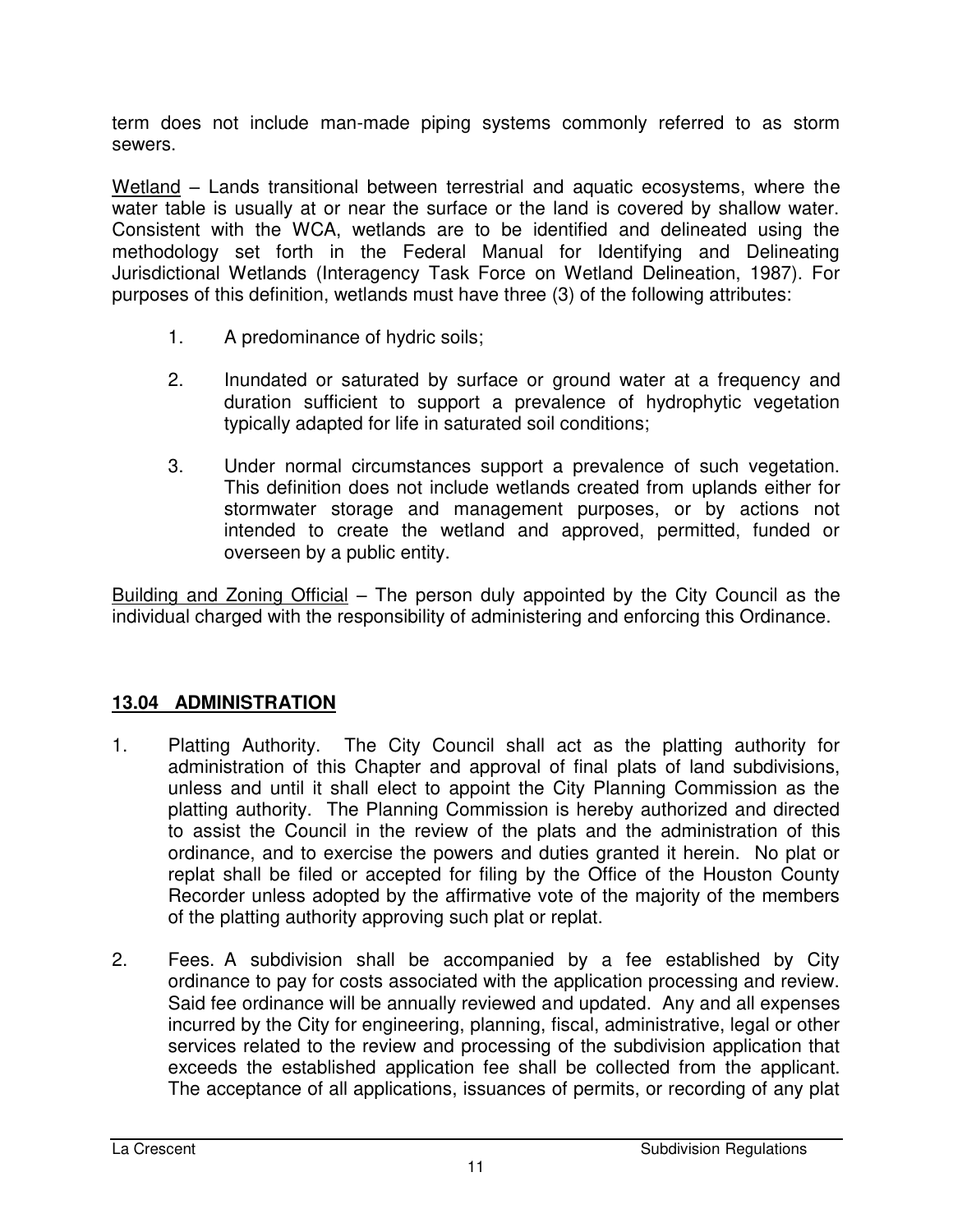shall not occur until a complete application has been filed and the appropriate fees have been paid.

 Expenses may be billed monthly and must be paid within thirty (30) days of billing. Failure to pay within sixty (60) days may result in suspension of the project, at the City option. If said expenses are not paid within reasonable time after billing, as determined by the City of La Crescent, the City of La Crescent shall certify the same as unpaid against the real property and shall collect the same in the same manner as real estate taxes are collected. The City of La Crescent shall have the option to collect said amounts in a civil action in lieu of certification for collection.

### **13.05 REQUIREMENT TO CONFORM**

Hereafter, before approval, all land subdivisions, as defined herein, shall be subject to, and shall conform to, these regulations, and to other applicable law and applicable plans and regulations by the City Council or Planning Commission, including land use plan, community facilities plan, major thoroughfare plan, official map, zoning plan, utility plan, and others.

### **13.06 PREMATURE SUBDIVISION**

Any preliminary plat or final plat deemed premature pursuant to the following criteria shall be denied by the City Council.

- 1. Conditions for Establishing a Premature Subdivision. A subdivision may be deemed premature should any of the following conditions be found:
	- A. Inconsistency with any of the following:
		- 1) La Crescent Comprehensive Plan.
		- 2) La Crosse and La Crescent Sewer Service Area Plan
		- 3) Bicycle and Pedestrian Plan
		- 4) Capital Improvement Plan
		- 5) La Crosse and La Crescent Metropolitan Area Transportation Plan
		- 6) Other applicable system plans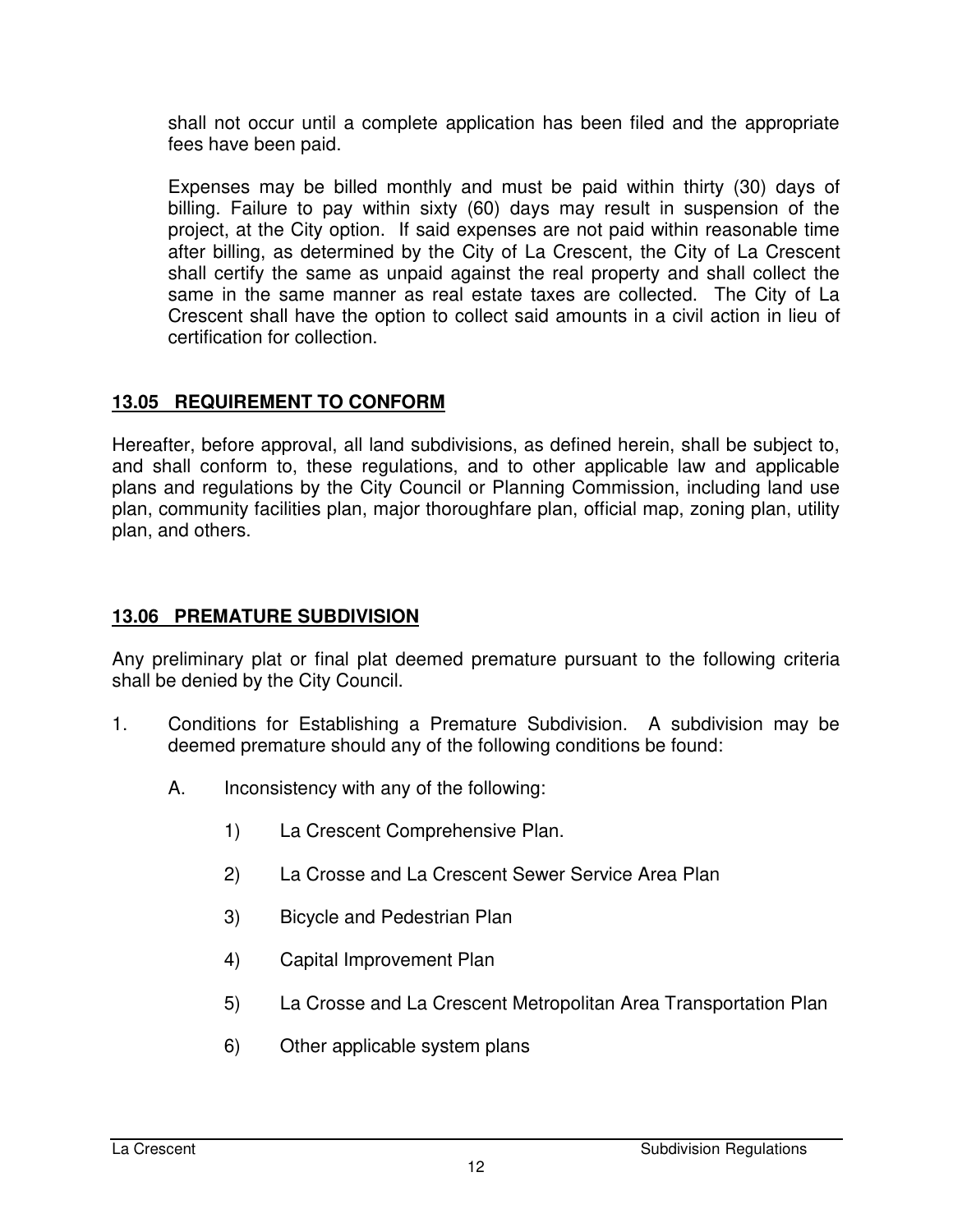- B. Inconsistency with Growth Policies. A proposed urban subdivision shall be deemed premature unless it is shown to meet the City's infill policies:
	- 1) The urban subdivision must be located within the staged growth area as established by the City's Comprehensive Plan.
	- 2) The cost of utilities and street extensions must be covered by one or more of the following and approved by the City Council:
		- I. An immediate assessment to the proposed subdivision.
		- II. One hundred (100) percent of the street and utility costs are privately financed by the developer.
		- III. The cost of regional and/or oversized trunk utility lines can be financed with available City trunk funds.
		- IV. The cost and timing of the expenditure of City funds are consistent with the City's capital improvement plan.
		- V. The cost, operation and maintenance of the utility system are consistent with the normal costs as projected within the City's water, sewer, and stormwater utility rates.
		- VI. The developer payments will offset additional costs of utility installation or future operation and maintenance.
- C. Roads or Highways That Are Inadequate to Serve the Subdivision. A proposed subdivision shall have inadequate roads or highways when:
	- 1) Roads or highways providing access to a subdivision are functioning at a level of service (LOS) below that determined appropriate by the City Engineer.
	- 2) Traffic generated by a proposed subdivision will exceed the levels of service (LOS) as determined appropriate by the City Engineer.
	- 3) Existing roads providing access to the subdivision do not have the structural capacity to accommodate projected traffic from the proposed subdivision, (unless the developer has made arrangements to pay to correct any structural deficiencies).
	- 4) The traffic generated from a proposed subdivision requires City street improvements that are inconsistent with the La Crescent Capital Improvement Plan, (unless the developer has made arrangements to pay to correct any deficiencies).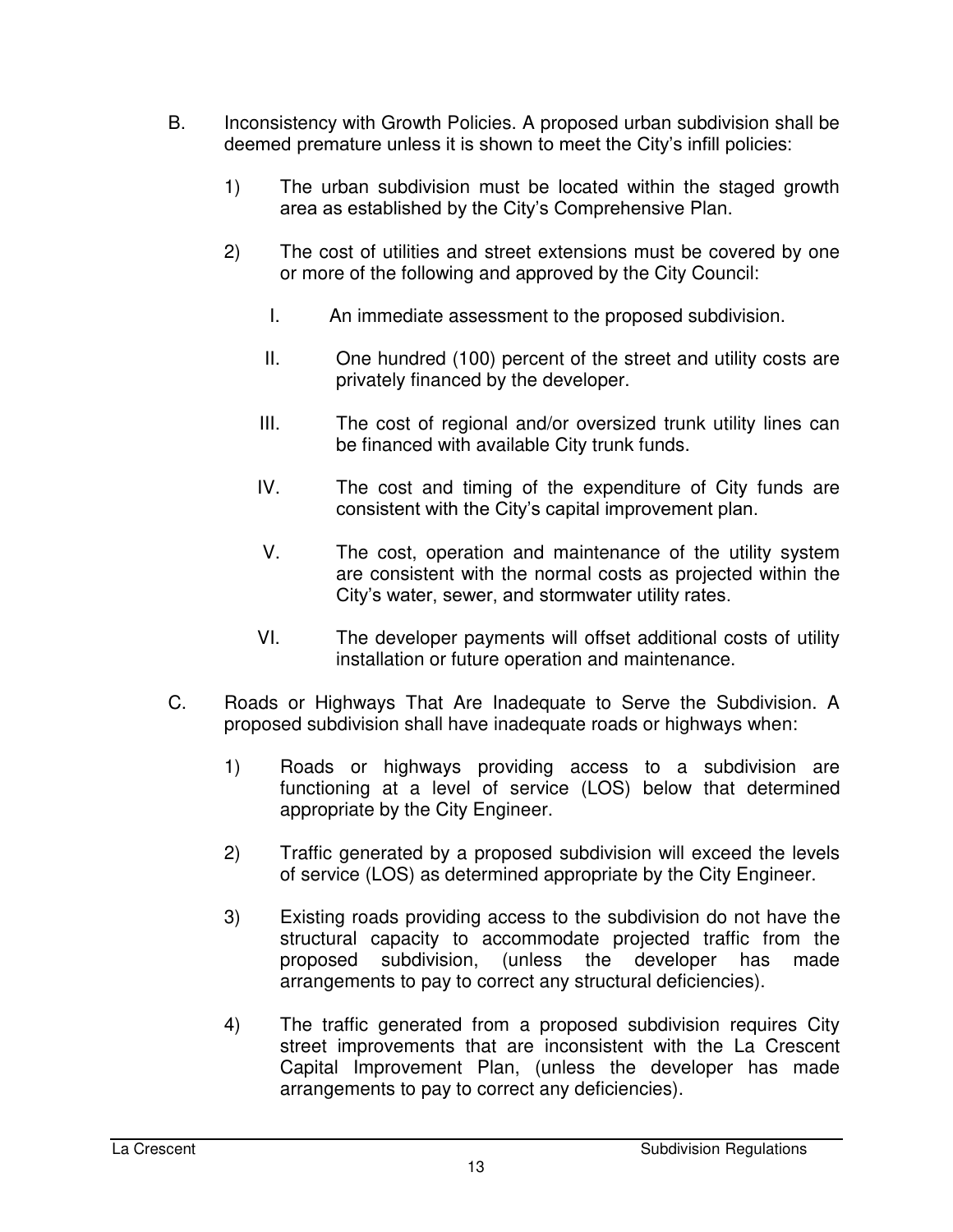- 5) Upgrades are required by the City's Comprehensive Plan or County Highway Department to insure proper traffic flow and traffic safety, (unless the developer has made arrangements to pay to correct any deficiencies).
- D. Inadequate Water Supply. A proposed subdivision shall be deemed to have an inadequate water supply when:
	- 1) The City water system has inadequate wells, storage, or pipe capacity to serve the subdivision.
	- 2) The water utility extension does not offer the opportunity for water main looping to serve the urban subdivision.
	- 3) The extension of water mains will not provide adequate water pressure for personal use and fire protection.
	- 4) Adequate well head protection measures have not been implemented for all abandoned wells.
	- E. Inadequate Waste Disposal Systems. A proposed subdivision shall be deemed to have an inadequate waste disposal systems when:
		- 1) The City has insufficient waste treatment plant and pipe capacity to serve the subdivision if developed to its maximum density.
		- 2) The subdivision will result in a sewer extension inconsistent with La Crosse and La Crescent Sewer Service Area Plan and Capital Improvement Plan.
	- F. Lack of Adequate Drainage. A condition of inadequate drainage shall be deemed to exist if:
		- 1) Surface or subsurface water retention and runoff are such that it constitutes a danger to the structural security of existing or proposed structures.
		- 2) The proposed subdivision will cause pollution of water sources or damage from erosion and siltation on downhill or downstream land.
		- 3) The proposed site grading and development will cause harmful and irreparable damage from erosion and siltation on downhill or downstream land.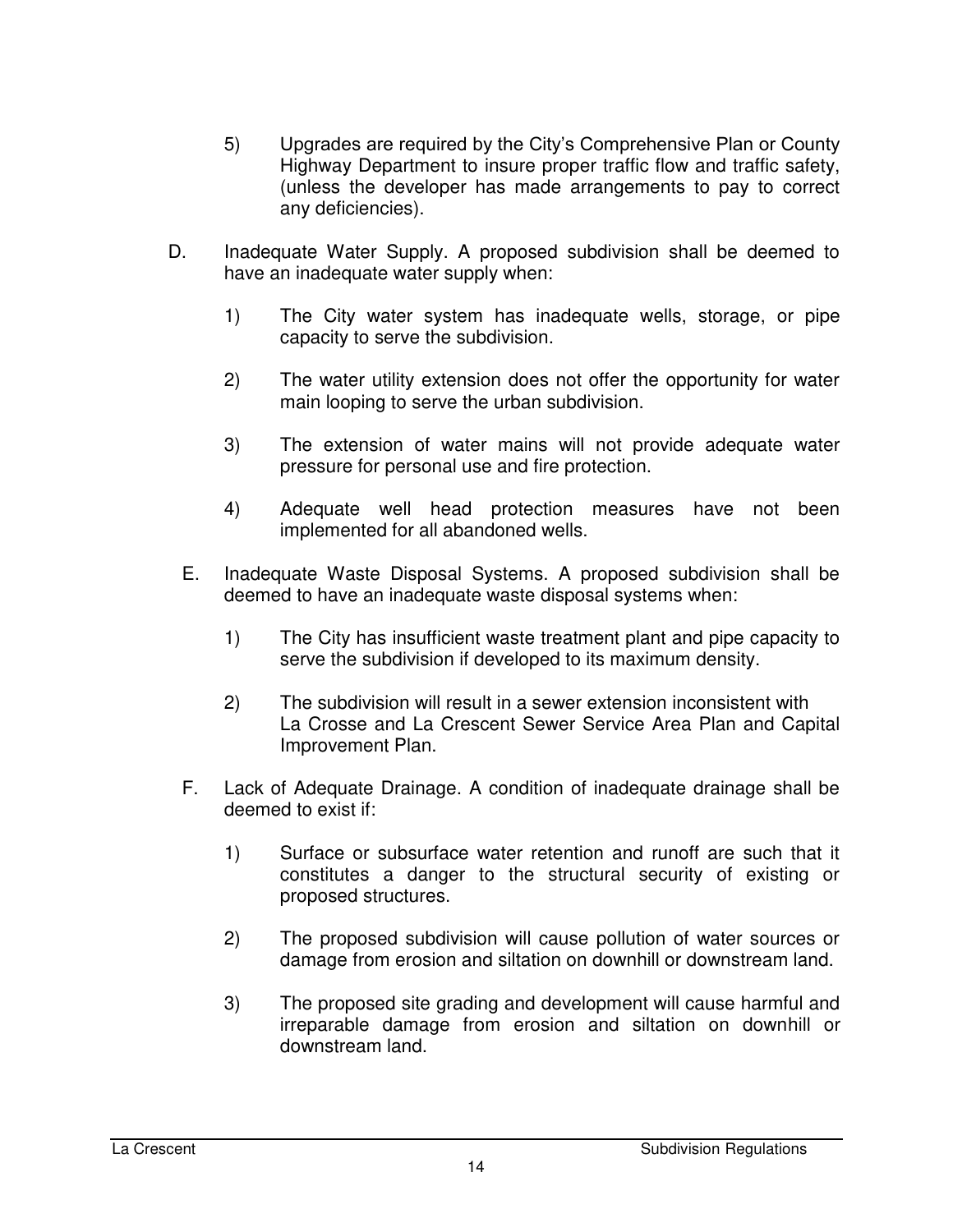- 4) Proposed ponds, including location, changes to natural drainage patterns, outflows, or any other impacts, will result in damage or flooding to other property
- 5) Factors to be considered in making these determinations may include: average rainfall for the area; the relation of the land to floodplains; the nature of soils and subsoils and their ability to adequately support surface water runoff and waste disposal systems; the slope of the land and its effect on effluents; and the presence of streams as related to effluent disposal.
- G. Environmental Review (EAW, AUAR, EIS, etc.). A proposed subdivision shall be deemed to be premature when an environmental review process requires substantial changes to the layout, density, utility service provision, grading design, or other aspects of the subdivision.
- 2. Burden of Establishing. The burden shall be upon the applicant to show that the proposed subdivision is not premature.

### **13.07 DENIAL OF PLAT**

The Planning Commission may recommend denial and the City Council may deny the subdivision if it makes any one or more of the following findings:

- 1. That the proposed subdivision is in conflict with adopted applicable general and specific comprehensive plans of the City.
- 2. That the physical characteristics of this site, including but not limited to topography, percolation rate, soil conditions, susceptibility to erosion and siltation, susceptibility to flooding, water storage, drainage and retention, are such that the site is not suitable for the type of development, design, or use contemplated.
- 3. That the site is not physically suitable for the proposed density of development.
- 4. That the design of the subdivision or the proposed improvements is likely to cause environmental damage.
- 5. That the design of the subdivision or the type of improvements is likely to cause public health problems.
- 6. That the design of the subdivision or the type of improvements will conflict with easements of record or with easements established by judgment of a court.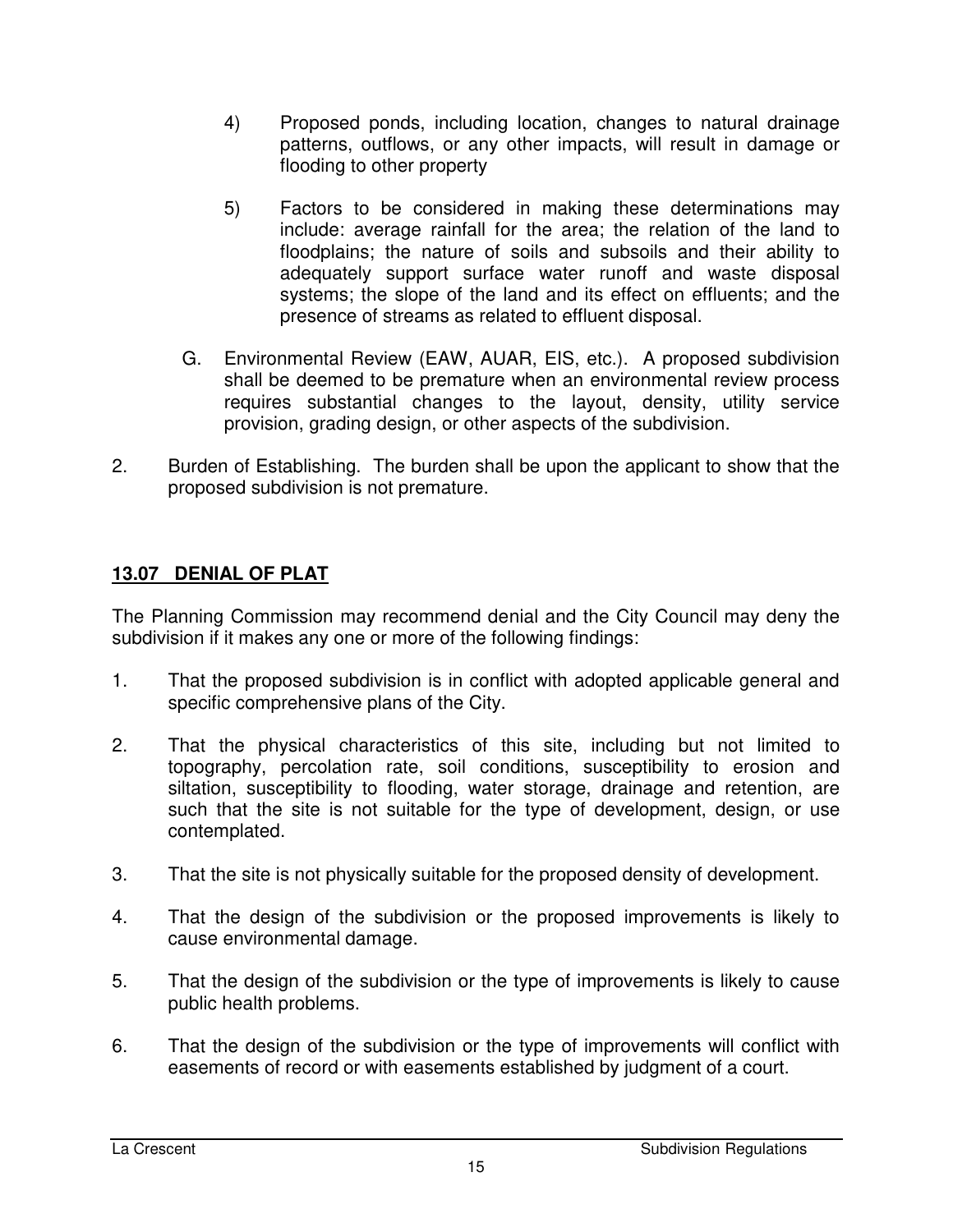- 7. That the proposed subdivision, its site, or its design adversely affects the floodcarrying capacity of the floodway increases flood stages and velocities, or increases flood hazards within the floodway fringe or within other areas of the City.
- 8. The proposed subdivision is inconsistent with the policies and standards of the State defined shoreland, floodplain, and wetland regulations.
- 9. The subdivision is determined to be premature.
- 10. The design of the subdivision does not conform to minimum City development standards.
- 11. The time period for review of the plat has reached expiration without resolution of design features or conformance with City development regulations that would allow for City approval.

### **13.08 SKETCH PLAN**

While not mandatory, it is suggested that subdividers prepare a sketch plan depicting the subdivision proposal for informal review prior to filing a formal application. A sketch plan may be required with all annexation petitions. On the basis of the sketch plan, the City shall informally advise the subdivider as promptly as possible of the extent to which the proposed subdivision generally conforms to the design standards of this section and to other sections of this Ordinance. Sketch plan review does not convey any legal development rights to the applicants.

- 1. Information Required for Sketch Plan. The sketch plan shall include six (6) large scale copies and one (1) reduced scale (11" by 17") copy of detailed written materials, plans and specifications to include the following information:
	- NOTE: One/two additional large scale copies shall be provided for each of the following, if applicable:
		- Project is adjacent to a county road or county state aid highway (1)
		- $\bullet$  Project is adjacent to a state highway (1)
		- Project lies within a Shoreland or Flood Plain Overlay Districts (1)
	- A. General Location and Site Description.
		- 1) Name and address of developer/owner.
		- 2) Date of plan preparation and dates of revision.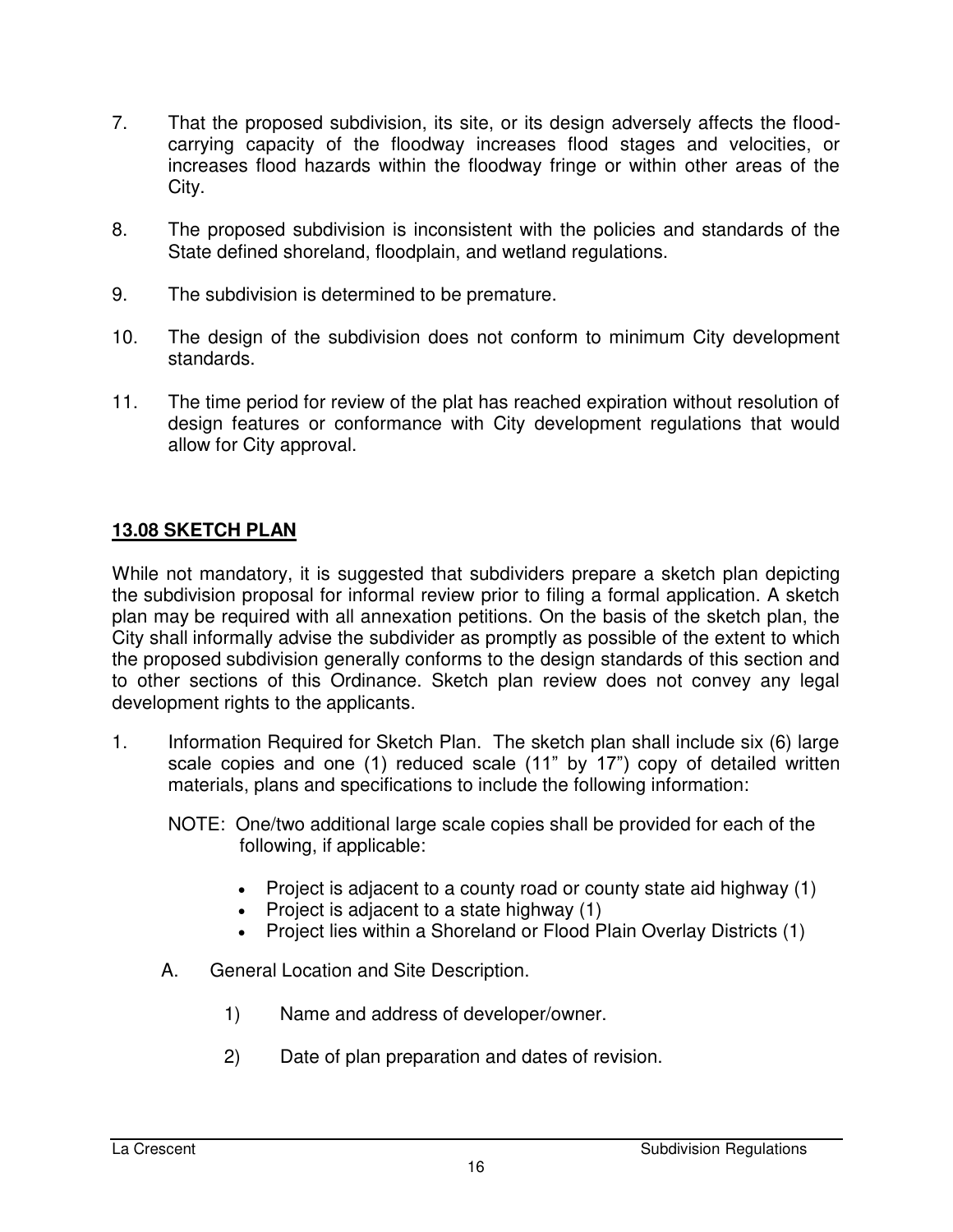- 3) Scale of plan (engineering scale only one (1) inch equals one hundred (100) feet).
- 4) North arrow indication.
- 5) Legal description.
- 6) Property location map illustrating the site location relative to adjoining properties and streets.
- 7) Scaled drawing (engineering scale only) illustrating property boundaries.
- 8) Proof that the person is a qualified applicant pursuant to Section 13-03.
- 9) Current and proposed land use and zoning.
- 10) Evaluation by the applicant that the subdivision would not be determined to be premature pursuant to the criteria outlined by the Comprehensive Plan and Subdivision Ordinance.
- 11) Additional information as required by the Building and Zoning Official.
- B. Resource Inventory. A resource inventory, mapped at a scale of one (1) inch to one hundred (100) feet or less shall include:
	- 1) Topographic contours at two (2) foot intervals showing rock slopes of more than fifteen (15) percent.
	- 2) Soil type locations and identification of soil type characteristics such as hydric soils, depth to bedrock, depth to water table and suitability for wastewater disposal systems, if applicable (Houston County Soil Survey information).
	- 3) Hydrologic characteristics including surface water courses, floodplains, delineated wetlands, natural swales, and drainageways.
	- 4) Site vegetation including:
		- I. Cover type (pasture, woodland, etc.).
		- II. Woodland area boundaries.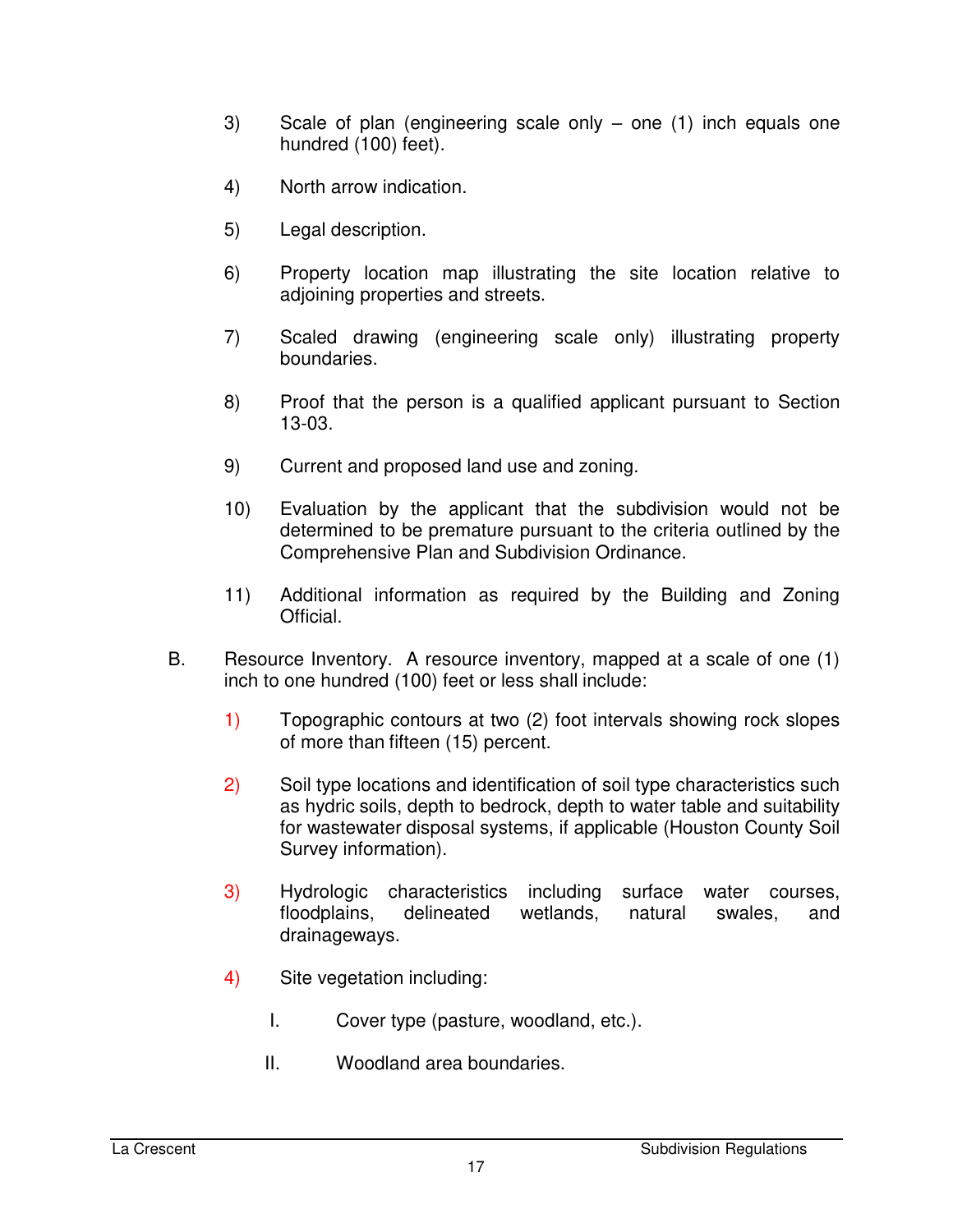- III. Individual trees having a diameter at breast height of eighteen (18) or more inches.
- IV. Vegetative type descriptions (deciduous, coniferous or mixed) by plant community, relative age, and condition.
- 5) Current land use and land cover (cultivated areas, paved areas, etc.), all buildings and structures on the land, and all encumbrances, such as easements or covenants.
- 6) Transportation systems including:
	- I. Adjoining streets.
	- II. Functional classifications.
	- III. Current and projected traffic volumes.
	- IV. General conditions.
	- V. Neighborhood context. General outlines of existing neighborhoods, land uses, buildings, streets, and natural features such as water bodies or wooded areas, roads, driveways and property boundaries within three hundred (300) feet of the tract. This information shall be presented on an aerial photograph at a scale of no less than one (1) inch to two hundred (200) feet.
- C. Sketch Subdivision Plan. One (1) or more of the subdivision sketch plans meeting the intent of this Ordinance and including at least the following information:
	- 1) Open space areas indicating which areas are to be protected and defined by the purpose of the open space.
	- 2) Boundaries of areas to be developed and proposed general street and lot layout. Number and type of housing units and/or approximate size and location of commercial and industrial buildings as may be applicable.
	- 3) Areas proposed for stormwater management.
	- 4) Street system that interconnects neighborhoods that is consistent with the Comprehensive Plan and La Crosse & La Crescent Metropolitan Area Transportation Plan.
	- 5) Location of utility trunks intended to serve the site.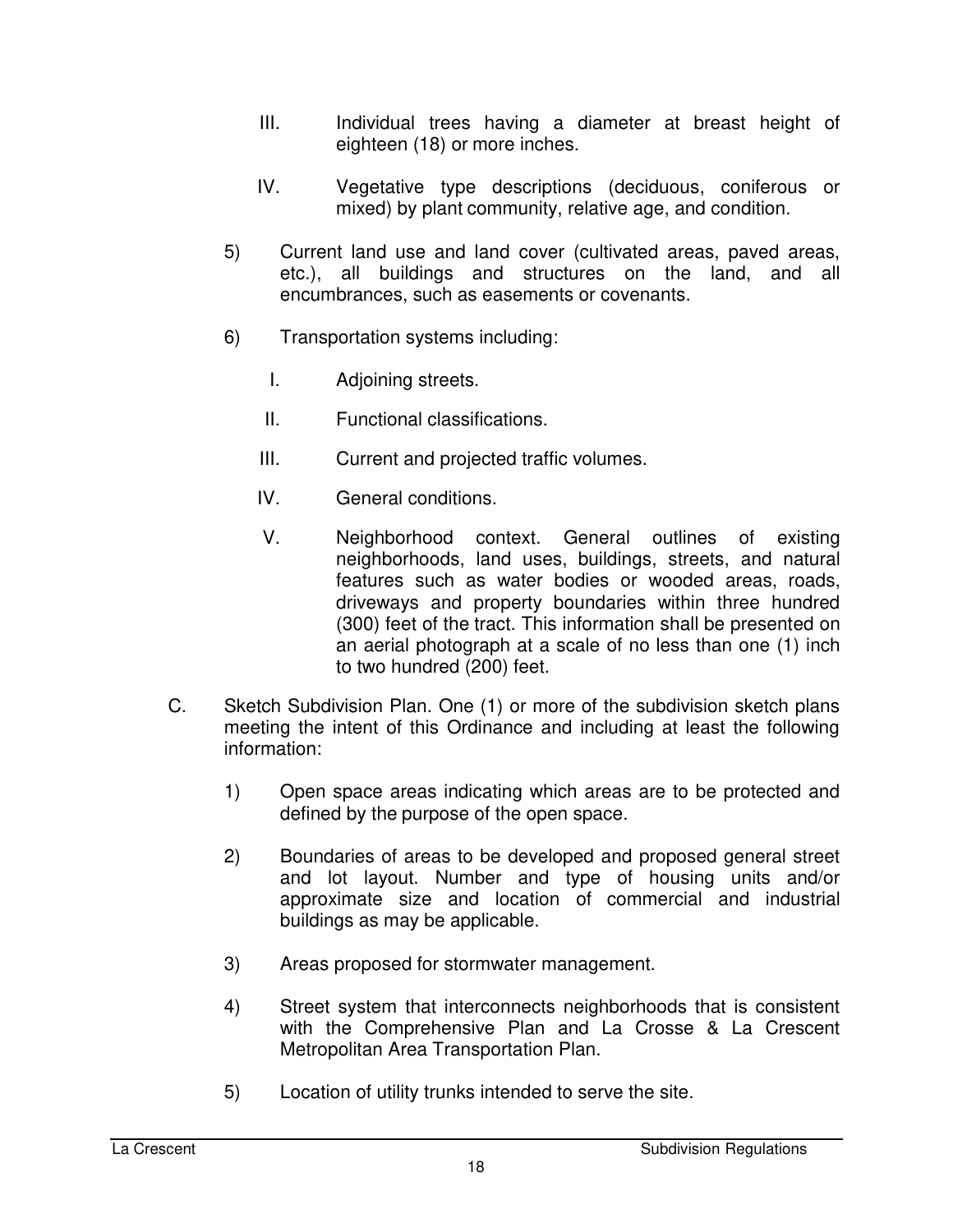- 6) Said plans shall be drawn at a scale of one (1) inch to one hundred (100) feet or less.
- 7) Total area of wetlands and uplands on site.
- D. Application fee and deposit or escrow security to pay for review costs of the City staff and consultants.
- 2. Filing and Review of Application.
	- A. Procedure
		- 1) Pre-Application Meeting. An applicant shall meet with City staff to discuss a proposed development and investigate the City requirements for pursuing a development application including but not limited to improvements required to be installed by subdivider, land use issues including conformity with City Plans and design standards, and conformity with Storm Water Pollution and Erosion Control (12.185), Grading, Drainage, Flood Control and Erosion Control Plan (13.09.2.D), Conservation Development District (12.105).
		- 2) An application for sketch plan along with the associated information and fee established by the City Council shall be submitted to the Building and Zoning Official.
		- 3) The Building and Zoning Official shall submit copies of the sketch plan and associated information to other staff, committees, consultants, or agencies as appropriate.
		- 4) The Building and Zoning Official shall forward the sketch plan submission to the City's advisory boards and City Council for their consideration at regularly scheduled meetings to solicit informal review and comment on the project's acceptability in relation to the City's Comprehensive Plan and development regulations. Such meetings should be attended by the applicant.
		- 5) Sketch plan review does not convey any legal development rights to the applicants.
- 3. Determination of Requirement for Environmental Review Documents.
	- A. The City Engineer may review the sketch plan and may determine if an Environmental Assessment Worksheet (EAW), Environmental Impact Statement (EIS), or Alternative Urban Area-Wide Review (AUAR) is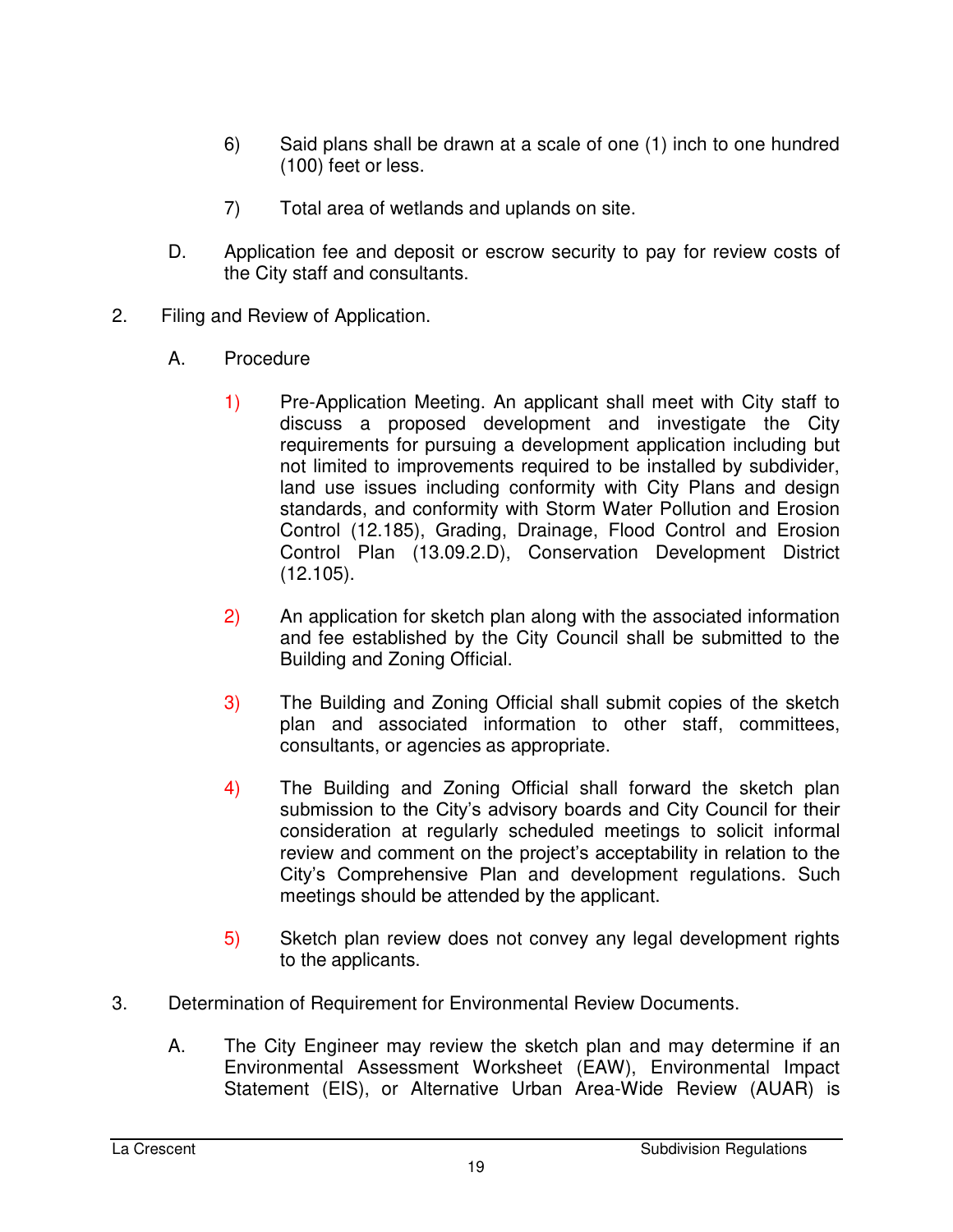required pursuant to Minnesota Rules. If such documents are required, the City Engineer may notify the developer of the requirement.

- B. An escrow deposit in addition to the standard requirements shall be submitted by the applicant to cover City costs reviewing and administering an EAW.
- C. From the time such determination that environmental review is required, to the time that the City Council or other agency acts on the environmental review, the time for processing the proposed subdivision under Minn. Stat. Section 15.99 shall be suspended, (the 120-day clocks stops at this point until the environmental review is completed.) In the event that a proposed subdivision is required to be substantially altered in layout, density, public utility service provision, grading design, or other manner, the original subdivision shall be found to be premature according to Section 13.06 1.G., and any subsequent subdivision proposal shall be considered to be a new application.

## **13.09 PRELIMINARY PLAT**

After the completion of the sketch plan process, if submitted, the owner or developer shall file with the City an application for preliminary plat. The preliminary plat is a plan of how property will be subdivided and developed. The preliminary plat state is the point in the process that all information pertinent to the proposed development is furnished by the developer for review by the City staff and consultants, City advisory committees, the City Council, and any other applicable agencies and the public. The information provides a basis for approval or denial of the application. The information submitted in the application shall address both existing conditions and changes that will occur during and after development.

Additional information or modifications may be required by the Building and Zoning Official, City staff and consultants, City advisory committees, City Council and additional information may be required during the review process. In certain cases some information required by these standards may not be appropriate or may need to be modified in order to provide an adequate basis for making a decision.

- 1. Submittal and Distribution of Preliminary Plat. The principal steps to be taken by subdividers in preparing subdivision plats and securing approval are those enumerated hereafter in this section.
	- A. The owner/applicant shall schedule a predevelopment meeting with appropriate City staff to discuss the preliminary plat application. Through this meeting, City staff may summarize the City's review comments and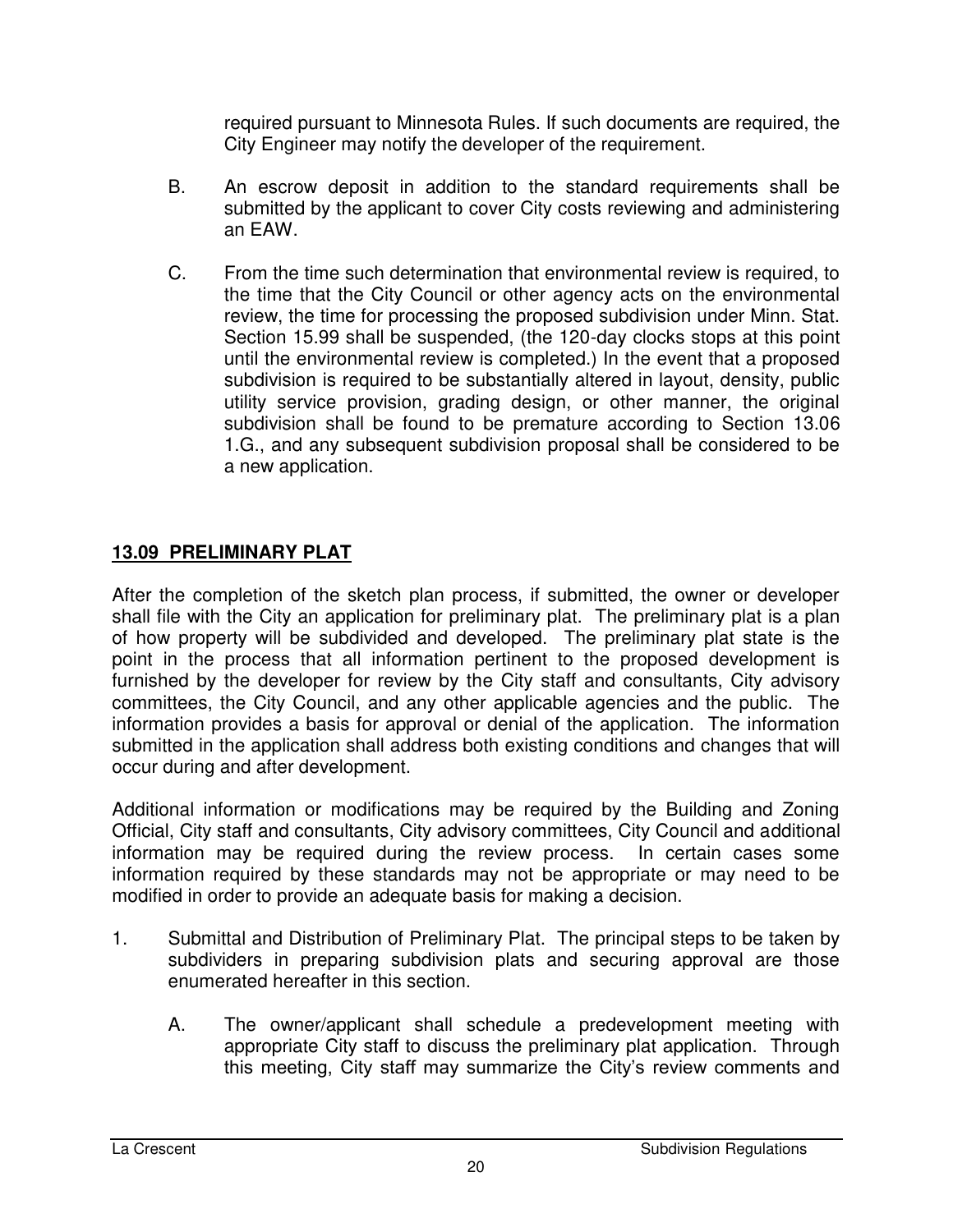offer suggestions pertaining to additional information or design changes that may assist in expediting the preliminary plat process.

- B. The person applying for preliminary plat approval shall prepare a preliminary plat according to the requirements in Sections 13.09.2 and other sections hereof, and file copies of the plat and accompanying data with City staff, according to the deadline and meeting schedule established by the City, with the required filing fee. The preliminary plat application shall included six (6) large scale copies (one (1) inch equals one hundred (100) feet or less) and one (1) reduced scale copy (11" x 17") and one (1) digital electronic copy in a format compatible with the City's computer system of detailed graphic materials, plans and specifications along with any written materials.
	- 1) If Land Abuts a Highway. When land to be subdivided abuts a State trunk highway or a County highway, additional copies shall be filed and shall be transmitted to the State Highway Commissioner or to the County Engineer with the request that their recommendations, if any, be returned within fourteen (14) days after the date of filing for consideration by the Planning Commission and City Council in acting on the plat.

One/two additional large scale copies shall be provided for each of the following, if applicable:

- Project is adjacent to a county road or county state aid highway (1)
- Project is adjacent to a state highway  $(1)$
- Project lies within a Shoreland or Flood Plain Overlay Districts (1)
- C. City staff will review all application materials for completeness. If application materials are incomplete, City staff will inform the applicant of the deficiencies in writing within fifteen (15) business days of the date the application was submitted. Deficiencies can be corrected and application materials can be resubmitted to City staff who again have fifteen (15) business days to review all materials for completeness.
- D. The Building and Zoning Official shall refer copies of the preliminary plat to other staff, committees, consultants, or agencies as appropriate.
- E. The application may be reviewed by City advisory committees (such as the Park Board). The advisory committee's recommendations will be forwarded to the Planning Commission for their consideration of the application at the public hearing.
- F. Notice of public hearing shall be published in the official newspaper designated by the City Council at least ten (10) days prior to the hearing.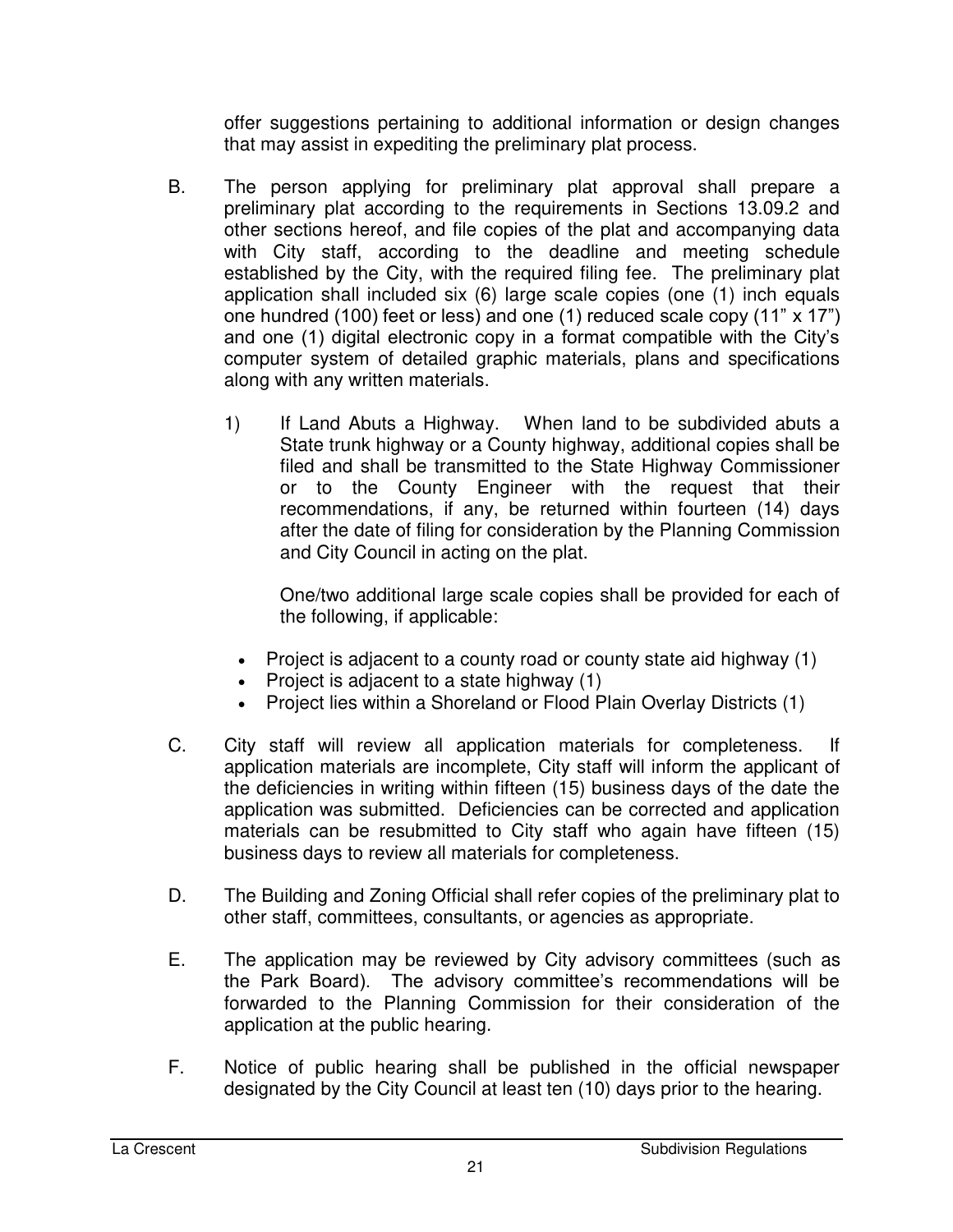- G. Written notification of the hearing shall be mailed at least ten (10) days prior to the hearing to all owners of land within three hundred fifty (350) feet of the boundary of the property in question. Failure of a property owner to receive said notice shall not invalidate any such proceeds as set forth within this Ordinance, provided a bona fide attempt has been made to comply with the notice requirements of this Ordinance.
- H. The Planning Commission shall conduct a public hearing, take public testimony and recommend that the City Council approve, approve with conditions, or disapprove the preliminary plat. No preliminary plat will be reviewed by the Planning Commission unless materials have been declared complete and the Planning Commission has been given copies of the pertinent application materials seven (7) days prior to any meeting. This timetable can be waived in writing under special circumstances. The Planning Commission may request additional information, clarifications, and changes to the preliminary plat.
- I. The Building and Zoning Official shall prepare a staff report of the findings and recommendations of the Planning Commission. The findings may include specific conditions of approval or findings related to denial of the plat.
- J. If the improvements are to be financed by the City, the developer should submit a petition for City financed improvements to City staff in accordance with Minnesota Statutes 429 prior to City Council review of preliminary plat.
- K. The City Council shall take action on the application within one hundred twenty (120) days following delivery of an application completed in accordance with the regulations of this Ordinance, unless an extension is agreed to by the applicant. The City Council shall review the preliminary plat and approve, approve with conditions, or disapprove the preliminary plat and accept or reject the petition for City financed improvements, as necessary. If the City Council approves the preliminary plat, it may impose conditions it considers necessary to protect the public health, safety and welfare. If the City Council denies the preliminary plat it must state in writing the reasons for denial at the time it denies the request.
- L. The City Council shall take action on the application which shall include findings of fact, and shall be entered in the proceedings of the City Council and be transmitted to the applicant and Planning Commission in writing. The lack of a majority Council vote to affirmatively approve a preliminary plat shall be a denial of the requested application. If the preliminary plat is denied, an amended plat can be submitted and reviewed following the same procedure noted above in Section 13.09.1.A through 13.09.K.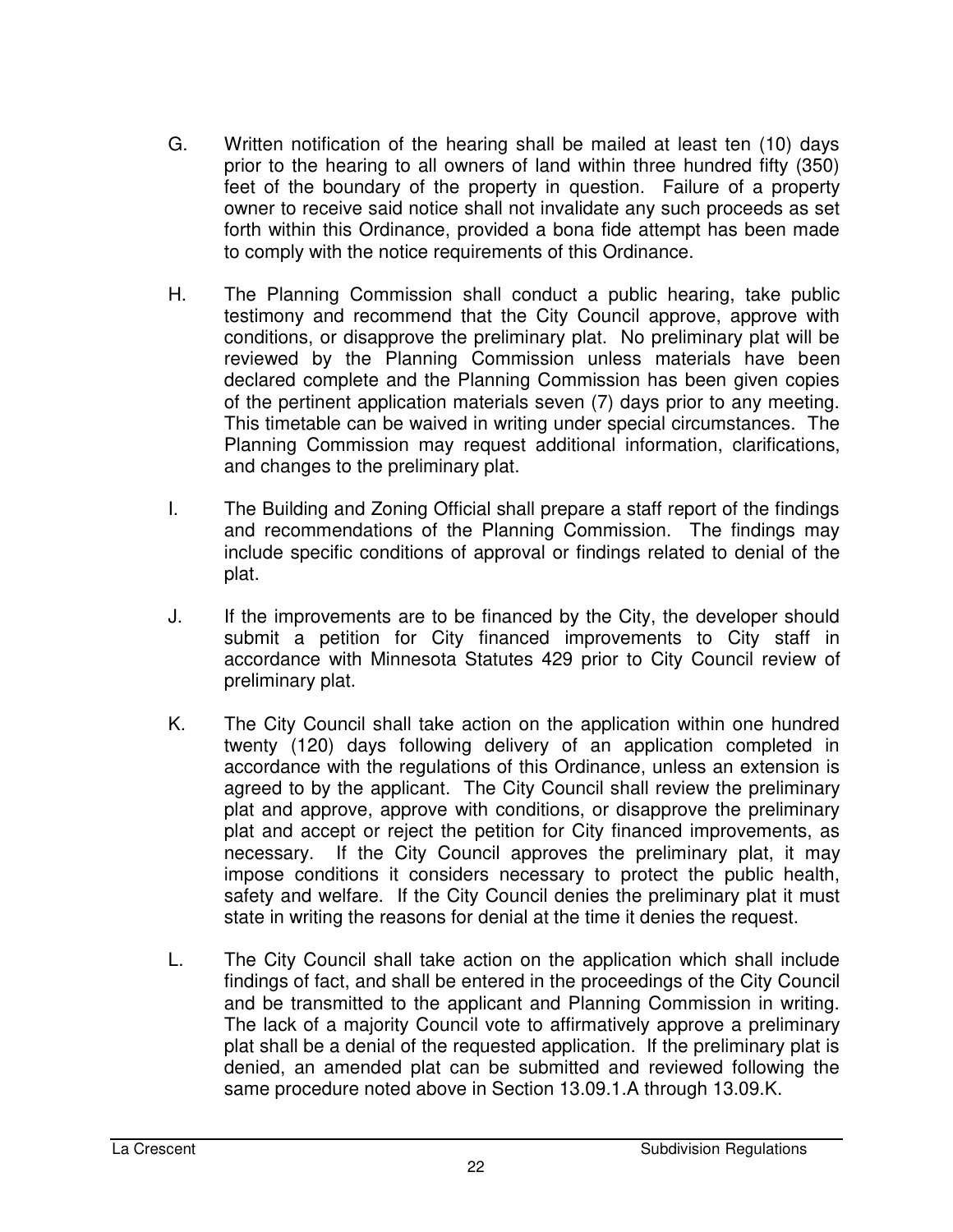- M. Considerations for Approval. The Planning Commission and City Council shall take into consideration the prospective character of a development of the area included in the plat and shall require that it be harmonious with that existing and planned in the general vicinity.
- N. Failure to Act. Failure of the City Council to act within one hundred twenty (120) days after filing with the City of the complete preliminary plat, unless an extension time is arranged with the consent of the subdivider, shall be deemed to be tentative approval of the preliminary plat. In such case, City staff and the City Engineer shall inform the subdivider of the proper procedure and guidance in completing the survey of the subdivision and making the final plat thereof. In the event of disapproval of the preliminary plat, a new preliminary plat will be required and the survey and all data relating to the new plat following its approval shall conform to the new plat filed.
- O. Expiration of Preliminary Plat Approval. City approval of a preliminary plat shall expire twelve (12) months from the date of City Council approval unless a final plat application has been submitted prior to the expiration date or unless an extension has been approved by the City Council. If such preliminary plat approval expires, then a new preliminary plat application shall be required and will be processed in the same manner as a new preliminary plat.
- 2. Preliminary Plat Requirements. A preliminary plat shall be clearly and legibly drawn on paper the same size as used for the final plat. An owner or applicant shall submit six (6) large scale copies (one (1) inch equals one hundred (100) feet or less) and one (1) reduced scale copy (11" x 17") and one (1) digital electronic copy in a format compatible with the City's computer system of detailed graphic materials, plans and specifications along with any written materials including the following:
	- A. Certificate of Survey. Prepared by a licensed land surveyor identifying the following:
		- 1) Scale (engineering only) at one (1) inch equals one hundred (100) feet or less.
		- 2) North arrow indication.
		- 3) Existing parcel boundaries to be platted with dimensions and area.
		- 4) Existing legal description.
		- 5) Easements of record.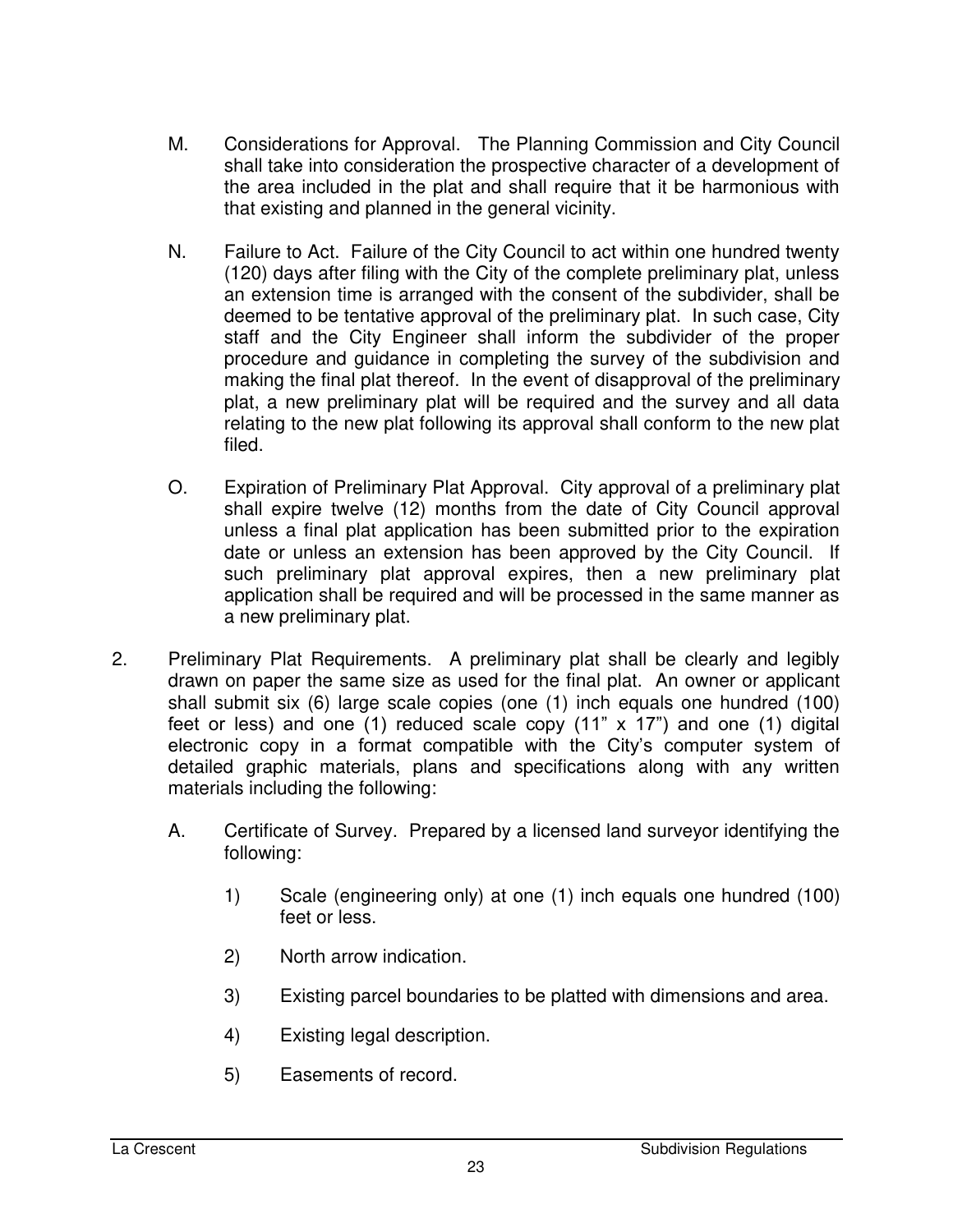- 6) Delineated wetland boundary, to include the ordinary high water level (OHWL) of any lakes or Department of Natural Resources (DNR) waters. Floodplain as shown on Federal Emergency Management Agency (FEMA) FIRM map.
- 7) All encroachments.
- 8) Existing buildings structures and improvements within the parcel to be platted and those three hundred fifty (350) feet outside the boundaries of the subject parcel.
- 9) Location, widths and names of all public streets, rights-of-way or railroad rights-of-way showing type, width and condition of the improvements, if any, which pass through and/or are within three hundred fifty (350) feet.
- 10) The outside boundary of the subject property is to be clearly marked with survey monuments.
- B. Resource Inventory.
	- 1) Topographic ground contours at vertical intervals of two (2) foot intervals showing rock outcrops slopes of more than fifteen (15) percent.
	- 2) Soil type locations and identification of soil type characteristics such as hydric soils, agricultural capability, depth to bedrock, depth of water table and suitability for wastewater disposal systems, if applicable (Houston County Soil Survey information).
	- 3) Hydrologic characteristics, including surface water courses, floodplains, delineated wetlands, natural swales, and drainageways. Ordinary high water level (OHWL) and one hundred (100) year storm elevations of adjoining water courses, lakes, wetlands, streams, etc. at the date of the survey and approximate high and low water elevations. An applicant that is proposing any new development will be required to submit a Minnesota Routine Assessment Method for Evaluating Wetland Functions (MNRAM) form filled out for each wetland if located on the subject property. This MNRAM form will need to be filled out by a consultant trained in wetland science.
	- 4) Tree inventory identifying vegetation of the site, according to general cover type (pasture, woodland, etc.), defining boundaries of significant tree stands and individual significant trees as defined by Section 13.03 and in compliance with Section 13.15 of this Ordinance. Vegetative types shall be classified as generally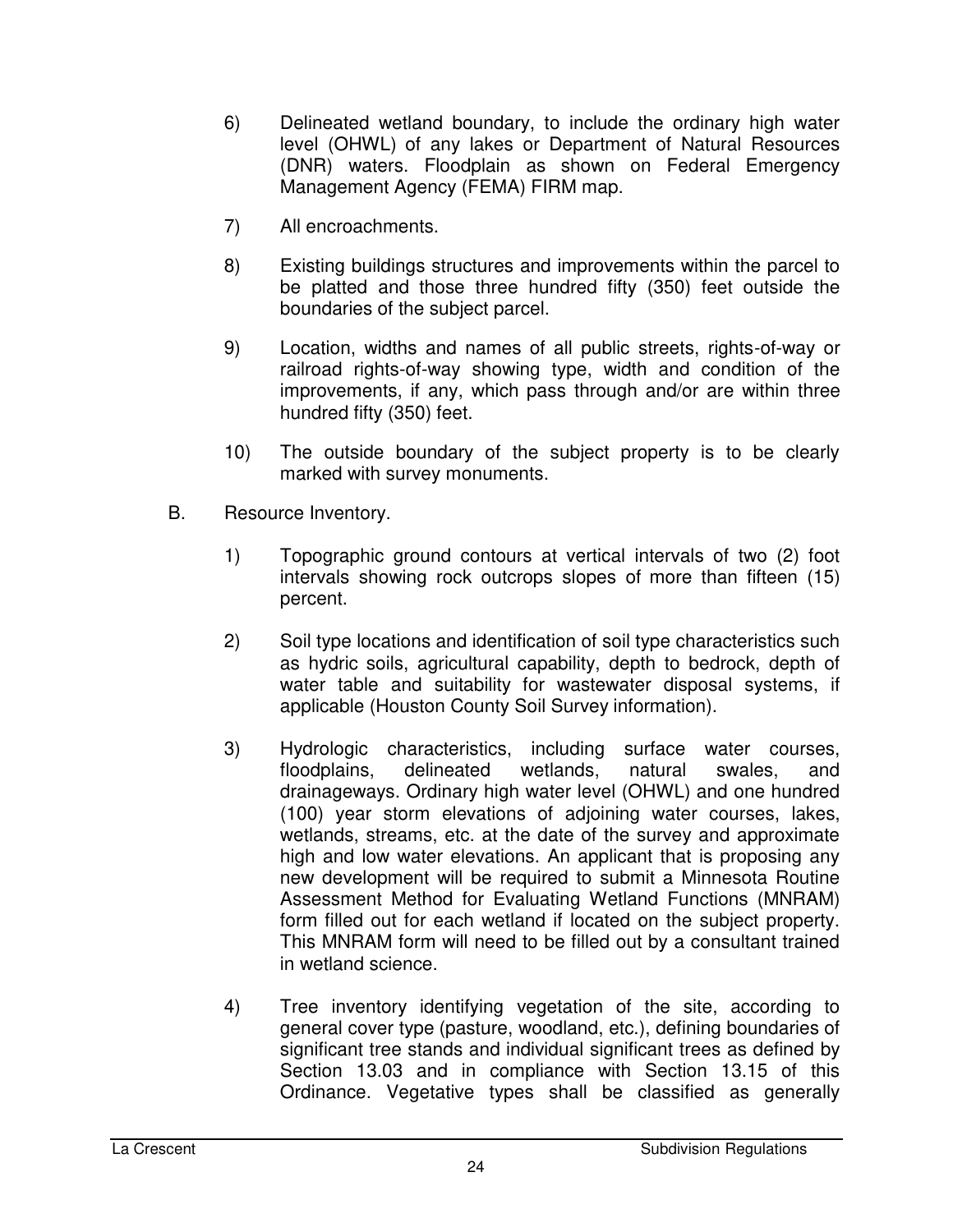deciduous, coniferous or mixed and described by plant community, relative age and condition.

- 5) Neighborhood Context. General outlines of existing buildings, land use, and natural features such as waterbodies or wooded areas, roads, driveways, and property boundaries within three hundred fifty (350) feet of the tract. This information may be presented on an aerial photograph at a scale of no less than one (1) inch to two hundred (200) feet.
- 6) Percentage of impervious surface with existing and proposed conditions.
- C. Preliminary Plat Information
	- 1) The proposed name of the plat which name shall not duplicate the name of any plat theretofore recorded in the County.
	- 2) Date of application, name, address, phone number and applicable license or registration number of the owner, developer, agent, applicant, engineer, surveyor, planner, attorney or other principle involved in the development of the plat.
	- 3) Proof that the person is a qualified applicant pursuant to Section 13.03.
	- 4) Evidence of conformance with the Existing Comprehensive Plan guiding land use designation(s) and zoning designation(s) within or abutting the proposed plat. Any zoning changes needed or reference to any zoning or similar land use actions that are pertinent to the proposed development.
	- 5) Total acreage of the land to be subdivided and total upland area.
	- 6) Boundary line survey (including quarter and sixteenth section lines) and legal description.
	- 7) North arrow and graphic engineering scale of one (1) inch equals one hundred (100) feet.
	- 8) Existing covenants, liens, or encumbrances.
	- 9) Proposed lot lines, dimensions, and the gross and buildable acreage of all lots. When lots are located on a curve in a road or cul-de-sac, the lot width at the building setback line shall be shown.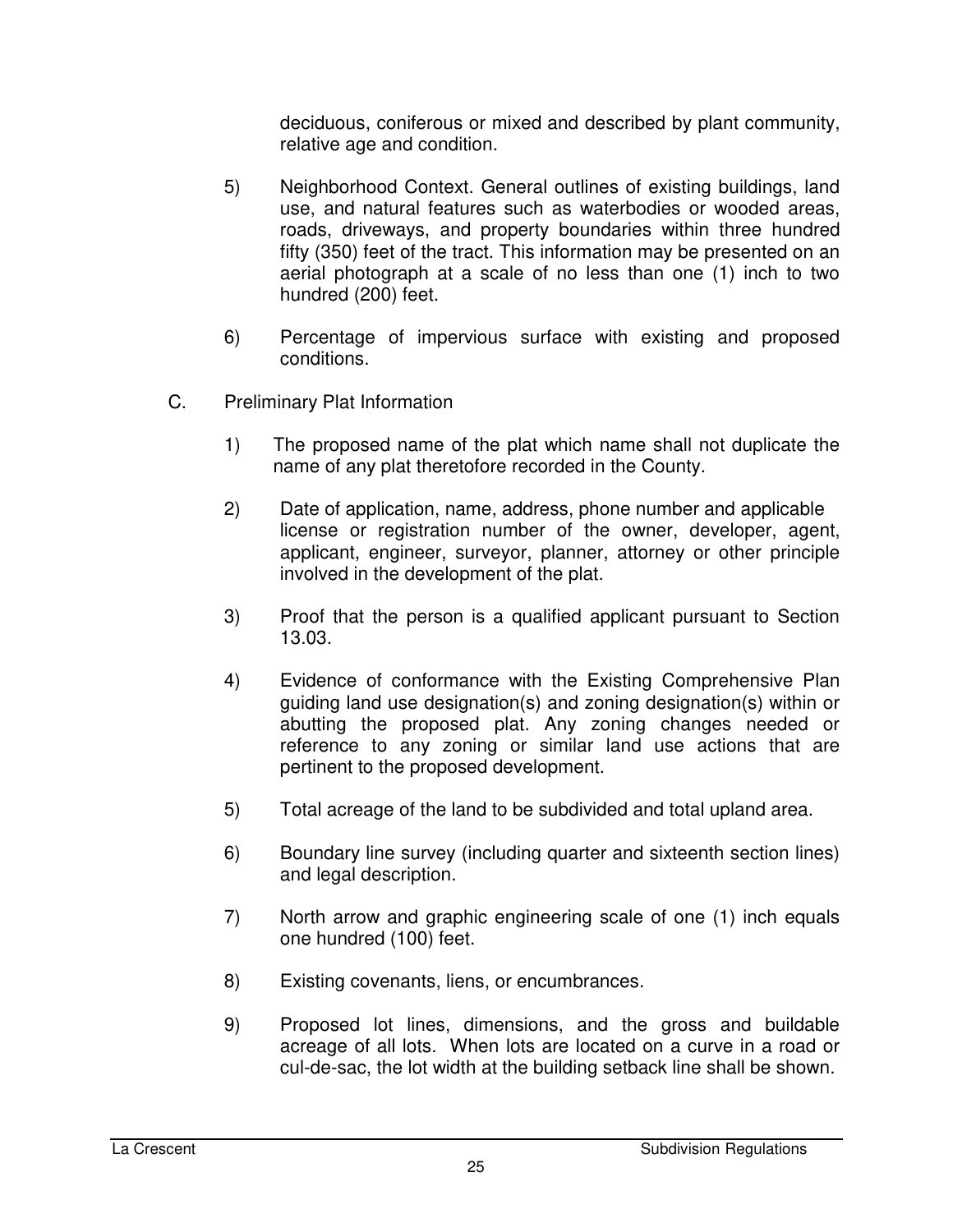- 10) Proposed lot and block numbers and associated dimensions.
- 11) Building pad and minimum building setbacks shown on each lot indicating dimensions of the required front, side and rear setbacks.
- 12) Location and width of buffer yards where the subdivision adjoins a collector or arterial street.
- 13) Layout of streets, roads, alleys and walks showing right-of-way widths, centerline street grades and approximate radii of all curbs, proposed contours within the entire plat, and names of streets. The name of any street heretofore used in the City or its environs shall not be used, unless the proposed street is an extension of an already named street, in which event the name shall be used. Street names shall follow City policy and be approved by the City Street Superintendent.
- 14) Access, right-of-way widths, driveways, and street classifications shall be consistent with the Comprehensive Plan.
- 15) Parks, trails, or other areas intended for public use or common ownership.
- 16) Any additional information as requested by the Building and Zoning Official.
- 17) Dates of plan preparation and revision dates.
- D. Preliminary grading, drainage, flood control and erosion control plan. The developer shall submit a preliminary grading, drainage and erosion control plan utilizing a copy of the current certificate of survey as a base for the site in question, prepared by a licensed engineer, depicting the following information:
	- 1) Scale (engineering only) one (1) inch equals one hundred (100) feet or less.
	- 2) North point indication.
	- 3) Location of natural features including, but not limited to, significant trees, tree lines or other ground cover, delineated wetlands, marshes, water courses, ponds, lakes, streams, drainage courses and ditches, areas subject to flood, ordinary high water level (OHWL) and 100 year storm elevations, bluffs, steep slopes, slope in excess of fifteen (15) percent, etc.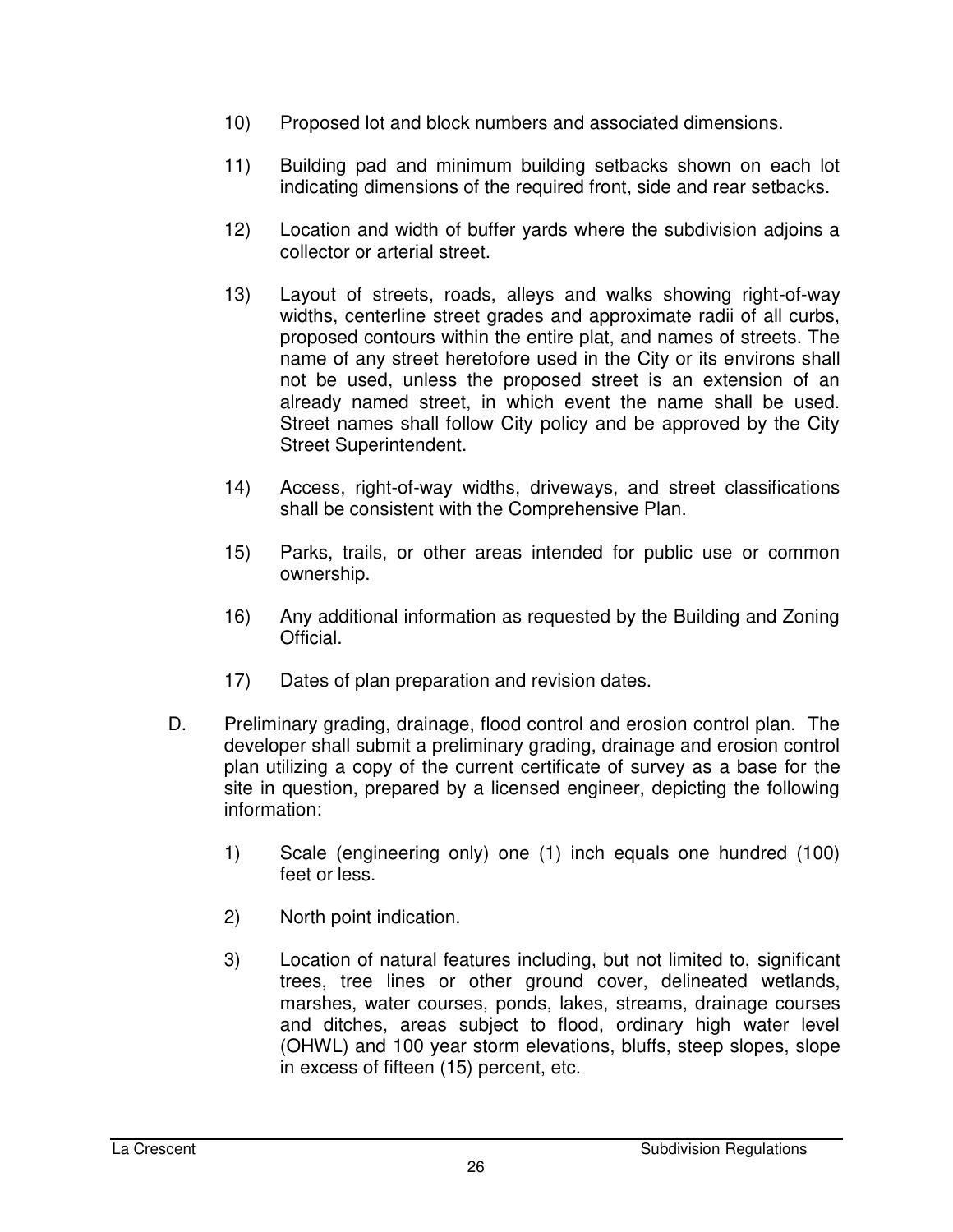- 4) The delineation of all wetlands in accordance with criteria established by the Wetlands Conservation Act 1991, as may be amended, the Army Corps of Engineers, and/or Minnesota Department of Natural Resources.
- 5) Wetland mitigation plan consistent with the criteria established by the Wetland Conservation Act 1991, as may be amended.
- 6) Existing contours at two (2) foot intervals shown as dashed lines for the subject property and extending one hundred (100) feet beyond the outside boundary of the proposed plat.
- 7) Proposed grade elevations at two (2) foot intervals shown as solid lines.
- 8) Proposed plan for surface water management, ponding, drainage and flood, control consistent with the recommendations and standards of Section 12.185.
- 9) Provision for groundwater management including sub-surface drains, disposals, ponding, and flood controls.
- 10) Location of all existing storm sewer facilities including pipes, manholes, catch basins, ponds, swales and drainage channels within one hundred (100) feet of the subject property. Existing pipe grades, rim and invert elevations and normal and high water elevations must be included.
- 11) If the subject property is within or adjacent to a one hundred (100) year floodplain, flood elevation and locations must be shown. Proposed fill, levees, channel modifications, and other methods to overcome flood or erosion hazard areas and by use of the one hundred (100) year flood profile and other supporting technical data in the Flood Insurance Study.
- 12) Spot elevations at drainage break points and directional arrows indicating site, swale and lot drainage.
- 13) Lot and block numbers, building style, building pad location and elevations at the lowest floor and garage slab for each lot.
- 14) Locations, grades, rim and invert elevations of all proposed storm water facilities, including ponds, proposed to serve the subject property.
- 15) Phasing of grading.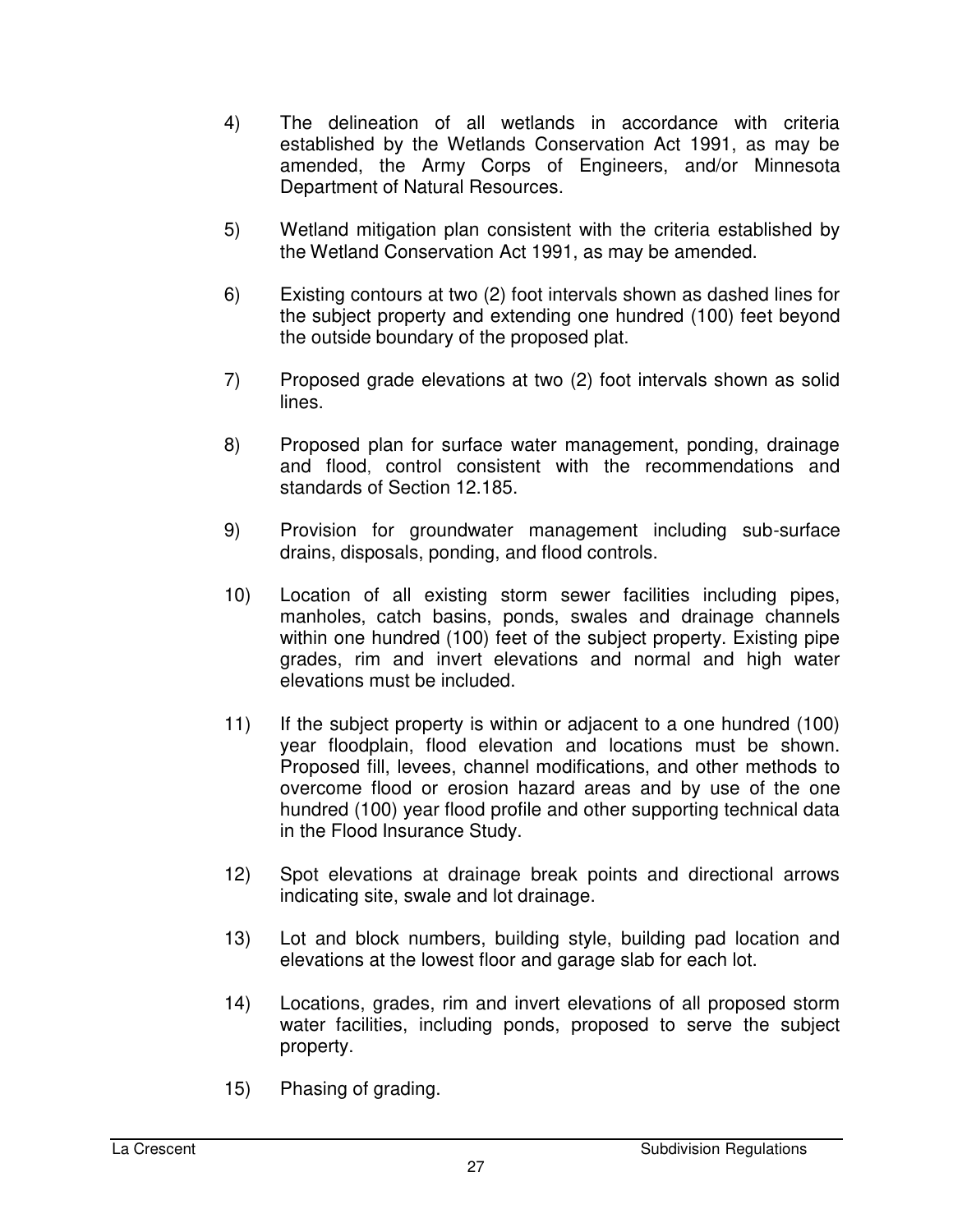- 16) The location and purpose of all oversize, non-typical easements.
- 17) All soil erosion and sediment control measures to be incorporated during and after construction must be shown. Locations and standard detail plates for each measure shall be in accordance with City standards and included on the plan.
- 18) All re-vegetation measures proposed for the subject property must be included on the plan, including seed and mulch types and application rates.
- 19) Drainage plan, including the configuration of drainage areas and calculations for two (2) year, ten (10) year, and one hundred (100) year storm events.
- 20) Layout of proposed streets showing centerline gradients, section widths, and typical cross sections, subject to the review and approval by the City Engineer with recommendation from the Fire Official.
- 21) Date of plan preparation and dates of all revisions.
- 22) For subdivisions which shall disturb five (5) or more acres of land, the subdivider shall submit a Notice of Intent (NOI) to the Minnesota Pollution Control Agency (MPCA) for a storm water program permit.
- E. Preliminary Utility Plan. The developer shall submit a preliminary utility plan utilizing a copy of the current certificate of survey as a base for the site in question, prepared by a licensed engineer, depicting the following information:
	- 1) Scale (engineering only) one (1) inch equals one hundred (100) feet or less.
	- 2) The location, dimensions, and purpose of all easements of record.
	- 3) Location and size of existing sanitary sewers, storm sewers, water mains, culverts, or other underground facilities within the subject property and to a distance of one hundred (100) feet beyond the outside boundary of the proposed plat. Data such as grades, invert elevations, and location of catch basins, manholes and hydrants shall also be shown.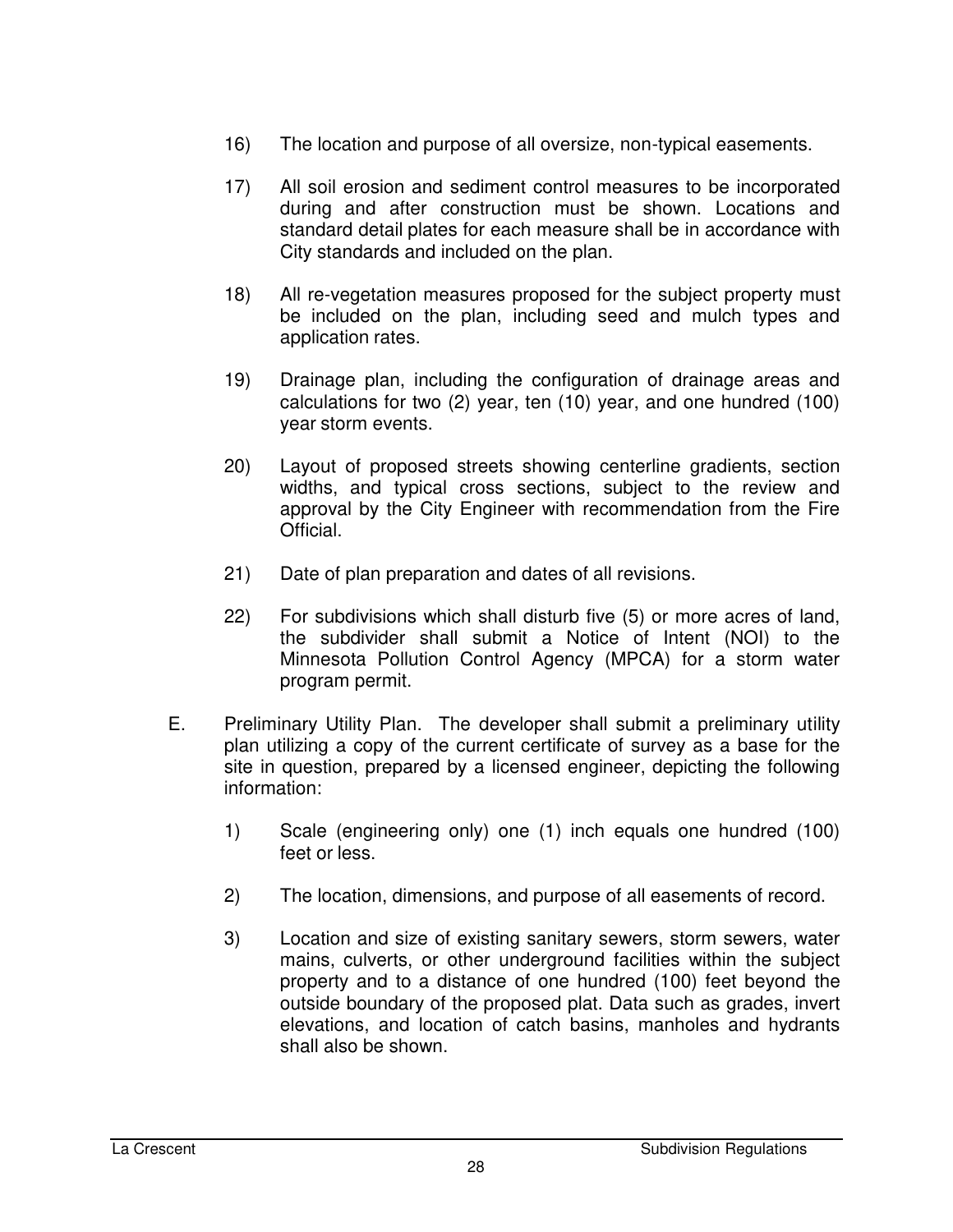- 4) Locations and routing of proposed sanitary sewer lines, stormwater lines, and water mains. Identification of gravity, force main, and alternative service lines.
- 5) Water mains shall be provided to serve the subdivision by extension of an existing community system. Service connections shall be stubbed ten (10) feet into each lot and all necessary fire hydrants shall also be provided. Extensions of the public water supply system shall be designed so as to provide public water in accordance with the standards of the City.
- 6) Sanitary sewer trunk lines, laterals, and service connections shall be illustrated in accordance with the standards of the City with regard to location, size, and service type, subject to final review and approval of the City Council.
- 7) The location and finished elevations of hydrants and valves for all proposed water mains.
- 8) All other utilities shall be located and designed in accordance with the requirements of the City Engineer.
- 9) Submit storm sewer design flow calculations with the utility plans.
- 10) Date of plan preparation and dates of all revisions.
- F. Environmental Review Documents (if determined necessary). The City Engineer may review the preliminary plat and may determine if an Environmental Assessment Workshop (EAW), Environmental Impact Statement (EIS), or Alternative Urban Area-Wide Review (AUAR) is required pursuant to Minnesota Rules. If such documents are required, the City Engineer may notify the developer of the requirement. An escrow deposit in addition to the standard requirements shall be submitted by the applicant to cover City costs reviewing and administering an EAW.
- G. Additional Information Required
	- 1) Evaluation by the applicant that the subdivision would not be determined to be premature pursuant to the criteria outlined by the Comprehensive Plan and Subdivision Ordinance.
	- 2) Phasing Plan. All preliminary plats shall include a phasing plan that includes:
		- I. A phasing plan identifying the sequence of development and approximate areas, number of lots in each phase, total area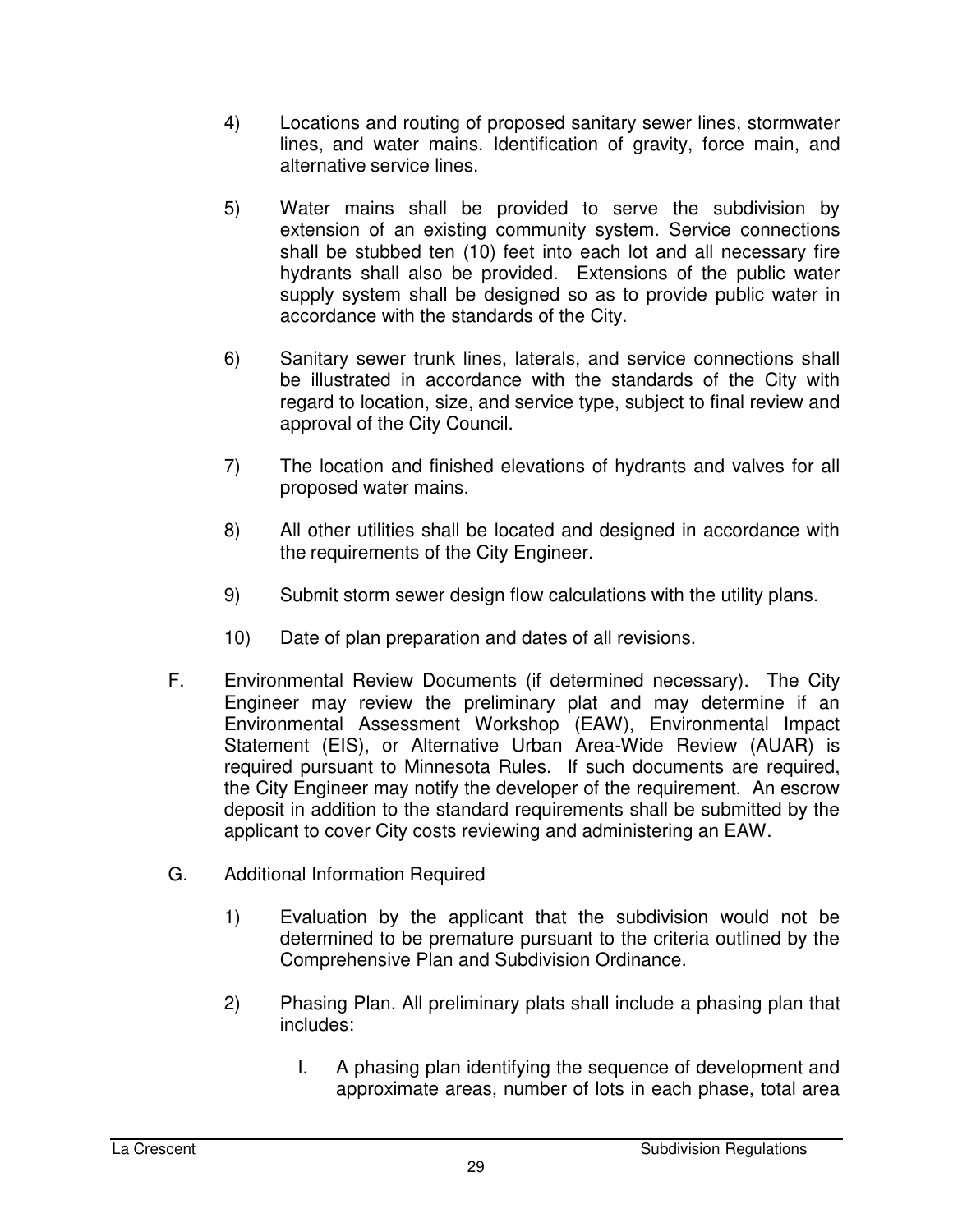and buildable area per phase, serially numbered with a description of each phase. Information shall be provided regarding the number of dwelling units, proposed improvements, and common facilities for each. Each phase of a preliminary plat shall be consistent with growth management criteria of the City.

- II. Any trail/sidewalks within the approved phase of the preliminary plat shall be constructed along with streets and utilities and shall be clearly marked on a site map which shall be an attachment to all sales agreements for individual lots.
- III. Site grading shall be coordinated with the phasing plan to avoid premature disruption of land or long term storage of excess materials.
- IV. Each phase of developer improvements as specified in the final plat and development agreement shall be completed prior to initiating any subsequent phase. Developer improvements shall be limited to those specifically illustrated and/or enumerated in the final plat and development agreement.
- 3) Documents outlining the content of proposed conservation easements, restrictive covenants, deed restrictions, and establishment of homeowners associations for review. Where the plat is intended to include common open spaces, these documents shall address ownership and long term maintenance of these open spaces areas.
- 4) Information or easements showing how public and/or private utilities, drainage, and roads can be extended to serve adjacent property.
- 5) Landscape and screening plans showing landscape plantings for street boulevards, subdivision entrances, and buffer yards, and specifying plant locations, varieties, sizes, ownership, maintenance responsibilities, and monument signs.
- 6) Traffic study for the subdivision including pre and post development information regarding traffic generation, traffic distribution, capacity of existing streets, and level of service (LOS) on existing streets.
- 7) Examples of Housing Product. Illustration of building footprint, floor plans, and building elevations proposed within the subdivision.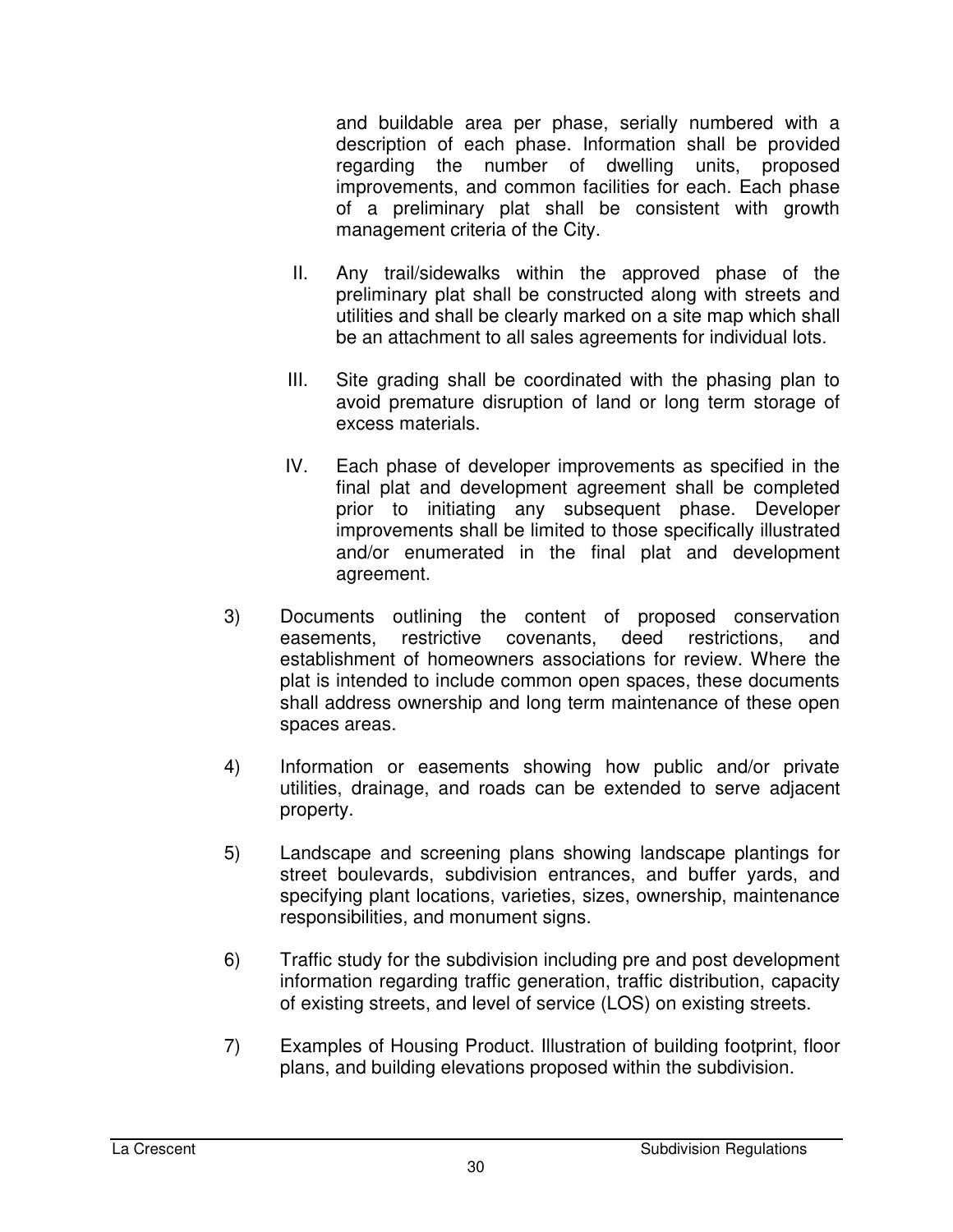8) Other information deemed necessary for a complete application.

## **13.10 LAND SURVEY**

- 1. Permanent Monuments Installed After Plat Approval. After approval of the preliminary plat, the subdivider shall cause the subdivision to be surveyed, staked and monumented by a Registered Land Surveyor, and a final plat prepared. Permanent monuments shall be set at the intersections of all boundary angles of the subdivision at each point where the boundary intersects a section, quarter section or sixteenth section line and at intersections of street, alley, and boundary lines.
- 2. Other Monuments Required. Stakes or monuments consisting of iron pipe or rebar of one-half (1/2) inch or more in diameter and eighteen (18) inches or more in length, set flush with the finished grade, shall be located at the boundary angles, intersections and points of curvature of all lots, streets, alleys and boundary lines, where permanent monuments are not set.

## **13.11 FINAL PLAT**

Approval of a preliminary plat by the City Council is an acceptance of the general layout, as submitted, and indicates that the developer may proceed toward final plat approval in accordance with the City Council approval of the preliminary plat, including conditions and the City growth management standards.

A complete application for final plat shall be submitted no later than twelve (12) months after the date of approval of the preliminary plat, or a time as provided in the developers agreement. Otherwise, the preliminary plat approval shall be considered void, unless an extension is requested in writing, and for good cause, is granted by the City Council. The final plat application shall have incorporated all the conditions of City Council approval of the preliminary plat. In all other respects, the final plat shall substantially conform to the preliminary plat. It may constitute only that portion of the approved preliminary plat which the developer proposes to record and develop at that time, provided that such portion conforms with all the requirements of this Ordinance.

Approval of the engineering specifications required by this Ordinance pertaining to water supply, drainage, domestic waste water, potable water, street lighting, gas and electric service, grading, roadway standards, widths, and surfacing of streets, shall be completed by the City Engineer and appropriate development contracts prepared prior to approval of the final plat by the City Council.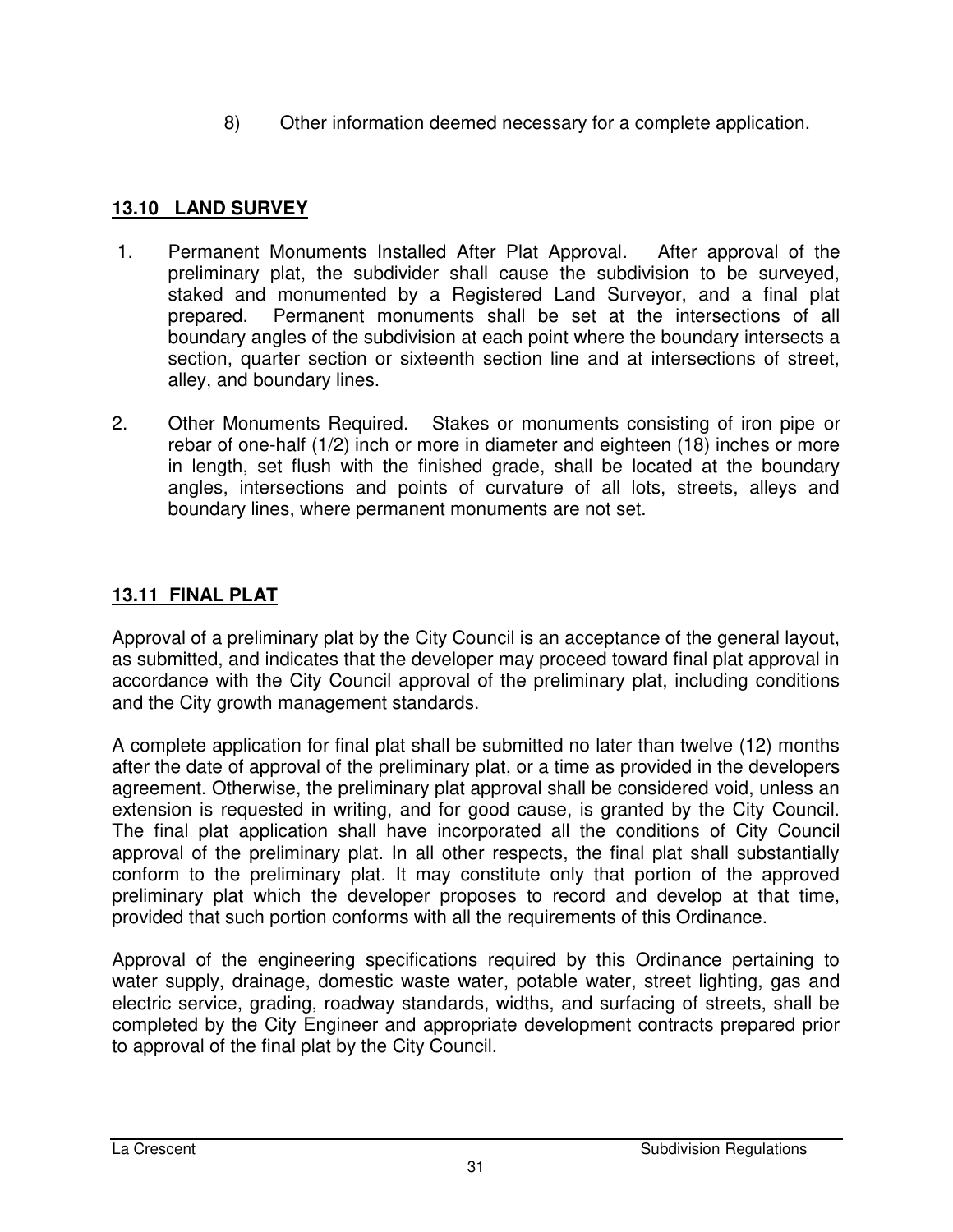- 1. Submittal and Distribution of Preliminary Plat. The principal steps to be taken by subdividers in preparing subdivision plats and securing approval are those enumerated hereafter in this section.
	- A. The final plat and accompany data shall be submitted to City staff within twelve (12) months after the date of action on the preliminary plat, otherwise such action shall be voided.
	- B. Checking. The City staff shall check the filed material for conformity with the requirements of law and with these regulations, including conformity with any conditions of approval of the preliminary plat, and the City Engineer shall check the plat and survey for required accuracy. A traverse of the boundaries of the plat and of all lots and blocks, when computed from field measurements, must close within a limit of error of one (1) foot to seven thousand five hundred (7,500) feet of perimeter.
	- C. If Plan Found Satisfactory. If satisfactory, City staff shall accept and issue a receipt for the plat. If not satisfactory, City stall shall inform the subdivider of the deficiencies in writing within fifteen (15) business days. The subdivider shall then cause the required changes and additions to be made before acceptance for submittal and issuance of a receipt.
	- D. Filing Fee. Whenever a final plat and not a preliminary plat is required, as provided in Section 13.12, 1, D hereof, the subdivider shall be charged a fee equivalent to the fee required for filing the final plat. The amount of such fee is set forth in the Appendix to this Code.
	- E. The Planning Commission will conduct a public hearing and recommend that the City Council approve, approve with conditions, or disapprove the final plat. The Planning Commission may request additional information, clarifications, and changes to the final plat. The City Council may act on the final plat without consideration of the Planning Commission recommendation(s) if the Planning Commission fails to provide such recommendation(s).
	- F. The following requirements shall be met before City Council consideration of the final plat:
		- 1) The final plat shall substantially conform to the approved preliminary plat and phasing plan.
		- 2) Completed development contract including all required financial securities and timeframe for final plat and final grading.
		- 3) Conditions attached to approval of the preliminary plat shall be fulfilled or secured by the development agreement, as appropriate.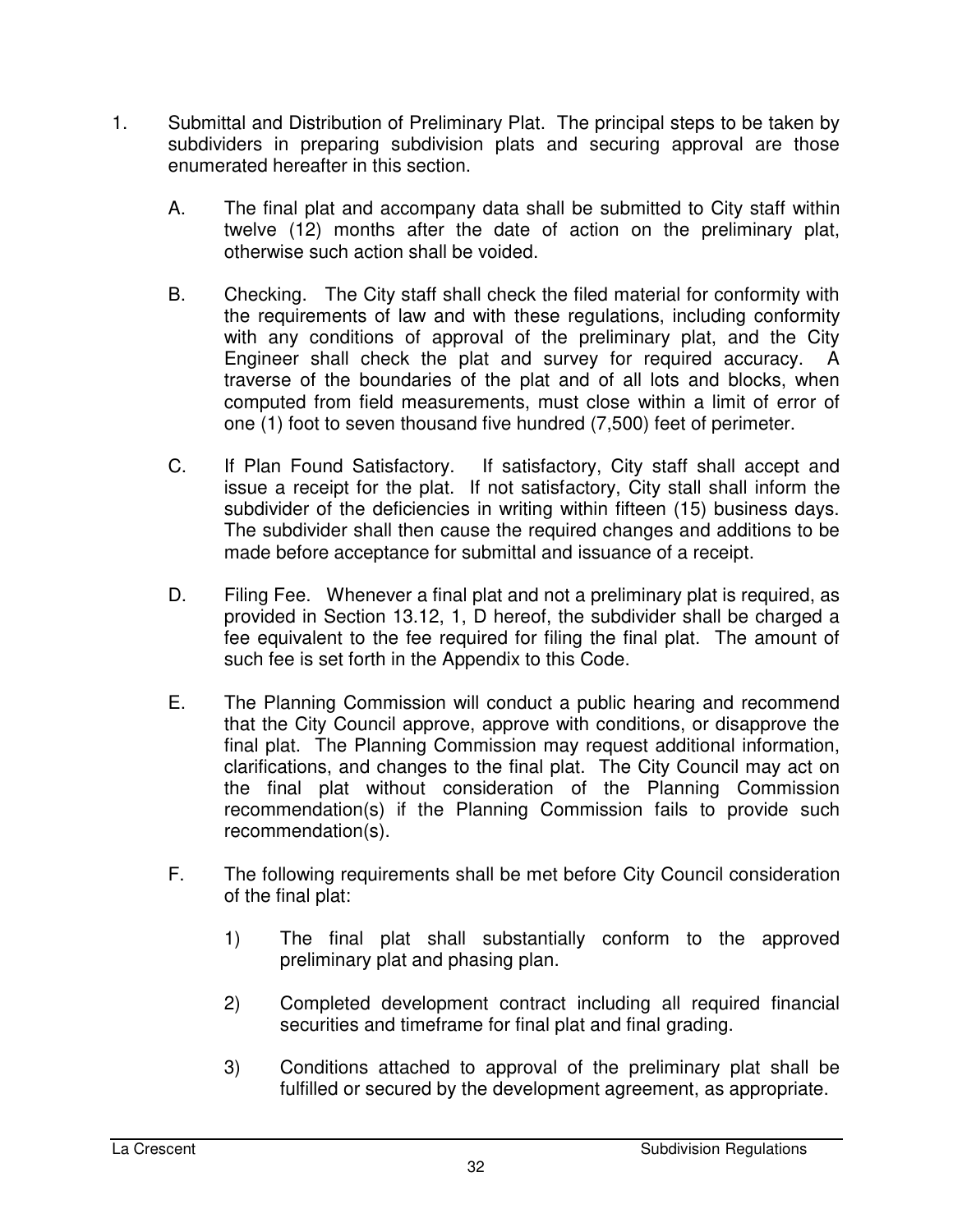- 4) All fees, charge, and escrow related to the preliminary or final plat shall be paid in full.
- G. The Plan Commission shall review the Final Plat for conformity with the Preliminary Plat, and in all other respects, and make recommendation to the City Council. The City Council shall act on the final plat by motion within sixty (60) days of the City's receipt of a complete Final Plat Application. The motion shall include findings of fact supporting the approval or denial and be entered in the proceedings of the City Council and reported to the Plan Commission and the applicant in writing. The lack of a majority Council vote to affirmatively approve the Final Plat shall be a denial of the requested approval.
- H. No site work, including grading, shall be allowed until final plat approval and recording.
- 2. Form and Content

The final plat shall be of the form and content as prescribed in the Minnesota Land Surveyors Association Plat Manual of Minnesota Guidelines, as may be amended.

3. Recording

If the final plat and development contract are approved by the City Council, the developer shall record the plat within ninety (90) days after the date of approval. Otherwise, the approval of the final plat shall be considered void, unless the developer request and receives an extension from the City Council. The City may record the development contract immediately upon receipt of signatures.

4. Record Plans

The developer shall submit for review and approval all proposals to change the original plans regarding road construction, drainage, and stormwater management. The developer shall obtain written approval by the City prior to changes to the plans. The developer shall submit the following:

- A. One (1) mylar copy of the final plat.
- B. Six (6) sets and one digital electronic copy in a format compatible with the City's computer system of record plans indicating all changes in the work, including accurate as-built locations, dimensions, elevations, grades, slopes and all other pertinent information concerning the completed work.
- 5. Final Plat Requirements.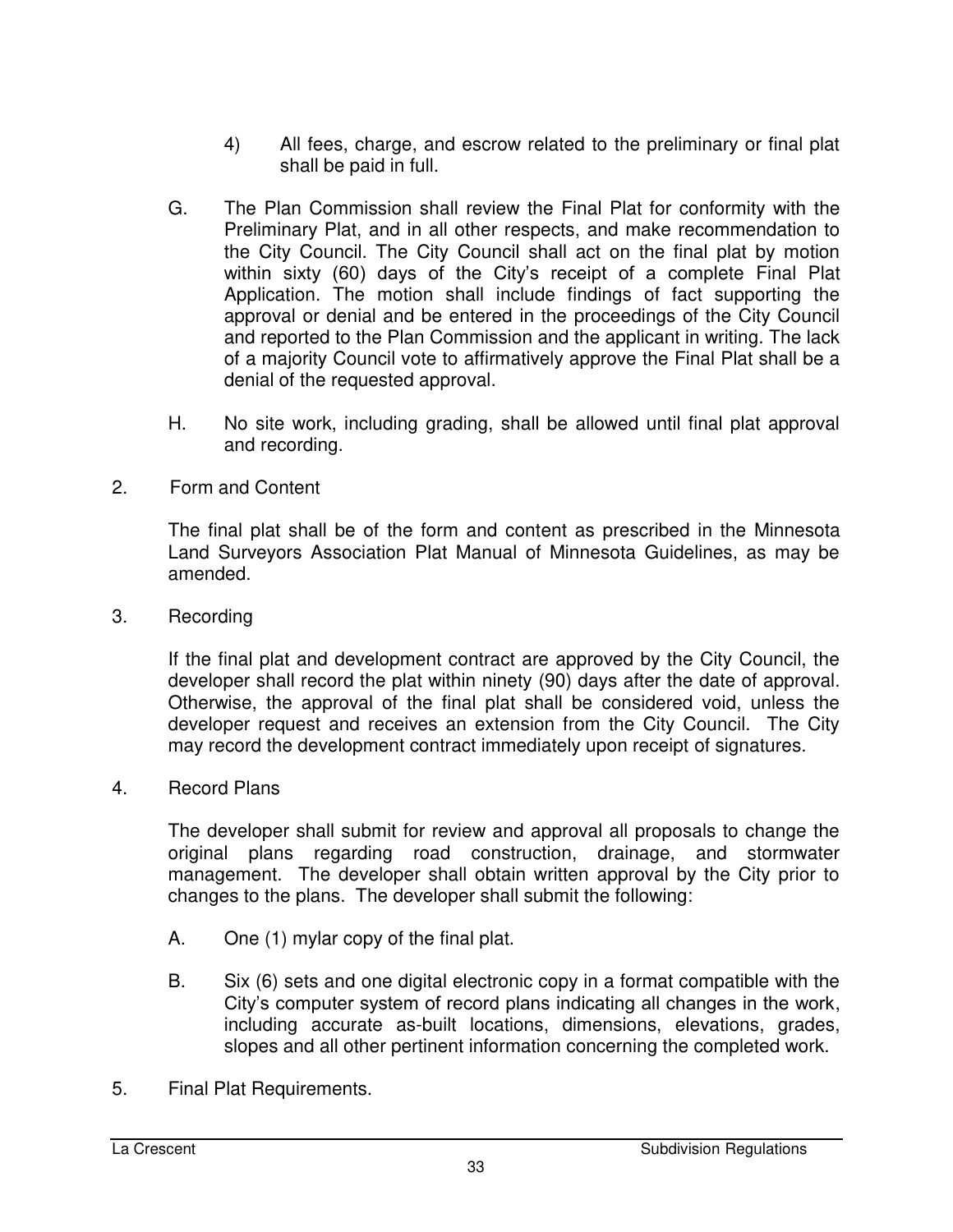- A. Revised Preliminary Plat
	- 1) The City may require six (6) large scale (22" x 24"), one (1) reproducible reduction at 11" x 17", and one digital electronic copy in a format compatible with the City's computer system of the preliminary plat and of supporting documents illustrating all changes and conditions that were required as part of the preliminary plat approval. This revised preliminary plat will provide the historical record of the subdivision approval by which subsequent final plats shall be considered.
- B. Title Restrictions

The City may require one (1) copy of any title declaration, conservation easement, deed restriction, restrictive convent, or homeowner's association documents.

C. General Information

Six (6) large scale (22" x 34") copies and one digital electronic copy in a format compatible with the City's computer system of the final plat and supporting documents, plus any additional copies deemed necessary by the Building and Zoning Official plus one (1) reproducible copy reduced to 11" x 17".

The final plat shall include all the requirements of the Minnesota State Statues 505 and the following:

- 1) Name of subdivision.
- 2) Location by section lines and quarter and sixteenth section lines within the platted area, tied to the plat. If there are none within the area, there should be ties to at least one outside.
- 3) Outside boundary lines and all angles and distances necessary for closure of boundaries by latitude and departure.
- 4) Scale (engineering only) one (1) inch equals one hundred (100) feet or less.
- 5) North point indication.
- 6) Street lines and centerlines, lines of alleys, right-of-way, easements, lots, outlots, all other sites and reservations, and all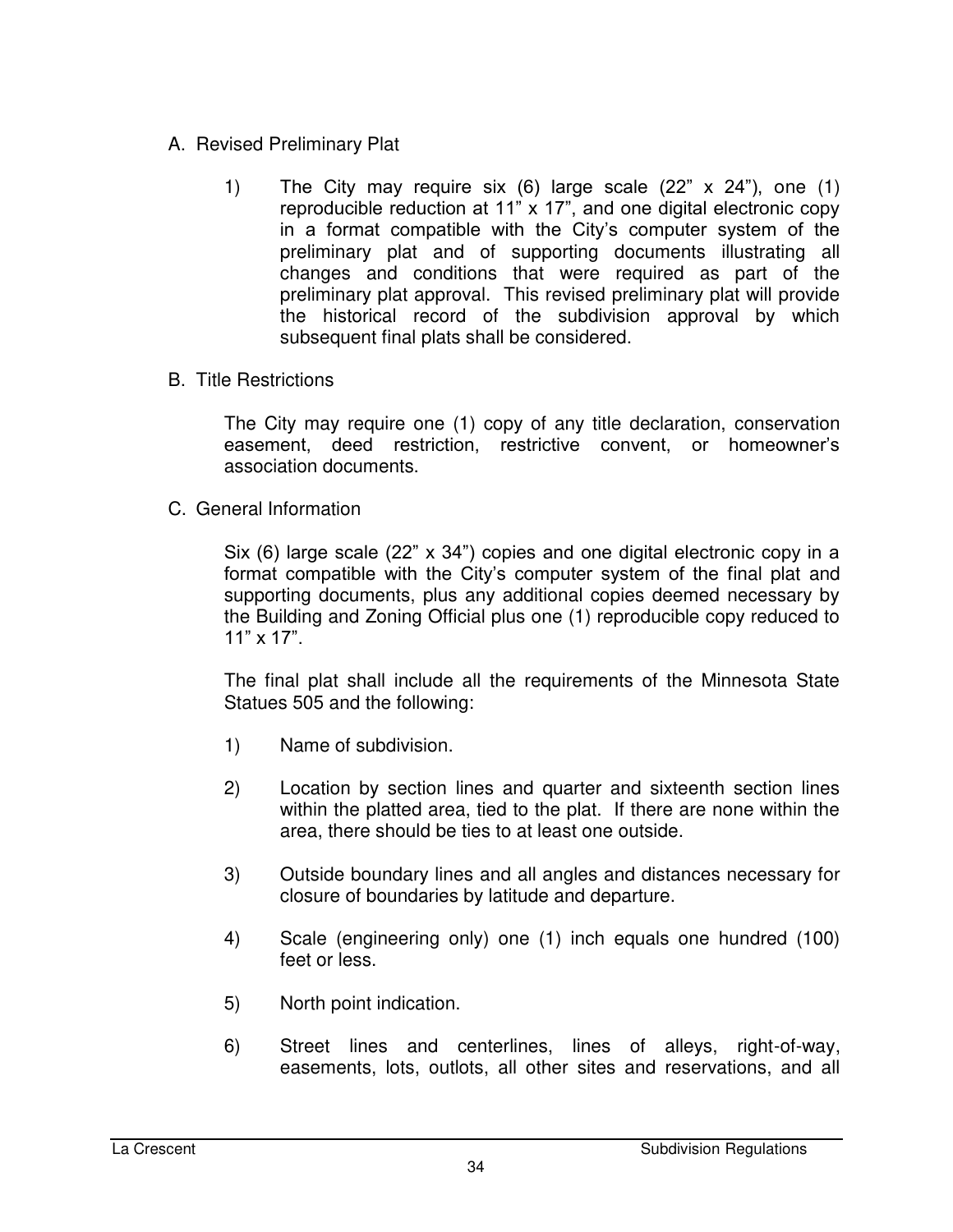land deeded to the public with dimensions, angles and all curve functions.

- 7) Lot numbers in each block, starting with one (1) in the northeast corner and continuing respectively.
- 8) Block numbers, consecutive.
- 9) The exact location, widths and names of all proposed streets, alleys and rights-of-way to be dedicated.
- 10) All distances included in the dedication and all monuments, angles, curve functions, etc. necessary for checking the entire description. Pipe or steel rod shall be at the corners of each lot and at each intersection of street centerlines.
- 11) A listing of the total area of each lot measured in gross square feet per lot and total area of the plat.
- 12) The location and width of all easements to be dedicated.
- 13) Statement dedicating all easements as follows: easements for installation and maintenance of trails, utilities and drainage facilities are reserved over, under, and along the areas designated as drainage and utility easements.
- 14) Accurate outlines and legal description of land to be dedicated as parks, trails, ponds, or other public use shall be illustrated on the final plat and dedicated with the final plat.
- 15) A certificate by the surveyor who prepared the plat that all required improvements have been satisfactorily installed or that, in lieu thereof, the subdivider has made satisfactory arrangements to cover the cost of improvements to be installed later within a specified time.
- 16) Final grading, construction plans shall be prepared and submitted in accordance with City standards.
- 17) Other data, certificates, affidavits and endorsements required by law, by the Planning Commission and City Council and by County and Township officials.
- D. Development Agreements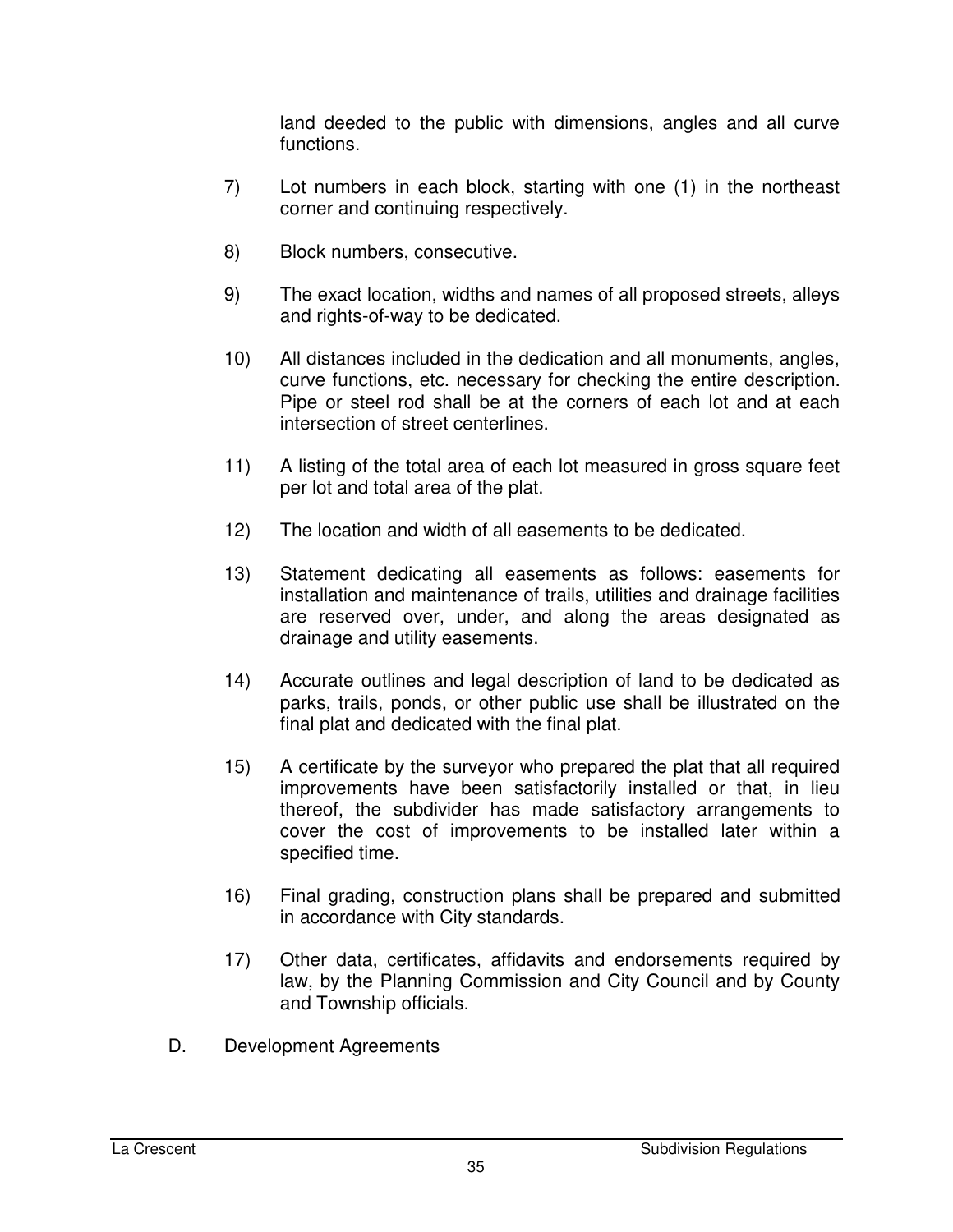- 1) The developer shall meet with the City staff to finalize the terms of the development agreement.
- 2) Upon finalization of the development agreement, the City Clerk shall have the final copy of the contract signed by all the appropriate parties.
- 3) Financial guarantees shall be posted with the City as outline in the development agreement.
- 4) Final grading and utility plans shall be approved by the City Engineer and made a part of the development contract – No Grading shall be allowed until the Final Plat and Development Contract are approved and the Development Contract is signed and a financial security is in place with the City.
- E. Other Additional Final Plat Materials Required.
	- 1) Plans, specifications and grades of proposed improvements as approved by the City Engineer, and a statement of those completed and those not yet completed.
	- 2) Deed to land offered for park, playground or other public purpose.
	- 3) Protective covenants in form for recording.
	- 4) Proof that all conditions placed on the approval of the preliminary plat have or will be met.
	- 5) Certification by a registered land surveyor, to the effect that the plat represents a survey made by him and that monuments and markers shown thereof exist as located and that all dimensional and geodetic details are correct.
	- 6) Notarized certification by owner, and by any mortgage holder of record, of the adoption of the plat, and the dedication of streets and other public areas.
	- 7) Approval by signature of City and County officials concerned with the approval of the plat.
	- 8) Form for approval of the Council as follows: Approved by the Council of the City of La Crescent, this \_\_\_\_\_\_ day of \_\_\_\_\_, 20\_\_. Singed \_\_\_\_\_\_\_\_\_\_\_\_\_\_\_\_\_\_\_\_\_\_\_\_ (Mayor) Attest **Attest** (City Clerk)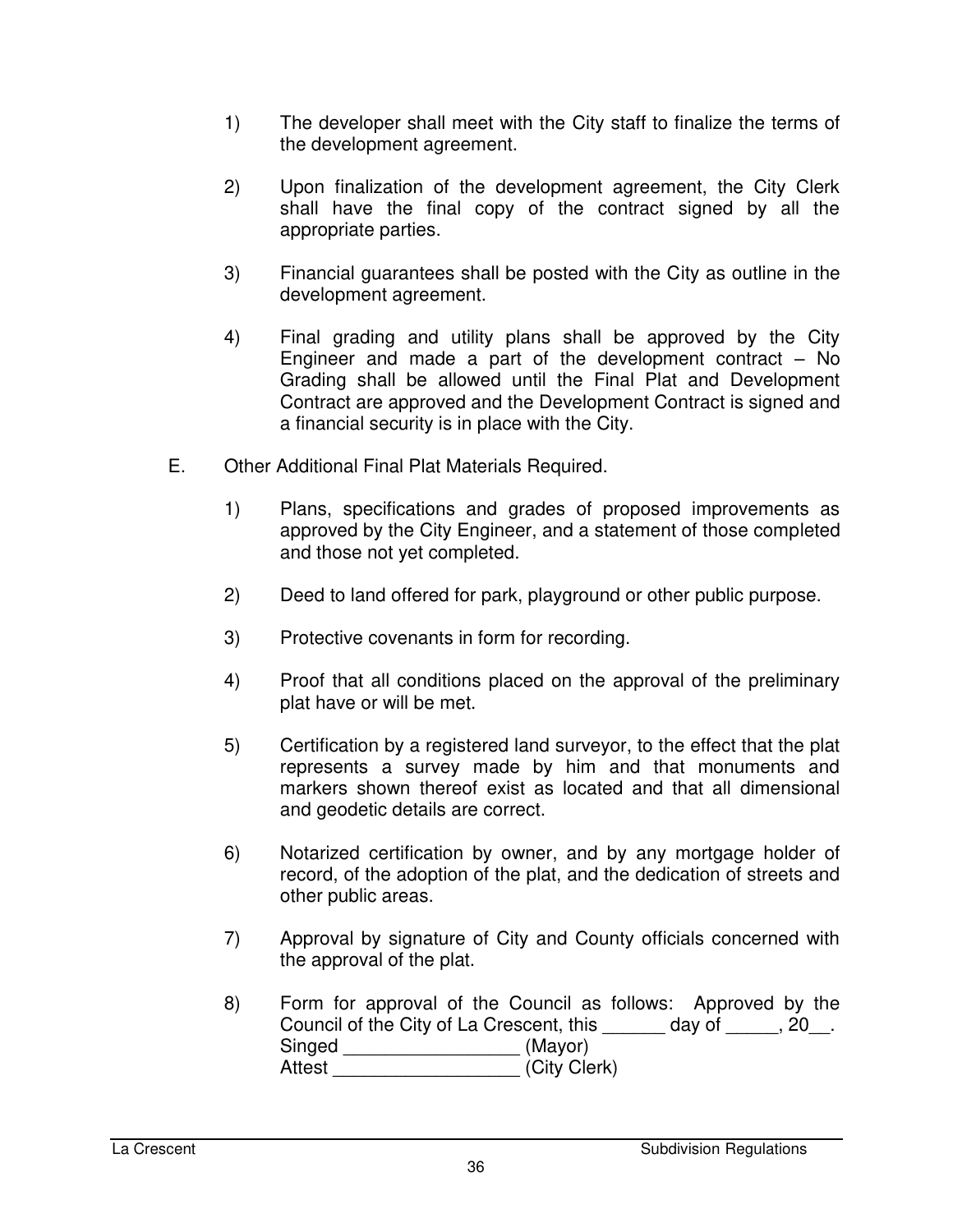### **13.12 ADMINISTRATIVE SUBDIVISIONS**

The provisions of this section shall apply only to those subdivisions classified as administrative subdivisions.

- 1. Qualification. The following shall be considered an administrative subdivision:
	- A. Lot Boundary Line Adjustment. Divisions of land where the division is to permit the adding of a parcel of land to an abutting lot or the combination of recorded lots to form no more than two (2) lots. Newly created lots shall conform to the design and performance standards of the La Crescent Subdivision and Zoning Ordinances.
	- B. Lot Split. The simple division of a single parcel, tract or lot to create no more than two (2) lots and the newly created property line will not cause the remaining portion of the lot or any structure to be in violation with this Ordinance or the La Crescent Zoning Ordinance.
	- C. Base Lot Subdivision. In the case of a request to divide a base lot upon which a two family dwelling, townhouse or a quadraminium, which is a part of a recorded plat where the division is to permit individual private ownership of a single dwelling unit within such a structure and the newly created property lines will not cause any of the unit lots or the structure to be in violation of this Ordinance or the La Crescent Zoning Ordinance.
	- D. Vacating a previous plot.
- 2. Information Required for Administrative Subdivisions. Whenever any subdivision of land as outlined in Section 13.12.1 is proposed, before any contract is made for the sale of any part thereof, and before any permit for the erection of a structure on such proposed subdivision shall be granted, the subdividing owner or his authorized agent shall file an application and secure approval of an administrative subdivision.

The administrative subdivision application shall be considered to be officially filed when the Building and Zoning Official has received the application and has determined that the application is complete. Administrative subdivisions shall consist of maps and accompanying written documents. An owner or applicant shall submit six (6) large scale copies (one (1) inches equal one hundred (100) feet or less) and one (1) reduced scale copy (11 inches by 17 inches) of detailed graphic materials to include the following information:

A. Certificate of survey prepared by a licensed land surveyor identifying the following: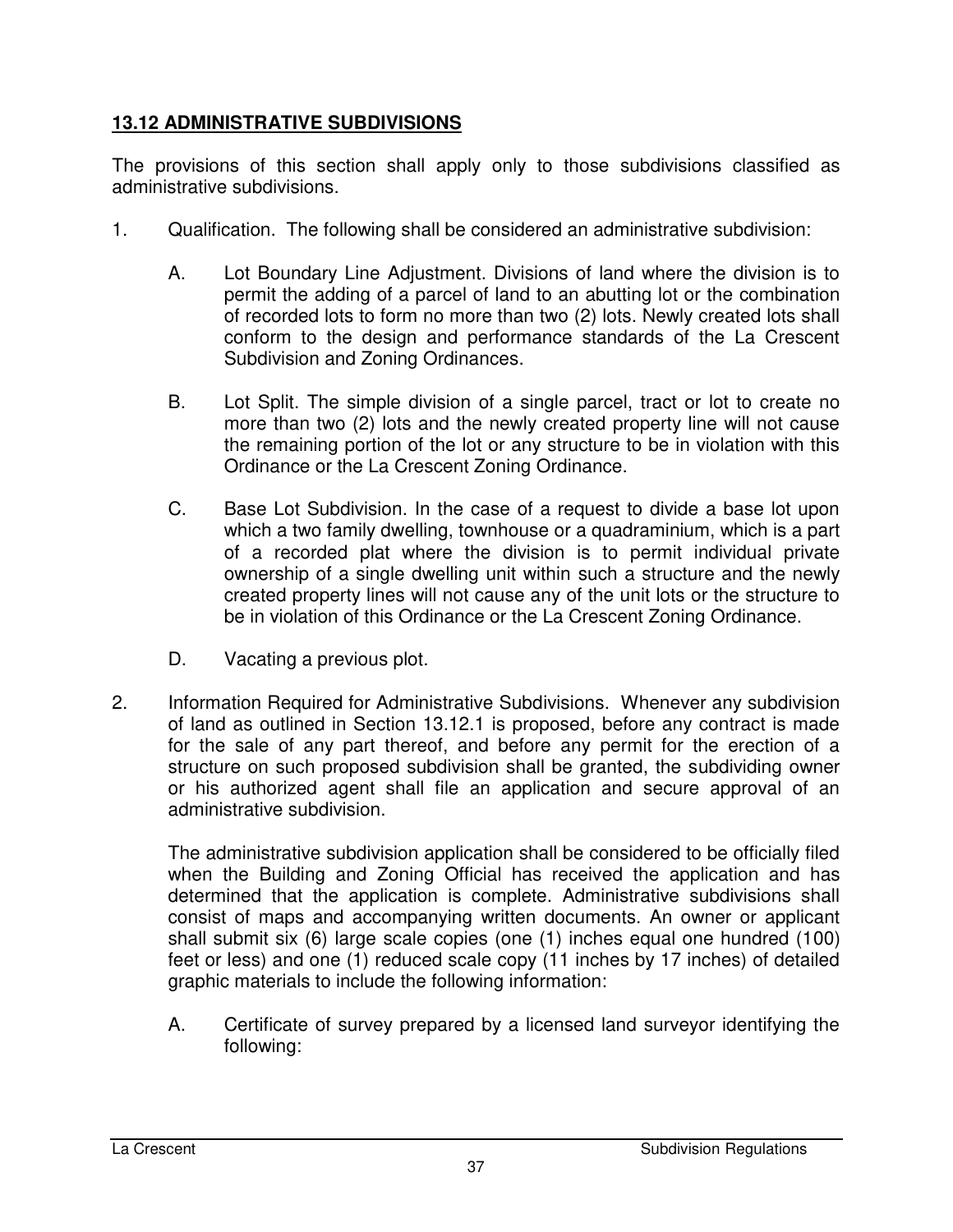- 1) Scale (engineering only) one (1) inch equals one hundred (100) feet or less.
- 2) Name and address, including telephone number, of legal owner and/or agent of property.
- 3) North point indication.
- 4) Existing boundaries of parcel to be platted with dimensions and area and proposed new property lines with dimensions noted.
- 5) Existing legal description/proposed legal description of new lots.
- 6) Easements of record.
- 7) Delineated wetland boundary, to include the ordinary high water level (OHWL) of any lakes or Department of Natural Resources (DNR) waters, 100 year flood elevations.
- 8) All encroachments, easements, or rights-of-way encumbering the property.
- 9) Existing buildings, structures, and improvements within the parcel to be platted and those one hundred (100) feet outside the boundaries of the subject parcel.
- 10) Locations, widths and names of all public streets, rights-of-way or railroad rights-of-way showing type, width and condition of the improvements, if any, which pass through and/or are within one hundred (100) feet.
- 11) Proposed driveway locations and locations of existing driveways on the same side of the road.
- 12) Location of any existing tile lines, abandoned wells, drainageways, waterways, water courses, lakes, and wetlands.
- 13) Additional preliminary plat data requirements determined appropriate by the Building and Zoning Official.
- 3. Filing and Review of the Application
	- A. Applicant shall file an administrative subdivision application with all required information and accompanying fee with a schedule established by the City.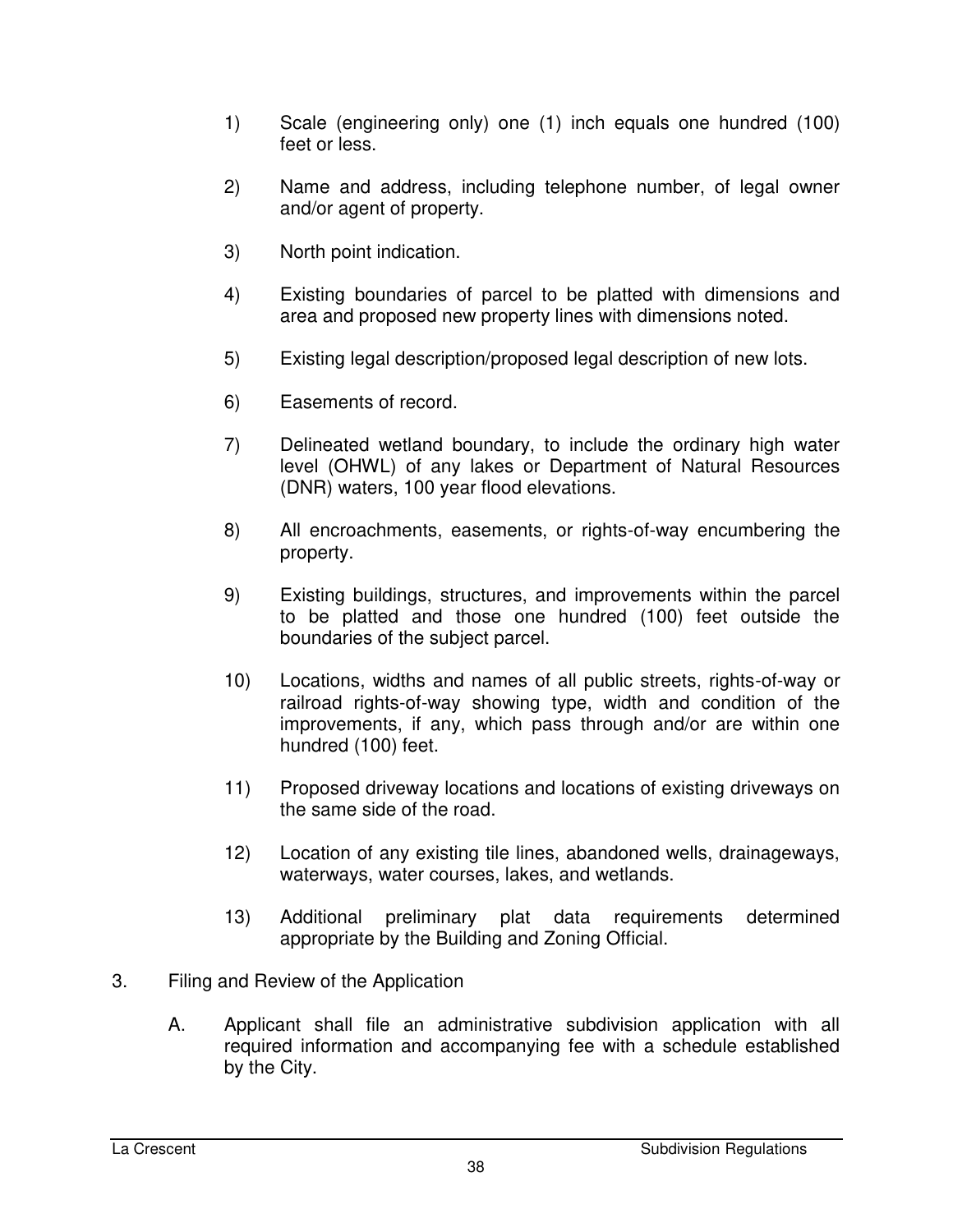- B. Upon receipt of an application, the Building and Zoning Official shall refer copies of the complete administrative subdivision application to City staff and consultants for review and the preparation of a report.
- C. The Building and Zoning Official shall have the authority to request additional information pertinent to the administrative subdivision. Failure to provide the necessary supportive information may be grounds for denial of the request.
- D. Decision. The Planning Commission shall make a recommendation to the City Council who will reach a decision on the requested administrative subdivision within one hundred twenty (120) days of complete application, unless the applicant agrees to an extension of the review period.
- E. Variations. The Planning Commission may recommend to the City Council a variance from the minimum standards of this Ordinance (not procedural provisions) when, in its opinion, regulations or requirements herein are not applicable, or would cause intended hardship, to a proposed land subdivision or to a preliminary or final plat thereof. It shall be in the sole discretion of the City Council to permit any such variations. In permitting variations, the City Council may impose such conditions as are deemed reasonable and necessary under the circumstances, for securing the objectives of these regulations. The City Council may waive the requirement of preparation of a preliminary plat if both of the lots or parcels are of adequate size, adjoining a public street and where no dedication of land for an additional street or for widening or relocation of the existing street is necessary.
- 4. Recording

If the administrative subdivision is approved by the City Council, the applicant shall record the deed, and the accompanying survey, in the Office of the City Recorder or County Registrar of Titles within ninety (90) days after the date of approval, otherwise the approval of the administrative subdivision shall be considered void.

# **13.13 DESIGN STANDARDS FOR LAND SUBDIVISIONS**

A preliminary plat and a final plat shall be in conformity with such of the following design standards as are applicable, such standards being established for the purpose of guiding and accomplishing a coordinated, as well as adjusted and harmonious, development of the City of La Crescent and its environs which will, in keeping with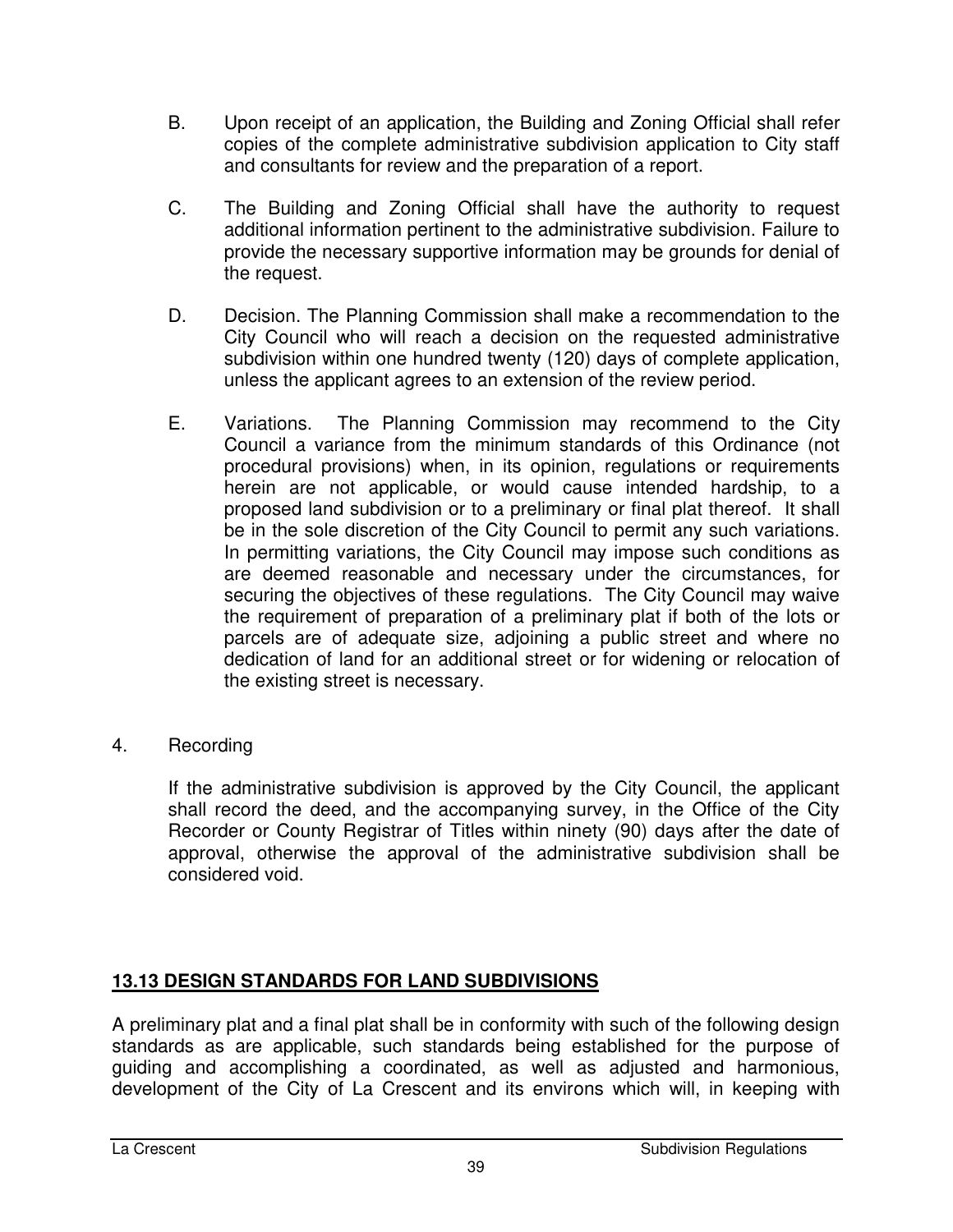existing and future needs, best promote the public health, safety, order, convenience and general welfare and efficiency and economy in the development of urban services and facilities. The following design standards are hereby established, subject to such variances as the Planning Commission and City Council may approve, as provided in Section 13.04.3 hereof.

- 1. Conformity with the Comprehensive Plan and Zoning Ordinance. A proposed subdivision shall conform to the Comprehensive Plan, to related policies adopted by the City, Section 12.185 of this code entitled: Stormwater Pollution and Erosion Control and to the La Crescent Zoning Ordinance, as may be amended.
- 2. Land Requirements
	- A. Land shall be suited to the purpose for which it is to be subdivided. No plan shall be approved if the site is not suitable for the purposes proposed by reason of potential flooding, topography, adverse soil conditions, rock formations, or wetlands.
	- B. Land subject to hazards to life, health, or property shall not be subdivided until all such hazards have been eliminated or unless adequate safeguards against such hazards are provided by the subdivision plan.
	- C. Proposed subdivisions shall be coordinated with surrounding properties and/or neighborhoods, so that the City as a whole may develop efficiently and harmoniously.
- 3. Blocks.
	- A. Length. The maximum length of blocks shall be not longer than six hundred (600) feet and the minimum length of four hundred (400) feet, unless approved by the Planning Commission and City Council. Blocks over five hundred (500) feet long may require dedication of pedestrianways at least ten (10) feet wide at their approximate center across the block in specified locations and for midblock turnarounds as per State Fire Code requirements. The use of additional pedestrianways to schools, parks, and other destinations may be required.
	- B. Width and Arrangement. A block shall be so designed as to provide two (2) tiers of lots unless it adjoins a major collector or an arterial street or where topographic wetland or other conditions render the block arrangement unreasonable, a frontage road must be provided for subject to the review and approval by the Planning Commission and City Council.
	- C. Sizes of blocks and lots having multiple dwelling, commercial, industrial, school, church and institutional uses shall have adequate area for the principal use and all required accessory uses, including but not limited to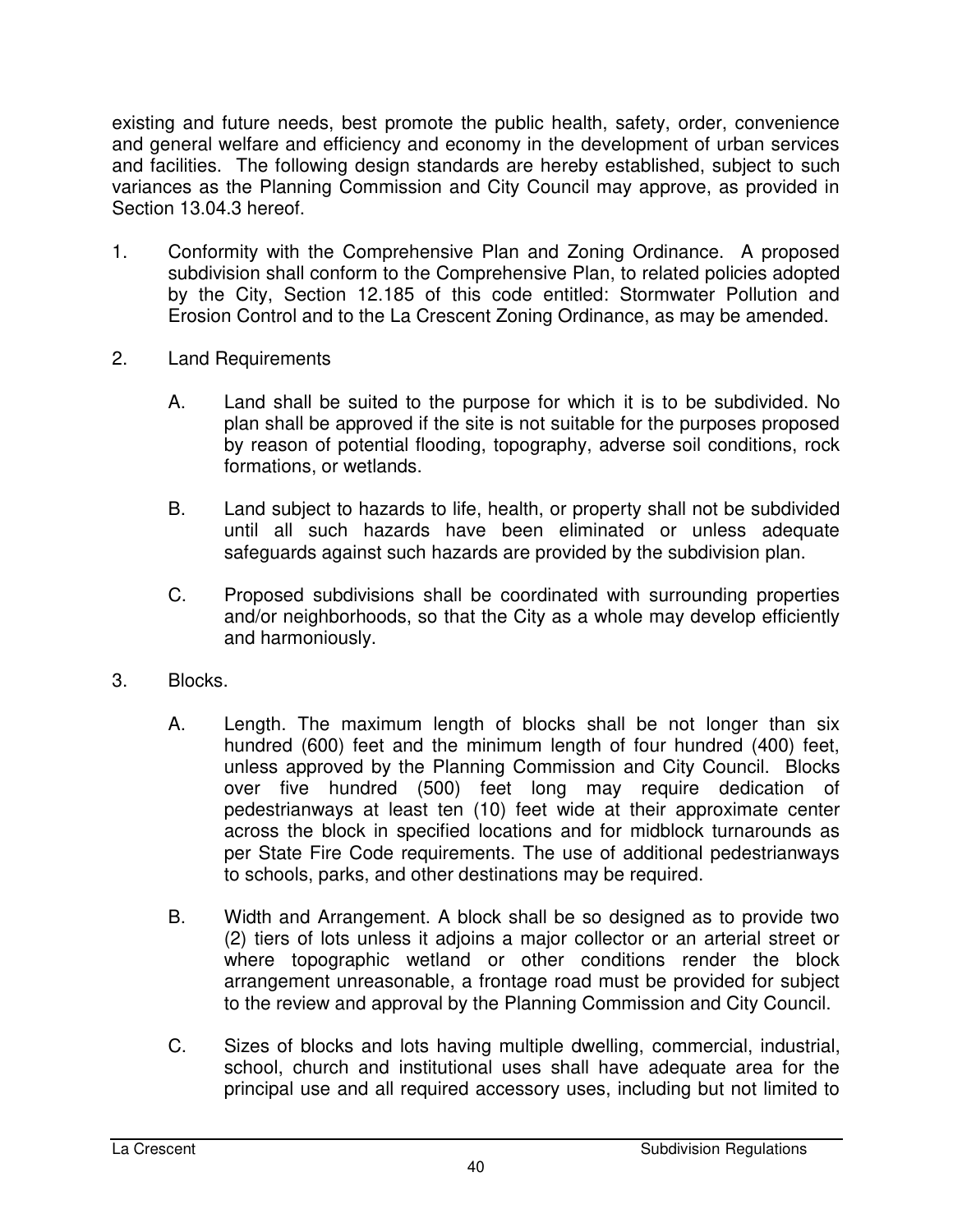off-street parking and loading spaces and service areas for automobiles, trucks and buses.

- 4. Lots.
	- A. Area. The minimum lot area, width and depth shall not be less than that established by the La Crescent Zoning Ordinance and other regulations, in effect at the time of adoption of the final plat. Minimum lot area residential lots shall consist of buildable land and be exclusive of utility transmission easements that encumber lot development.
		- 1) In absence of such other regulations, no residential lot may be less than eight thousand four hundred (8,400) square feet in area, sixty five (65) feet in width and one hundred (100) feet in depth.
		- 2) For lots not served by City sanitary sewer or other approved sanitary sewer system, no residential lot may be less than one half (1/2) acre in area, one hundred feet in width and one hundred fifty (150) feet in depth.
	- B. Corner Lots. Corner lots for residential use shall have additional width to permit appropriate building setback from both streets and a side yard buffer yard where the side yard abuts a collector or arterial street as required in the La Crescent Zoning Ordinance.
	- C. Side Lot Lines. Side lines of lots shall be approximately at right angles to street lines or radial to curved street lines.
	- D. Width. Every lot must have the minimum width measured at the minimum front yard setback and at the setback from the OHWL of an abutting lake or stream and extending to the location of the principal building. All lots shall have frontage on a public street.
	- E. Lot Frontage. All lots shall have frontage on a public street that provides the required lot width at the minimum front yard setback. Flag lots are prohibited.
	- F. Building Sites. Each lot shall provide an adequate building site at least eighteen (18) inches above the top of the adjacent curb unless approved by the City Engineer upon the basis of plans submitted showing alternative, acceptable surface drainage measures.
	- G. Access to Arterial Streets and Major Collector Streets.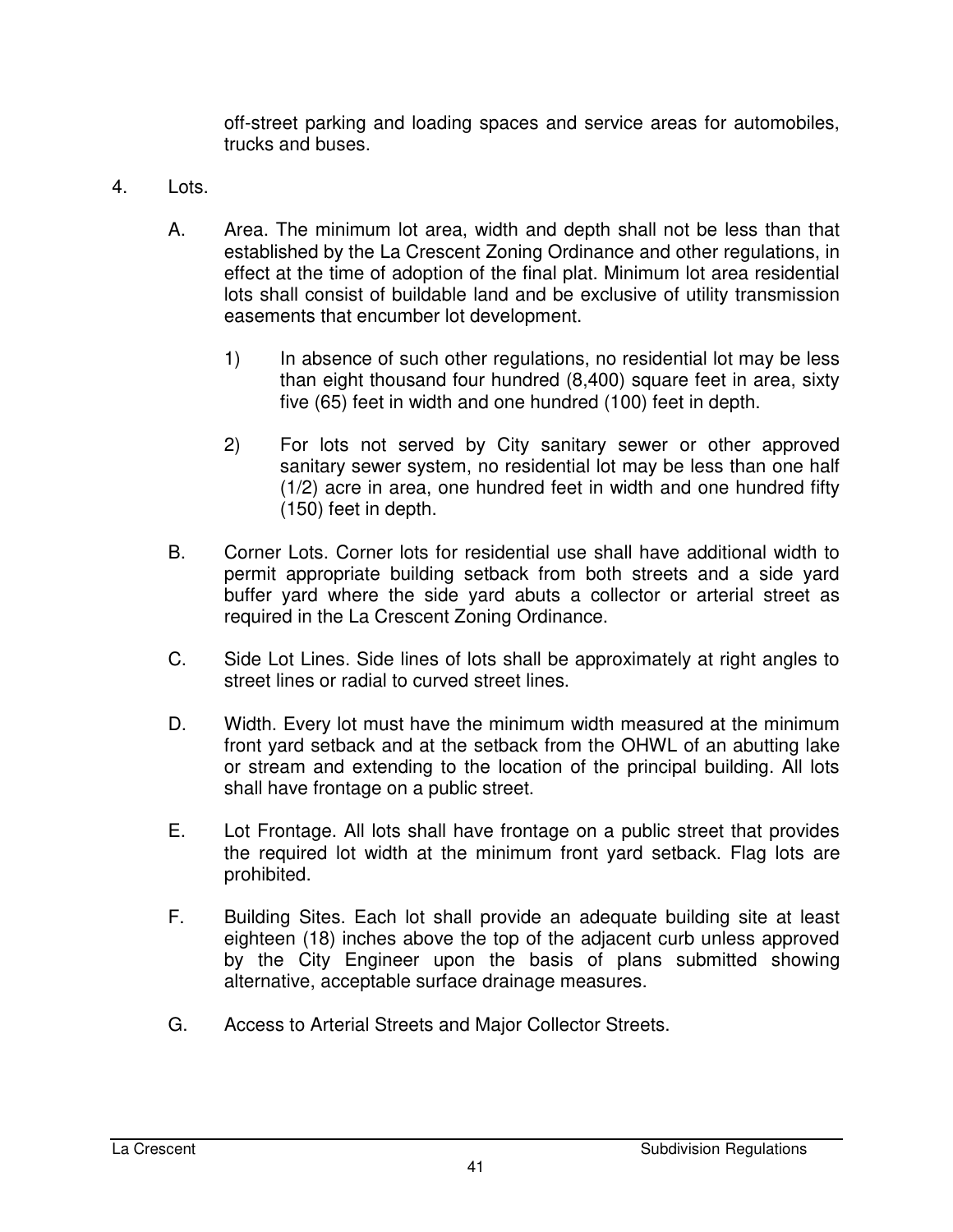- 1) Each lot shall have general accessibility, including accessibility for fire fighting, refuse collection and delivery purposes from a public street.
- 2) In the case where a proposed plat is adjacent to a major collector or arterial street, said streets to be defined by the City's Comprehensive Plan, there shall be no direct vehicular access from individual residential lots to such streets and roads. In the platting of small tracts of land fronting on limited access highways, arterial, or major collector streets where there is no other alternative, a temporary entrance may be granted, subject to terms and conditions defined by the City Council and application County or State agencies. As neighboring land becomes subdivided and more preferable access arrangements become possible, such temporary access permits shall become void. In such cases where direct lot access to major collector or arterial streets is allowed, special traffic safety measures including, but not limited, provisions for on-site vehicle turn around shall be required. In cases where a proposed plat is adjacent to the County or State highway, the plat shall be subject to County and/or State approval.
- H. New commercial, industrial, and multiple family lots fronting on an arterial or major collector street shall be designed to minimize the number of direct access points through the following methods listed in preferential order. If the highest preference is not possible, the next preference shall be utilized until an access method is possible.
	- 1) Access from a local street.
	- 2) Frontage road serving multiple properties.
	- 3) Frontage driveway or connected parking lots with cross easements serving multiple properties.
	- 4) Shared driveways.
	- 5) One driveway access, no closer than two hundred (200) feet to another driveway and that meets the City's minimum spacing standards from a street intersection. All driveways shall be reviewed for consistency with the policies of the Comprehensive Plan.
- I. Setback Lines. Setback or building lines shall be shown on all lots intended for residential use and shall not be less than the setback required by the La Crescent Zoning Ordinance, as may be amended.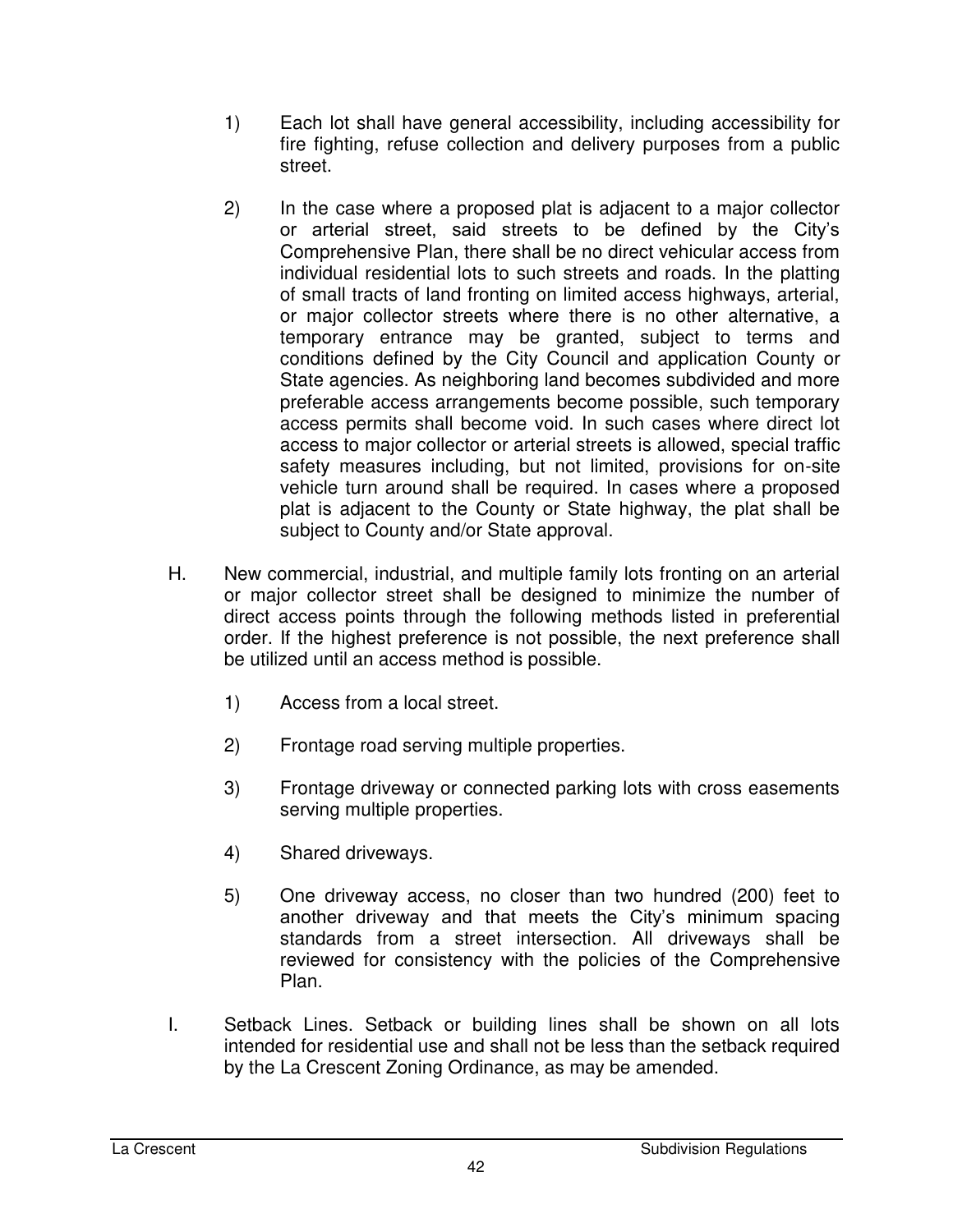- J. Water Courses. Water courses may be contained within abutting lots. Water courses shall be protected by easement that will include a buffer strip extending outward from the delineated wetland boundary or the water course ordinary high water level as defined by Section 13.03 of this Ordinance. Lots with easements protecting water courses shall have sufficient dimensions and contiguous area outside the water course easement to meet or exceed the minimum lot area and width specified in the zoning chapter for the district in which the lots are located.
- K. Grading for drainage. Lots shall be graded so as to provide drainage away from building locations and shall conform to the approved final grading plan. Storm water drainage from an improved subdivision or lot shall not be directed at an adjoining property at a rate above a predevelopment condition except where drainage is directed to a designed drainage easement.
- L. Features. In the subdividing of any land, due regard shall be shown for all natural features, such as tree growth, water courses, historic places or similar conditions which, if preserved, will add attractiveness and stability to the proposed development.
- M. Frontage on Two Streets. Double frontage, or lots with frontage on two (2) parallel streets shall not be permitted except where lots back on major collector or arterial streets, County or State highways, or where topographic or other conditions render subdividing otherwise unreasonable. Additional lot depth and a twenty (20) foot wide landscaped buffer yard shall be provided where a lot backs onto a major collector or arterial streets.
- N. Irregular Shaped Lots. On single family residential lots determined to be irregular in shape, the developer shall demonstrate to the City an ability to properly place principal buildings and accessory structures upon the site which are compatible in size and character to the surrounding area.
- O. Building Expansion. All single family residential lots shall be designed in consideration of potentials for buildings accommodating three (3) garages, porches and decks, etc. without need for setback variance. Said buildings and structures are to be compatible in size and character with the surrounding area.
- P. Lot Remnants/Outlots. All remnants of lots below minimum lot size left over after subdividing a larger tract must be added to adjacent lots rather than allowed to remain as unusable parcels. Outlots may be platted within a subdivision to delineate future development phases or commonly owned open spaces. The outlet shall be sized in a manner to accommodate its intended use. Any outlot shall be platted into a lot and block prior to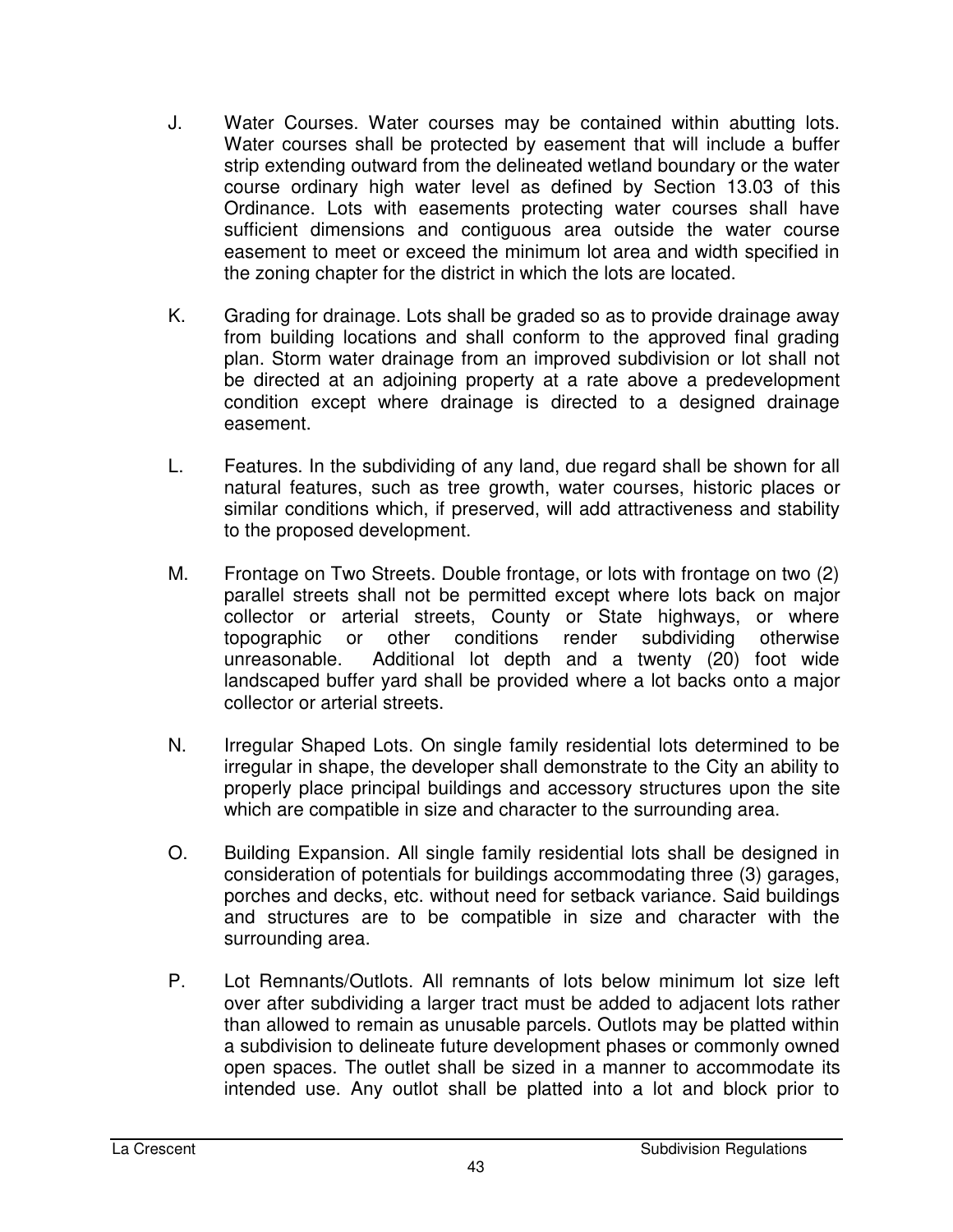issuance of a building permit. No building permits shall be issued for any outlot except for open air structures allowed as a recreational component in an open space area.

- 5. Streets and Alleys
	- A. General layout, street pattern, proposed private and public areas and uses shall conform to City plans and regulations, to County and State highway plans and other applicable plans, to these regulations and to other applicable law.
	- B. Alleys. Alleys shall be allowed, and may be required by the Planning Commission and City Council to serve lots used for more than one (1) single family dwellings.
	- C. Streets, Continuous. Except for cul-de-sacs, streets shall connect with streets already dedicated in adjoining or adjacent subdivisions, or provide for future connections to adjoining unsubdivided tracts, or shall be a reasonable projection of streets in the nearest subdivided tracts. The arrangement of major collector and arterial streets shall be considered in their relation to the reasonable circulation of traffic, to topographic conditions, to runoff of storm water, to public convenience and safety, and in their appropriate relation to the proposed uses of the area to be served in compliance with the Comprehensive Plan.
	- D. Local Streets and Dead End Streets.
		- 1) Local streets should be so planned as to discourage their use by non-local traffic.
		- 2) Dead-end streets are prohibited, but cul-de-sacs shall be permitted where topography or other physical conditions justify their use. Cul-de-sacs shall be no longer than one hundred fifty (150) feet, shall have a turnaround at the closed end with a right-of-way radius of not less than sixty-five (65) feet. A fifty-five (55) foot street radius is required. Another form may substitute for a circular form if recommended by the Planning Commission after seeking advice from the Fire Official and approved by the City Council.
	- E. Street Plans for Future Subdivisions. Where the plat application includes only part of the tract owned or intended for development by the subdivider, or abuts an undeveloped tract, a build out plan (ghost plat) illustrating a proposed future street system for the unsubdivided tract, prepared and submitted by the subdivider, may be required by the City.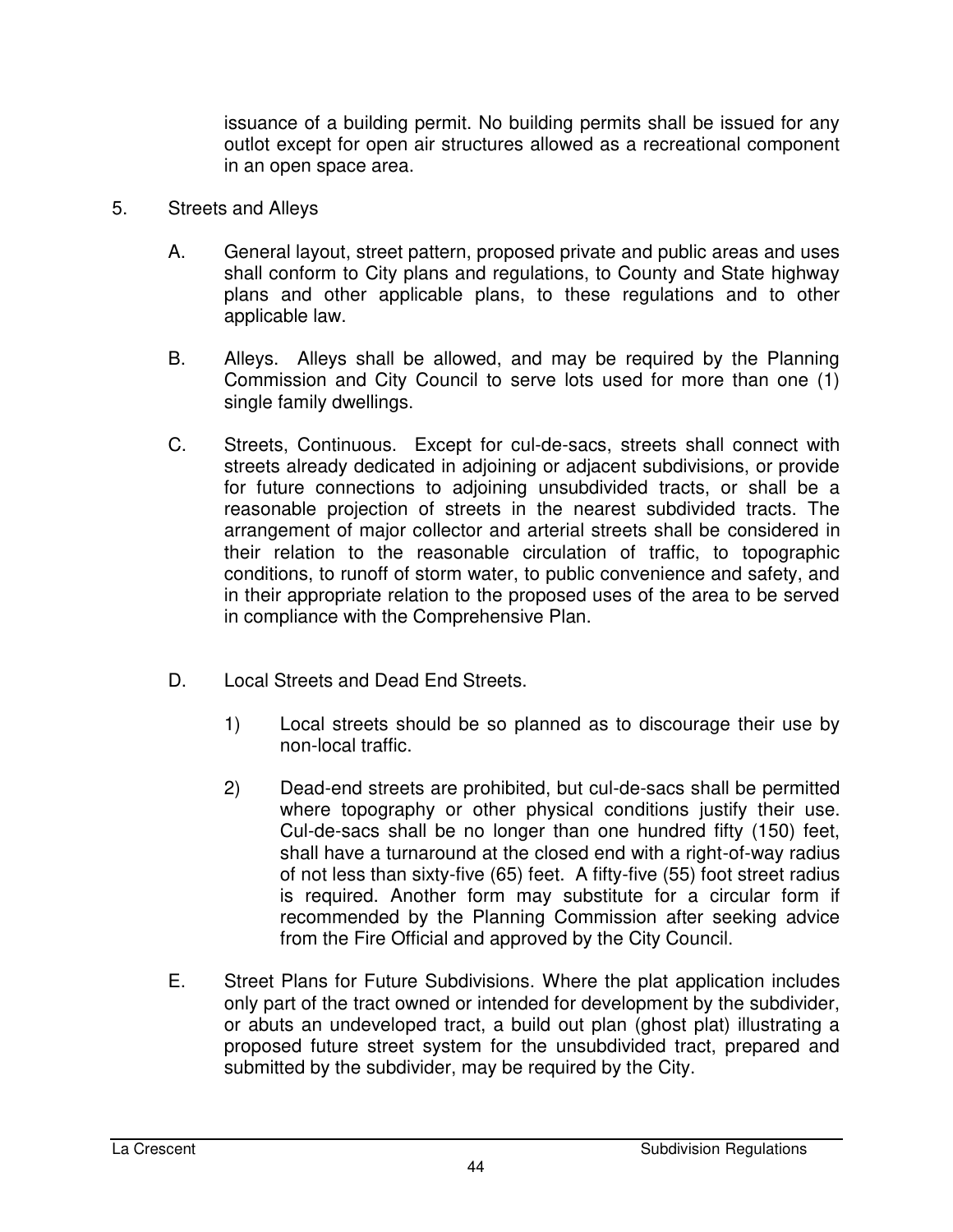- F. Temporary Cul-de-Sac. In those instances where a street is terminated pending future extension in conjunction with future subdivision and the street segment is more than one hundred fifty (150) feet between the dead-end and the nearest intersection, a temporary turn around facility shall be provided at the closed end, in conformance with cul-de-sac requirements. This temporary cul-de-sac must be placed inside a temporary roadway easement if it is located outside street right-of-way. Financial guarantee will be required for removal or restoration as determined by the City Engineer.
- G. Provisions for Resubdivision of Large Lots and Parcels. When a tract is subdivided into larger than normal building lots or parcels, such lots or parcels shall be so arranged as to permit the logical location and openings of future streets and appropriate resubdivision, with provision for adequate utility connections for such resubdivision.
- H. Subdivision Abutting Major Rights-of-Way. Wherever the proposed subdivision contains or is adjacent to the right-of-way of a U.S. or State highway, County road, local major collector, or local arterial street, provision may be made for a service street approximately parallel and adjacent to the boundary of such right-of-way; provided that due consideration is given to proper circulation design, setbacks from an intersection on the major rights-of-way, or for a street at a distance suitable for the appropriate use of land between such street and right-ofway. Such distance shall be determined with due consideration of the minimum distance required for approach connections to future grade separations, or for lot depths.
- I. Half Streets. Half streets shall be prohibited except where it will be practical to require the dedication of the other half when the adjoining property is subdivided, in which case the dedication of a half street may be permitted. The probable length of time elapsing before dedication of the remainder shall be considered in this decision. No permanent street improvement shall be permitted within a half street right-of-way. All lots having frontage or access solely from a half street are prohibited from being eligible for building permits.
- J. Dedication. All proposed streets shown on the plat shall be in conformity to City, County, and State plans and standards and be offered for dedication as public streets unless otherwise determined by the City Council.
- K. Additional Right-of-Way. Additional right-of-way and roadway widths may be required by the Council to promote public safety and convenience when special conditions require it. Where a subdivision abuts or contains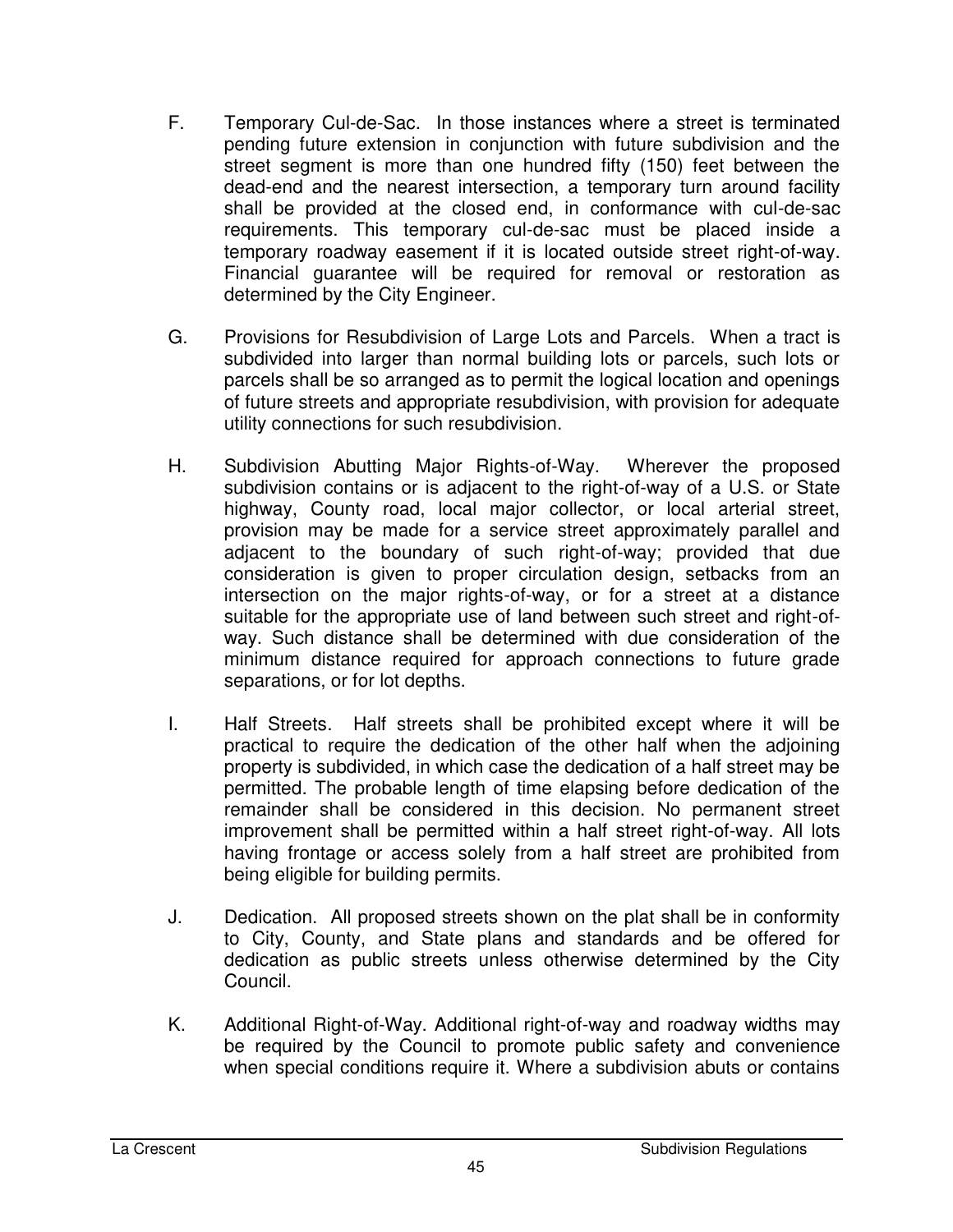an existing street of inadequate width, sufficient additional width shall be provided to meet the standards of this Ordinance.

- L. Restriction of Access. Access of local streets onto arterial and collector streets shall be discouraged at intervals of less than five hundred (500) feet.
- M. Street Design. Design of street rights-of-way and roadway widths shall conform to the following minimum standards:

|                          | <b>ADT</b>           | <b>Minimum Width</b> |                    | <b>Number</b>                    | <b>Number</b>        | % Grade          |                |
|--------------------------|----------------------|----------------------|--------------------|----------------------------------|----------------------|------------------|----------------|
| <b>Type of Road</b>      |                      | Right-of-<br>Way     | Roadway<br>Width*  | <b>Traffic</b><br>Lanes          | <b>Park</b><br>Lanes | Min.             | <b>Max</b>     |
| <b>Local Access</b>      |                      |                      |                    |                                  |                      |                  |                |
| Allev                    | 150                  | 20 feet              | 16 feet            | $\overline{2}$                   | $\mathbf 0$          | $.5\,$           | 8              |
| Cul-de-Sac Street        | 150                  | 60 feet              | 36 feet            | $\overline{2}$                   | $\overline{2}$       | $\overline{.5}$  | $\overline{8}$ |
| Cul-de-Sac<br>Turnaround | 150                  | 65 feet radius       | 55 feet radius     | 2                                | 0                    |                  |                |
| Low                      | 300                  | 60 feet              | 36 feet            | 2                                | 2                    | $.5\,$           | 10             |
| Medium                   | $300 -$<br>1,000     | 60 feet              | 36 feet            | 2                                | 2                    | .5               | 9              |
| High                     | 1.000                | 60 feet              | 36 feet            | $\overline{2}$                   | $\overline{2}$       | $.5\,$           | 8              |
|                          |                      |                      |                    |                                  |                      |                  |                |
| <b>Minor Collector</b>   | $1,000 -$<br>1.500   | 66 feet              | 36 feet            | $\overline{c}$                   | 1                    | $.5\,$           | 8              |
|                          |                      |                      |                    |                                  |                      |                  |                |
| <b>Major Collector</b>   |                      |                      |                    |                                  |                      |                  |                |
| Low                      | 1,500                | 80 feet<br>70 feet   | 44 feet<br>36 feet | $\overline{c}$<br>$\overline{2}$ | $\overline{c}$<br>1  | $.5\,$<br>$.5\,$ | 8<br>8         |
| Medium                   | $1,500-$<br>5,000    | 100 feet             | 44 feet            | $\overline{c}$                   | $\overline{2}$       | .5               | $\overline{7}$ |
| High                     | 5.000                | 100 feet             | 48 feet            | $\overline{4}$                   | $\Omega$             | $.5\,$           | 6              |
|                          |                      |                      |                    |                                  |                      |                  |                |
| <b>Arterial</b>          |                      |                      |                    |                                  |                      |                  |                |
| Low                      | 10,000               | 86 feet***           | 48 feet            | $\overline{4}$                   | $\Omega$             | $.5\,$           | 6              |
| Medium                   | $10.000 -$<br>15,000 | 100 feet***          | 52 feet            | $\overline{4}$                   | 0                    | $.5\,$           | 5              |
| High**                   | 15,000               | 110 feet***          | $2@28$ feet        | $\overline{4}$                   | 0                    | $.5\,$           | 4              |

Face of curb to face of curb.

\*\* Parkway design (optional for medium arterial.)

At major intersections increase to 120 feet.

- N. Curb Radius. The minimum curb radii for thoroughfares, collector streets, local streets, and alleys shall be as follows:
	- 1) Arterial Streets and Collector Streets. Twenty-five (25) feet.
	- 2) Local Streets. Ten (10) feet.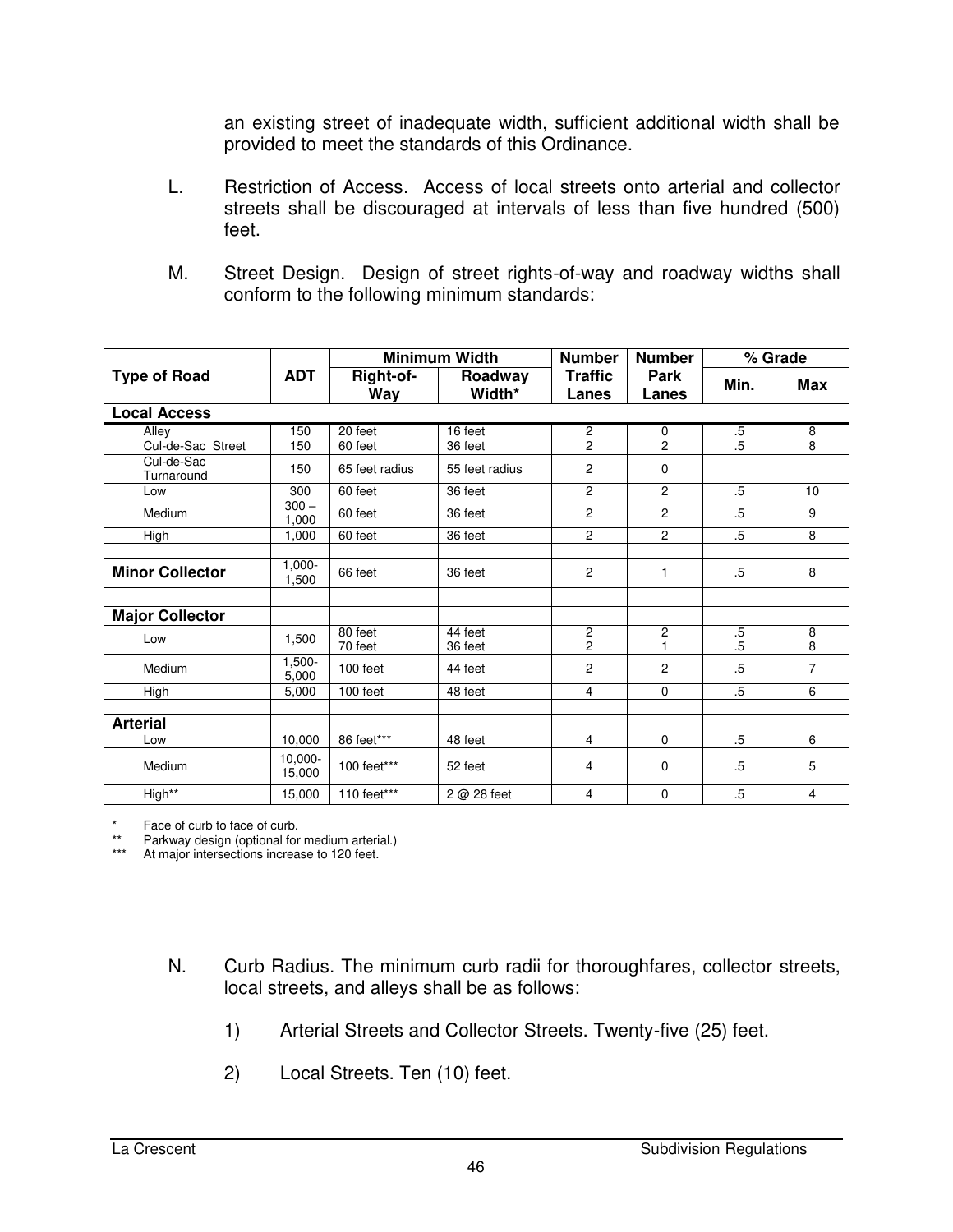- 3) Alleys: Ten (10) feet.
- O. Reverse Curves. Minimum design standards for collector and arterial streets shall comply with Minnesota Department of Transportation (MnDOT) State Aid standards.
- P. Street Intersections. Insofar as possible, all roadway intersections shall be at right angles. In no case shall the angle formed by the intersection of two (2) streets be less than seventy-five (75) degrees. Intersections having more than four (4) corners shall be prohibited. Adequate land for future intersection construction needs shall be dedicated.
- Q. Tangents. A tangent of at least one hundred (100) feet shall be introduced between reverse curves on arterial and collector streets.
- R. Deflections. When connection street lines deflect from each other at one point by more than ten (10) degrees, they shall be connected by a curve with a radius adequate to ensure a sight distance of not less than five hundred (500) feet for arterials, three hundred (300) feet for collectors, and two hundred (200) feet for all other streets. The City Council may allow greater or lesser sight distances.
- S. Street Intersection Offsets. Street intersection jogs with centerline offsets of less than one hundred twenty five (125) feet shall be prohibited.
- T. Centerline Curvature. The minimum horizontal curvature of streets shall be in accordance with the MnDOT Highway Design Manual for the type of street and design speed. The minimum curvature shall be two hundred fifty (250) feet radius for any collector street and one hundred (100) feet radius for any local street.
- U. Streets in Flood Hazard Area. No street shall be approved if its final surface is at a lower elevation than two (2) feet below the regulatory flood protection elevation. The City Council shall require profiles and elevations of finished streets for areas subject to flooding. Fill may be used for streets, provided such fill does not unduly increase flood heights and provided any such fill would not result in a stage increase violating the requirements of the La Crescent Floodplain Ordinance, as may be amended.
- V. Reserve Strips. Reserve strips controlling access to streets shall be prohibited except under conditions accepted by the City Council.
- W. Private Streets. Private streets, except in the case of planned unit developments, shall be prohibited and no public improvements shall be approved for any private street. All streets shall be dedicated for public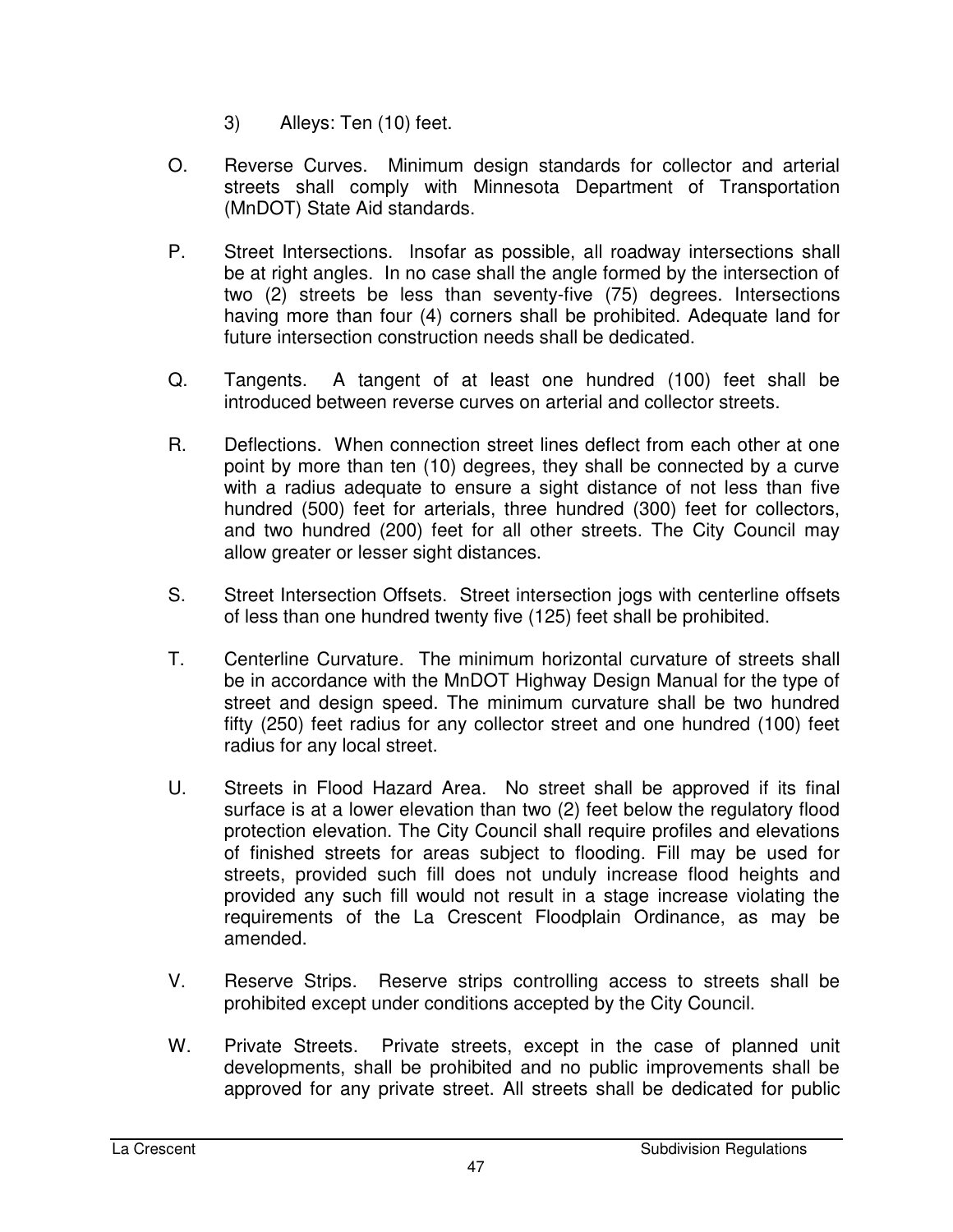use. All private streets shall meet the construction design standards for City streets.

- X. Curb and Gutter. All urban streets, and all streets in commercial and industrial areas, shall have concrete curb and gutter in compliance with established City standard design detail plates.
- Y. Street Names. Street names shall be subject to Planning Commission and City Council approval. Wherever possible the street name shall be the same for new streets that are extensions of existing streets.
- 6. Sidewalks and Trails
	- A. Except as otherwise determined by the City Council, concrete sidewalks not less than five (5) feet in width and/or bituminous trails not less than eight (8) feet in width shall be provided in accordance with the following:

| <b>Street Type</b>                                                    | Sidewalk/Trail Requirements                                                                                          |
|-----------------------------------------------------------------------|----------------------------------------------------------------------------------------------------------------------|
| <b>Arterial and Major Collector</b><br><b>Streets</b>                 | Sidewalk on one side of street and trail<br>on opposite side of the street or trails on<br>both sides of the street* |
| <b>Minor Collector</b><br>and Local Streets, excepting<br>Cul-de-sacs | Sidewalk on one side of street*                                                                                      |
| Cul-de-sacs                                                           | No requirements                                                                                                      |

\*All sidewalks and trails shall be placed back from the street wherever possible to provide a green strip for tree planting and to promote pedestrian safety and reassurance.

#### 7. Easements

- A. Width and Location. An easement for utilities at least twelve (12) feet wide along front and rear lot lines and six (6) feet wide along all abutting side lot lines shall be provided. An easement for utilities not less than ten (10) feet wide shall be provided adjacent to all plat boundaries. If necessary for the extension of main water or sewer lines or similar utilities, easements of greater width may be required along lot lines or across lots.
- B. Drainage. Easements shall be provided along each side of the centerline of any waterway or drainage channel of a sufficient width to provide proper maintenance and protection, and to provide for stormwater runoff and installation and maintenance of drainage systems. Where necessary,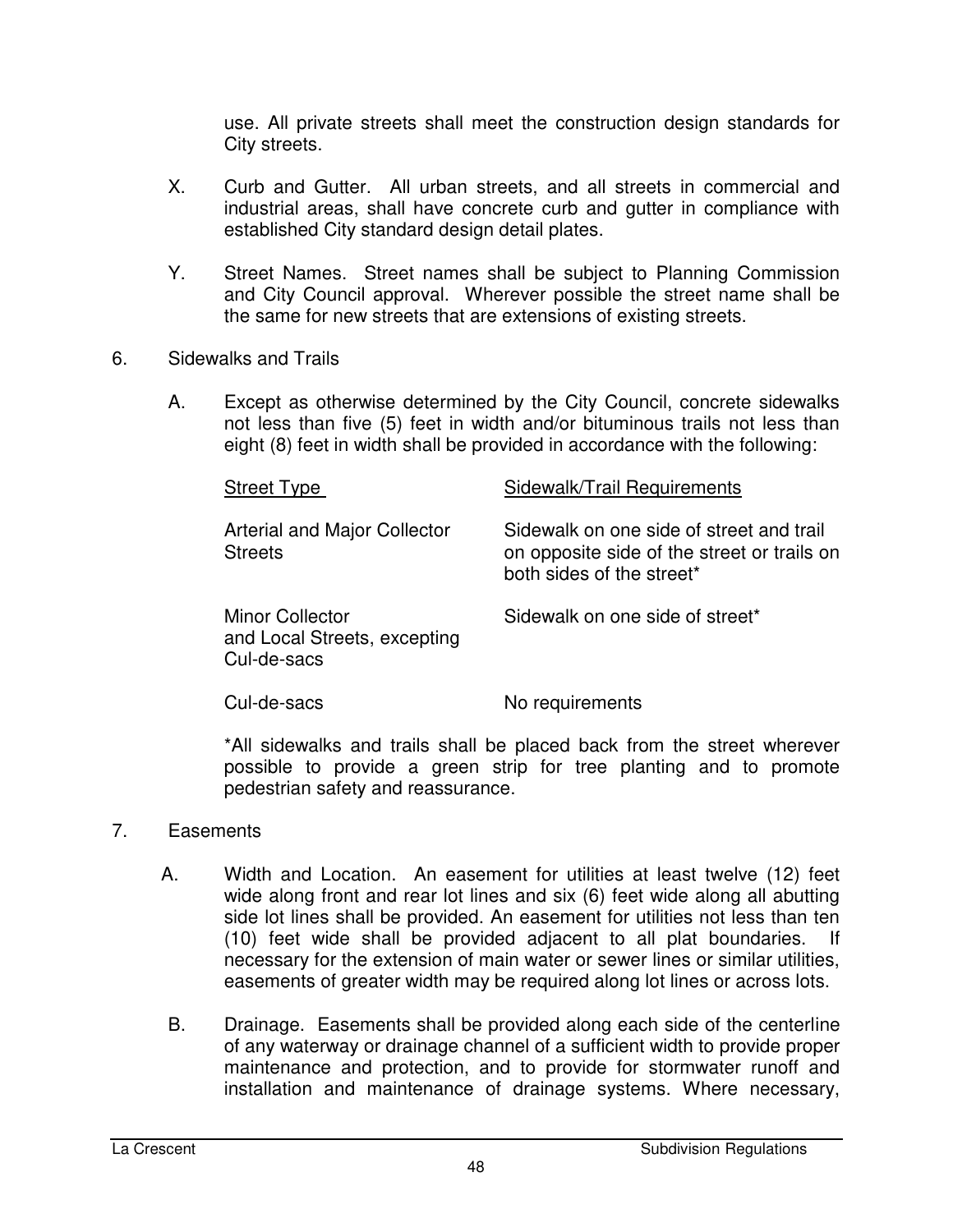drainage easements corresponding with lot lines shall be provided. Such easements for drainage purposes shall not be less than twenty (20) feet in width.

- C. Screen Planting and Boulevard Reserves. An easement for screen planning and boulevard reserves shall not be less than ten (10) feet wide.
- D. Continuous Utility Easement Locations. Utility easements shall connect with easements established in adjoining properties. These easements, when approved, shall not thereafter be changed without the approval of the City Council after a public hearing.
- E. Guy Wires. Additional easements for pole guys should be provided, when appropriate, at the outside of turns. Where possible, lot lines shall be arranged to bisect the exterior angle so that pole guys fall alongside of the lot lines.
- 8. Public Utilities.
	- A. Sanitary sewer and municipal water plans shall be consistent with the La Crosse & La Crescent Sewer Service Area Plan.
	- B. Final sanitary sewer and municipal water plans shall conform to the City's design guidelines and shall be approved by the City and/or municipal utility with the final plat.
	- C. Telephone, electric, cable, gas service lines and/or other public utilities are to be placed underground in accordance with City standards.
	- D. Developers shall apply for City permits to install underground utilities in public rights-of-way.
	- E. The City shall approve all utilities prior to installation.
	- F. Public utilities shall be installed in a joint trench in accordance with City standards.
	- G. Conduit shall be installed for all road crossings.
	- H. Public utility installation shall not occur until one (1) week after all curb has been backfilled.
	- I. Any utility not installed in a joint trench shall not be allowed installation for five (5) years following the joint trench installation.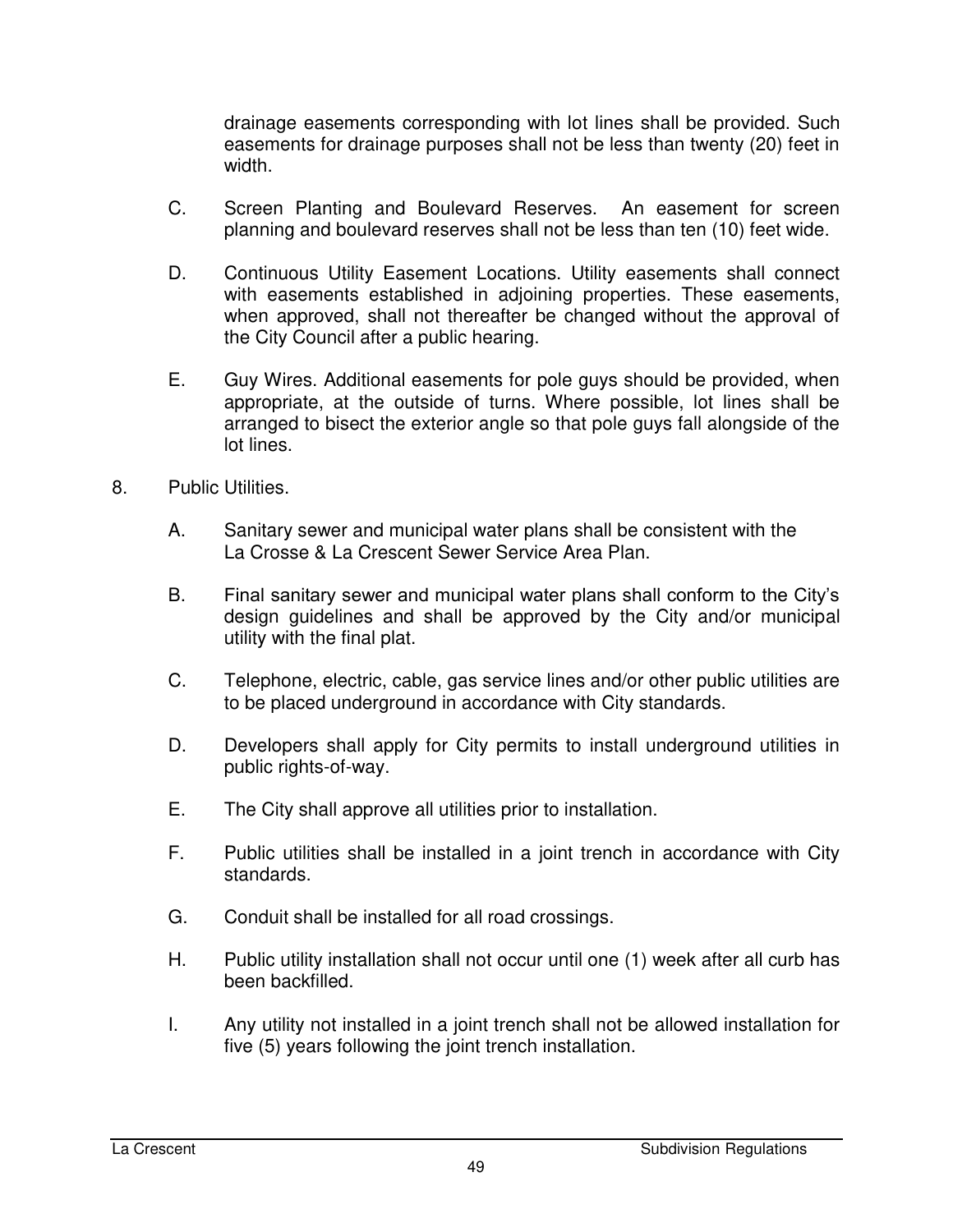### **13.14 PROPERTY DEDICATION**

- 1. A portion of any subdivision shall dedicate to the City a reasonable portion of the proposed subdivision for public streets, roads, utility easements, water facilities, storm water drainage and holding areas or ponds and other similar utilities and improvements.
- 2. As a prerequisite to any subdivision approval, and at the sole determination by the City, applicants and/or developers shall dedicate land for parks, playgrounds, public open spaces or trails and/or shall make a cash contribution to the City's park dedication fund roughly related to the anticipated effect of the subdivision on the park and trail system. The amounts listed in this Section are the City's best estimate of the dedication or cash contribution needed to offset the effect of the subdivision on the park and trail system. The requirement may also be met with a combination of land and cash if approved by the City Council.
- 3. Land shall be reasonably suitable for its intended use and shall be at a location convenient to the people to be served. Factors used in evaluating the adequacy of proposed park and recreation areas shall include size, shape, topography, geology, hydrology, tree cover, access and location, and future park needs pursuant to the Bicycle and Pedestrian Plan. Wetlands, ponding areas, and drainage ways shall not be eligible for park dedication credit. Park land to be dedicated shall be above the ordinary high water level. Grades exceeding fifteen (15) percent, or land within the Conservation Development District (at or above elevation of eight hundred sixty (860) feet), or areas unsuitable for park development shall not be considered for dedication. Land with trash, junk, pollutants and/or unwanted structures is not acceptable.
- 4. The applicant shall confer with City Staff and the Park and Recreation Commission at the time the preliminary plat is under consideration, to secure a recommendation as to the location of any property that should be dedicated to the public, such as parks, playgrounds or other public property. The preliminary plat shall show the location and dimensions of all areas to be dedicated in this manner. Such contribution requirement recommendation(s) will be sent to the Planning Commission for review and comment and subsequently to the City Council for their approval.
- 5. When a proposed park, playground, recreation area or other public ground has been indicated in the City's official map or Comprehensive Plan and is located in whole or in part within a proposed plat, it shall be dedicated to the appropriate governmental unit. If the applicant elects not to dedicate an area in excess of the land required hereunder for such proposed public site, the City may consider acquiring the excess land through purchase or condemnation.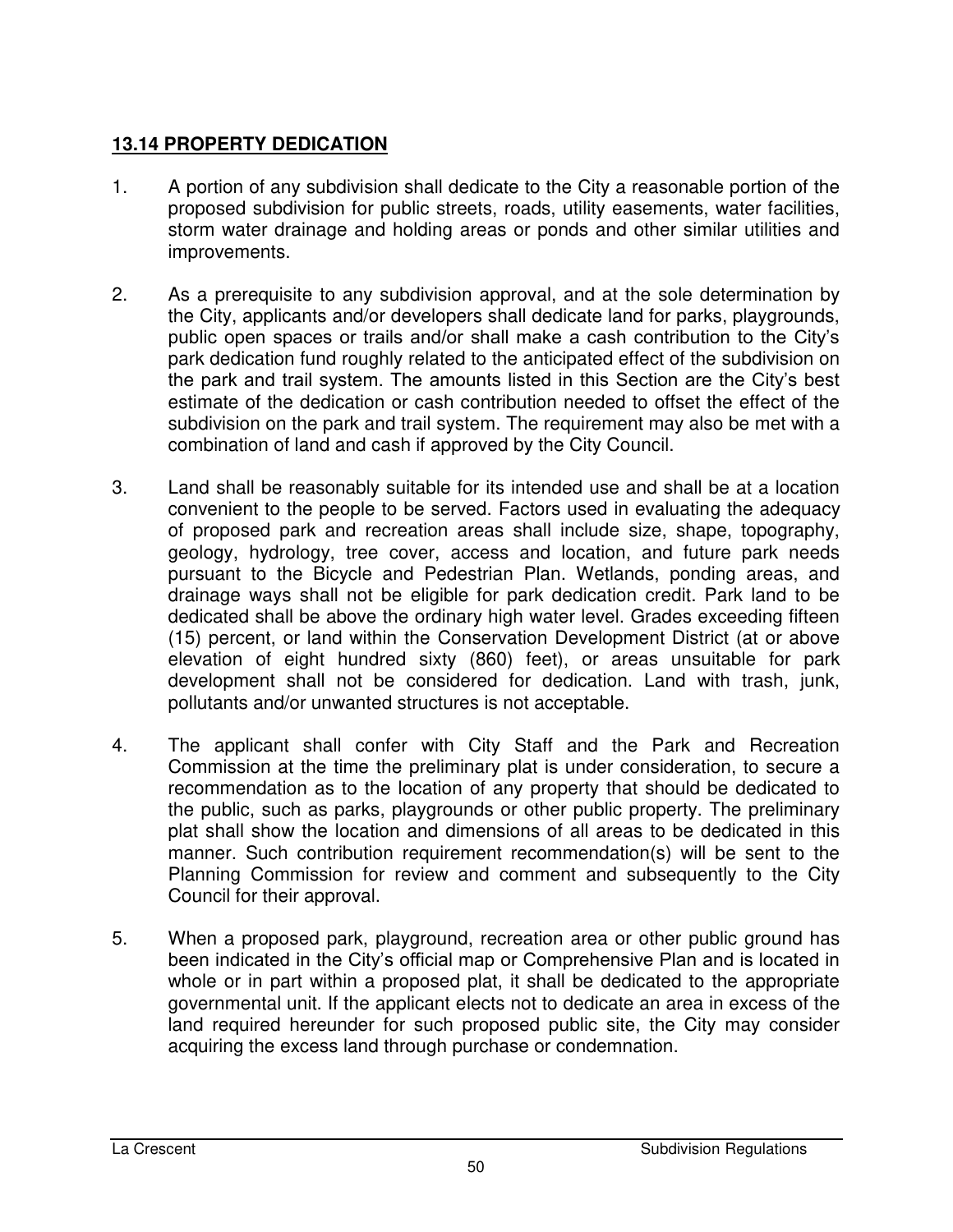- 6. Where private open space for park and recreation purposes is provided in a proposed subdivision, such areas may be used for credit, at the discretion of the City Council, against the land or cash dedication requirement for park and recreation purposes, provided the City Council finds it is in the public interest to do so.
- 7. The City, upon consideration of the particular type of development, may require that a lesser parcel of land should be dedicated due to particular features of the development. In such cases, a cash contribution shall be required above the land dedication to ensure that compensation is received for the full amount of the impact on the City's park and trail system.
- 8. In all new residential, commercial and industrial subdivisions, ten (10) percent of the area subdivided shall be dedicated for public park land as established by City Council resolution. A different percentage may be applied as the City Council shall determine to be reasonably necessary as a result of the subdivision approval. This ten (10) percent shall be calculated on the net buildable area, as defined in Section 13.03. The land dedicated for public recreation shall be in addition to property dedicated for streets, alleys, easements, or other public ways. No areas may be dedicated for public use until such areas have been approved by the City Council as suitable and necessary for the health, safety, convenience and general welfare of the City.
- 9. Additional Dedication Requirement. If the proposed subdivision is not in the Conservation Development District, all lands above the nine hundred (900) foot elevation contour shall be deeded to the City of La Crescent.
- 10. When a subdivision is proposed, the developer shall make a dedication of land for Public Park and trail use, as provided for in Subdivision 13.14, of this Section, or shall pay a fee in lieu of such land dedication as established by City Council ordinance. Said amount is the City's best estimate of the effect of the subdivision on the City's park system.
- 11. Planned unit developments with mixed land uses shall make cash and/or land contributions in accordance with this Section based upon the percentage of land devoted to the various uses.
- 12. The Planning Commission shall, in connection with its initial review of a preliminary plat, among others, make recommendation for review by the City Council concerning such areas and whether or not a contribution in cash is appropriate in lieu of land dedication. The City Council by resolution duly enacted with factual findings incorporated therein as the basis therefore may require the land dedication or waive the requirement, provided the developer pays to the City cash in an amount equivalent to five thousand dollars (\$5,000.00) per residential unit or fifteen thousand dollars (\$15,000.00) per acre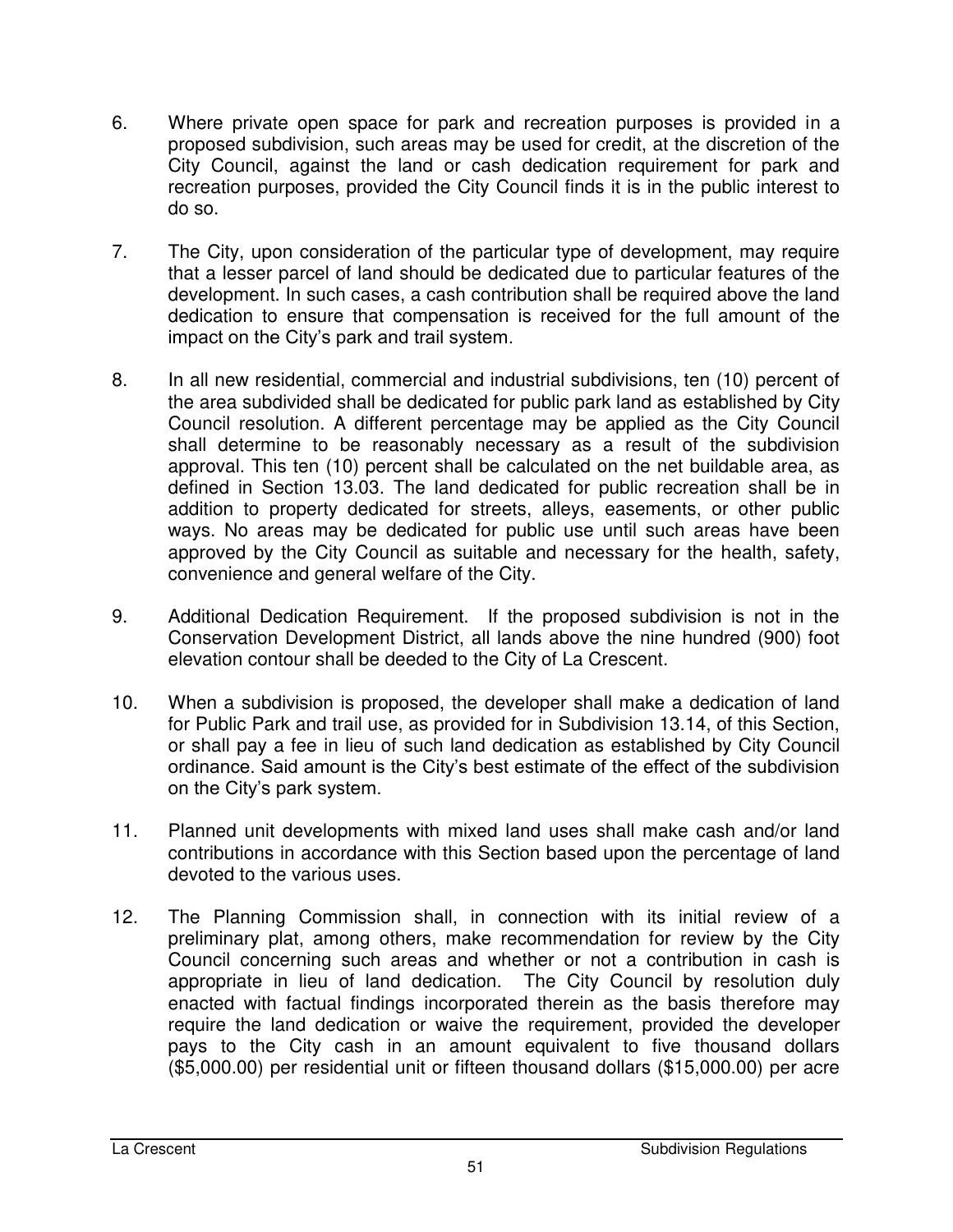for commercial subdivisions. If the City Council waives only a portion of the requirement, it shall determine a prorated amount for the land and cash required.

- 13. Cash contributions for parks shall be deposited in the City's Park Fund and shall only be used for park acquisition or development, and trail acquisition or development as determined by the City.
- 14. Property being replatted with the same number of lots or same number of dwelling units shall be exempt from all park land dedication requirements. If the number of lots or the number of dwelling units is increased, or if land outside of the previously recorded plat is added, then the park land dedication and/or park cash contributions shall be based on the additional units/lots and on the additional land being added to the plat.
- 15. If the applicant or developer does not believe that the estimates contained in this Section fairly and accurately represent the effect of the subdivision on the park or trail system of the City, the applicant or developer may request that the City prepare an in-depth study of the effect of the subdivision on the park and trail system and an estimate of that effect in money and/or land. All costs of such study shall be paid by the developer or applicant. If the developer requests the preparation of such a study, no application for the development shall be deemed complete until the study has been completed and a determination is made as to the appropriate amount of land or money necessary to offset the effects of the subdivision.

### **13.15 TREE PRESERVATION**

- 1. Purpose. The City finds it is in the best interest of the public to protect, preserve, and enhance the natural environment and to encourage a resourceful and prudent approach to the development and alteration of wooded areas. In the interest of achieving these objectives, the City has established the tree preservation regulations herein.
- 2. Scope of Application. A tree preservation plan (see definition on 13.03) shall be submitted to and approved by the City and implemented in accordance with all subdivisions of five (5) or more lots. If no significant trees or woodlands are present on the site, a tree preservation plan will not be required. Tree Preservation Plans shall be a required submission for all subdivisions meeting this threshold, and may be made a requirement for other development and determined by the City Council as recommended by the Planning Commission.
	- A. Minimum Tree Preservation. No development shall be permitted to occur as a part of any new subdivision, regardless of lot count, or newly subdivided lot unless at least thirty (30) percent of the predevelopment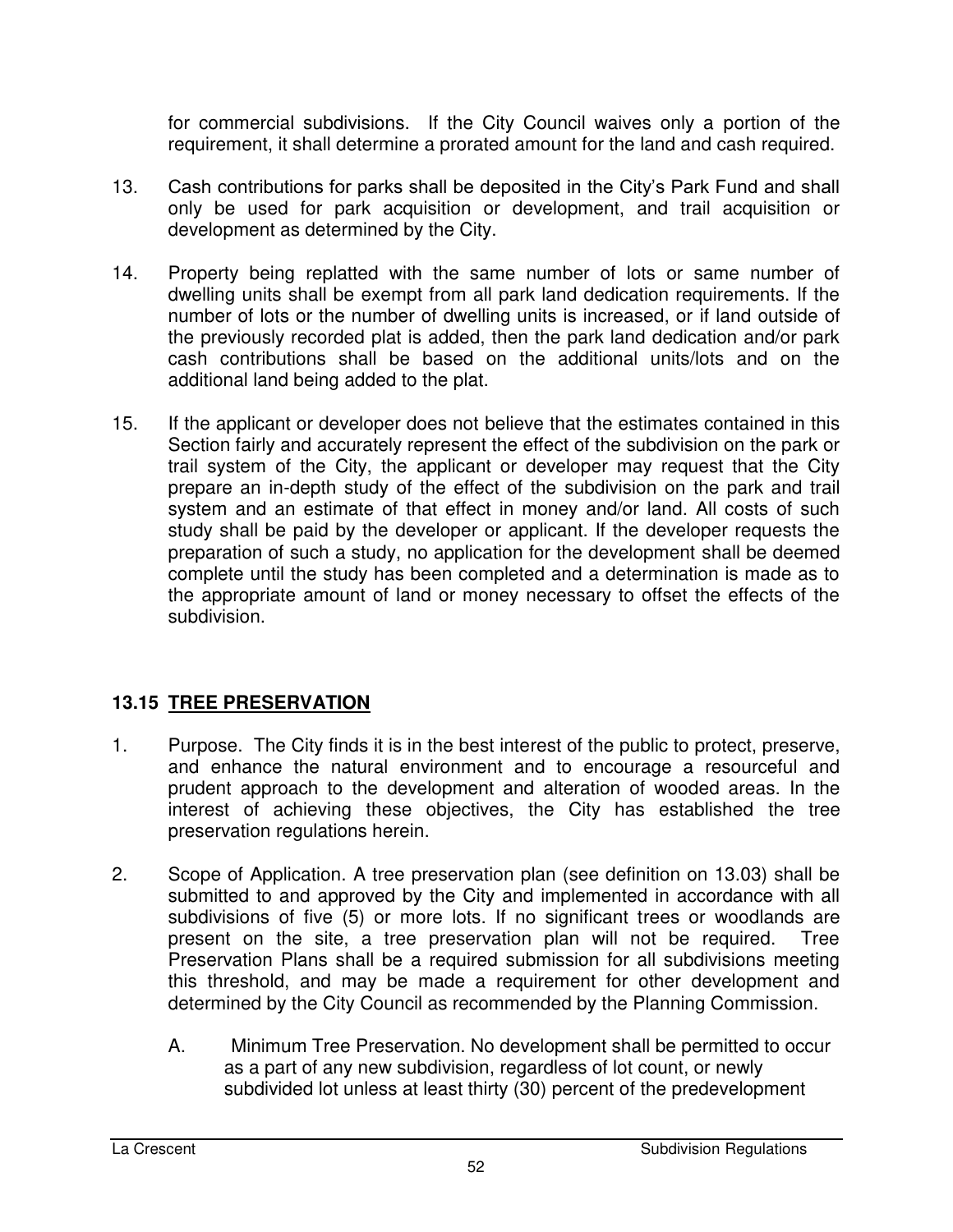tree crown cover is retained. The City shall have the authority to consult tree surveys or other data (such as aerial photos) to ensure compliance with this provision. This provision shall apply in addition to other tree preservation and replacement requirements of this ordinance. Where a developer has been found to violate this provision, tree replacement for this section shall be required at a rate of one tree per one hundred fifty (150) square feet of illegally removed crown cover. Trees utilized to meet replacement requirements on the subject site shall be six inch caliper size, minimum.

- 3. Tree Preservation for Subdivisions of five (5) or more lots.
	- A. Required Actions. Applicants shall:
		- 1.) Incorporate the preservation of trees into the overall design of the plat.
		- 2.) Prepare a tree preservation plan superimposed on the grading plan, as described below.
		- 3.) Ensure the tree preservation plan is followed during the plan development (mass grading).
		- 4.) Provide a financial guarantee as part of the development agreement to guarantee the preparation and implementation of the preservation plan and the replacement of all significant trees which were to be saved but were actually destroyed or damaged. The financial security in an amount determined by the City Council and adopted by ordinance shall be provided for:
			- I. Each mass graded lot with at least one (1) significant tree to be saved, and
			- II. Each custom graded lot with at least one (1) significant tree on the lot, and
			- III. Each outlot with at least one (1) significant tree.
			- IV. Install snow fencing or polyethylene laminar safety netting at the drip line or critical root zones of trees to be saved.
			- V. Install signage at all tree protection areas that instructs workers to stay out.
			- 5) Install erosion control measures.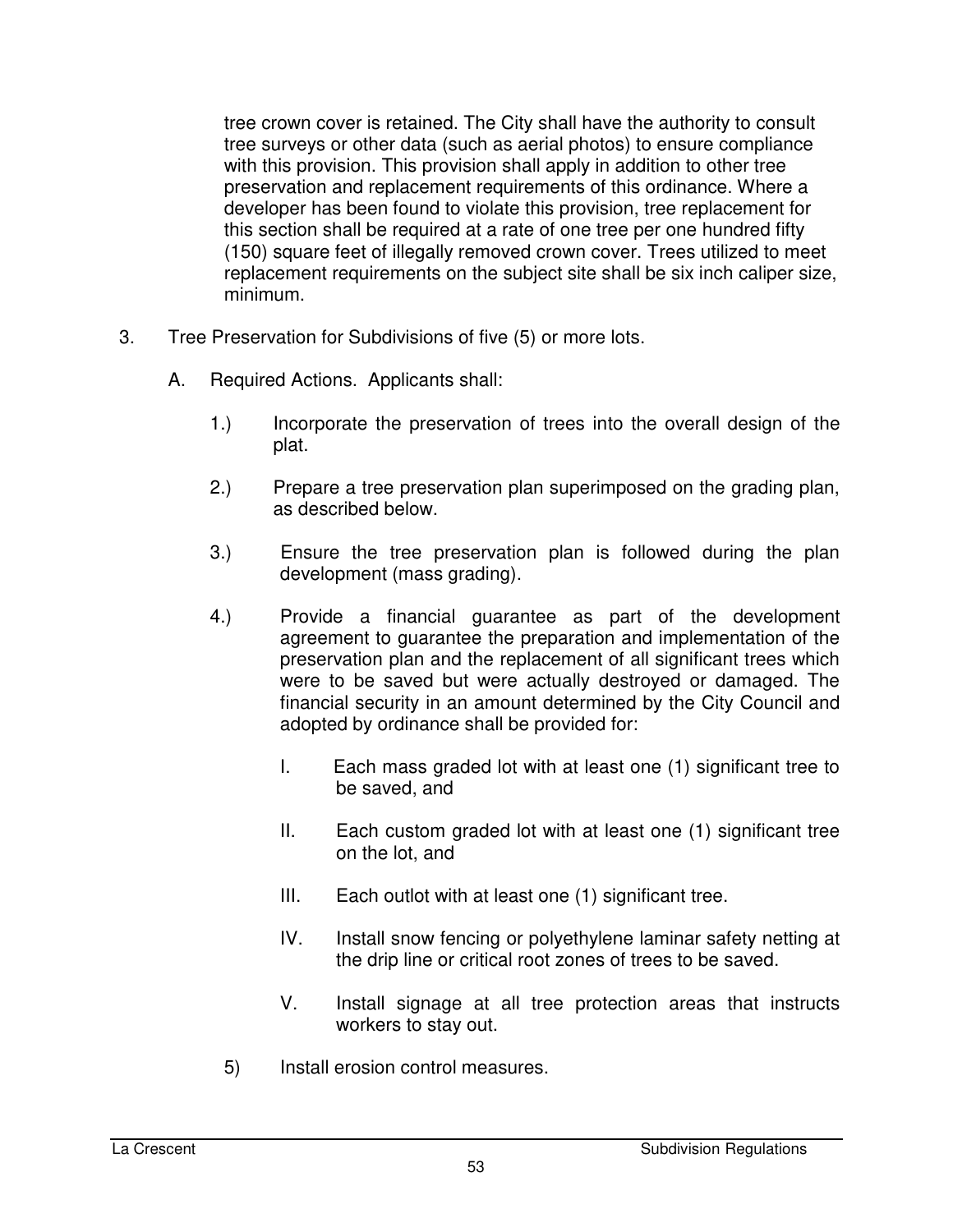- 6) Keep tree protection measures in place and in good condition until all grading and construction activity is terminated.
- 7) Prevent change in soil chemistry due to concrete wash out and leakage or spillage of toxic materials such as fuels or paints.
- B. Prohibited Actions
	- 1) No soil disturbance shall occur within the subdivision until the tree preservation plan is approved, financial securities have been submitted and development agreement approved, and tree protection measures are in place on site.
	- 2) Construction staging areas and areas for the storage of equipment and stockpiling of materials shall not be within tree protection areas.
	- 3) Fill shall not be placed against tree trunks, under the drip line, or in critical root zones of trees to be saved.
	- 4) Pruning of oak trees shall not take place from April 1st through July 15th. If wounding of oak trees occurs, a non-toxic tree wound dressing must be applied immediately. Excavators shall have a non-toxic tree wound dressing with them on the development site
- C. Tree Preservation Plan

The tree preservation plan shall be submitted by a forester or landscape architect or other approved professional retained by the applicant and shall consist of the following items:

- 1) Tree inventory that includes the size, species, tag numbers, and locations of all significant trees, specimen trees, and significant tree stands on the property being platted.
- 2) Identification of mass graded areas and proposed grades. Changes in grades should be well planned with the objective of preserving significant trees.
- 3) Identification of custom graded lots.
- 4) All significant trees proposed to be saved and significant trees proposed to be removed in soil disturbance areas.
- 5) The plan shall designate tree save zones for: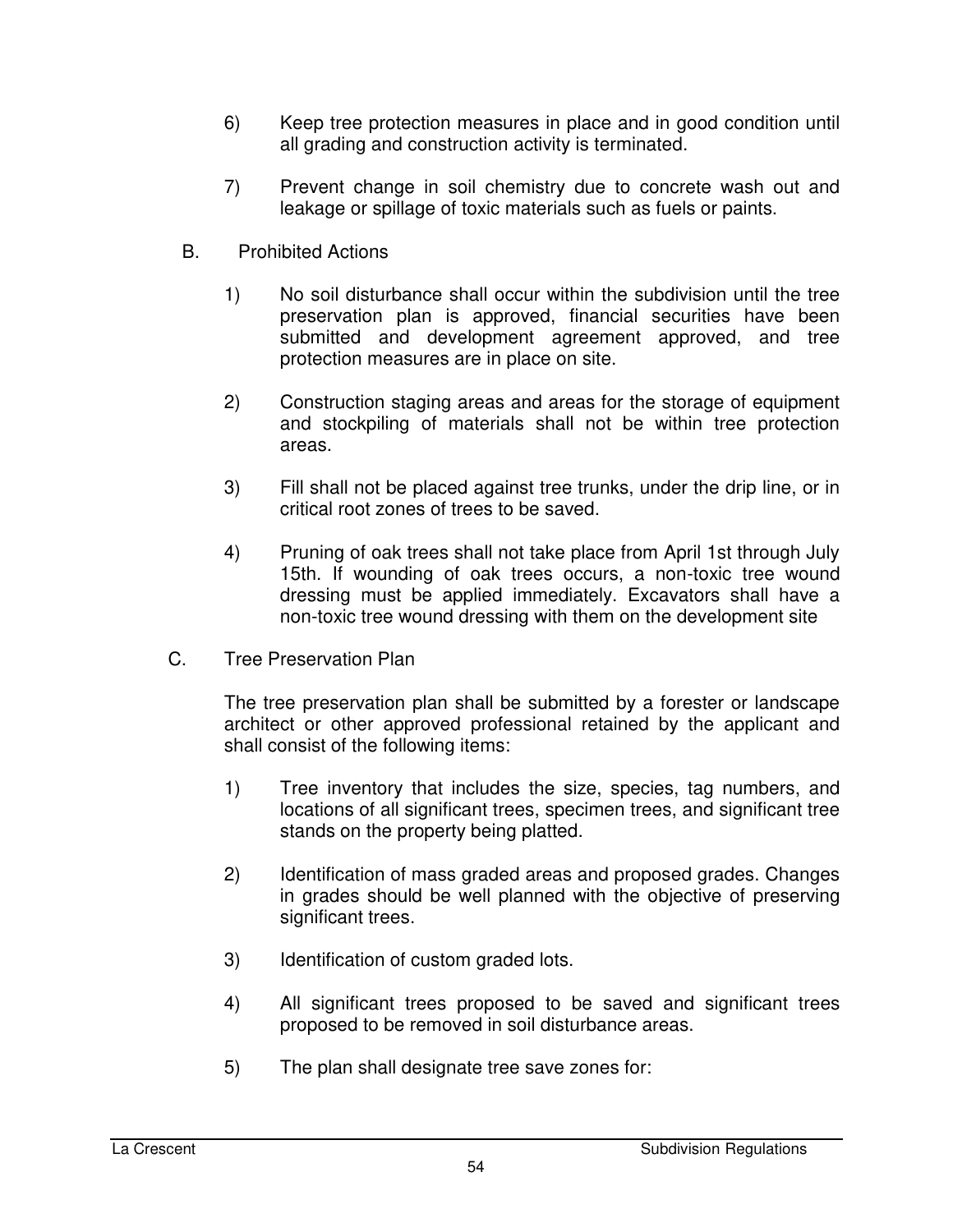- I. Areas not in soil disturbance areas or within 50 feet of such areas, and
- II. All specimen trees to be saved, and
- III. All significant tree stands to be saved.
- 6) Measures proposed to protect significant trees including, but not limited to:
	- I. Tree removal procedures including directional felling away from existing trees to be saved and trenching to separate root systems prior to bulldozing trees or stumps.
	- II. Installation of signage at all tree protection areas that instructs workers to stay out.
	- III. Installation of snow fencing or polyethylene laminar safety netting at the drip line or critical root zones of trees to be saved.
	- IV. Installation of erosion control measures.
	- V. Designation of a construction staging area along with a designated area for the storage of equipment and stockpiling of materials that is not within tree save zones.
	- VI. Construction access locations.
	- VII. Overlay of the subdivision utility plan on the tree preservation plan to strategically lay out utility locations and trenches in a manner that protects trees to be saved. Individual utility stubs to home sites shall be reviewed for compliance with tree preservation plans.
- D. Certification of Plan Implementation

After mass grading has been completed and streets and utilities installed, the subdivider's forester, landscape architect or other approved professional shall:

- 1) Certify in writing to the City the status of all trees indicated as trees to be saved in the approved plan.
- 2) Certify in writing to the City whether tree protection measures were installed.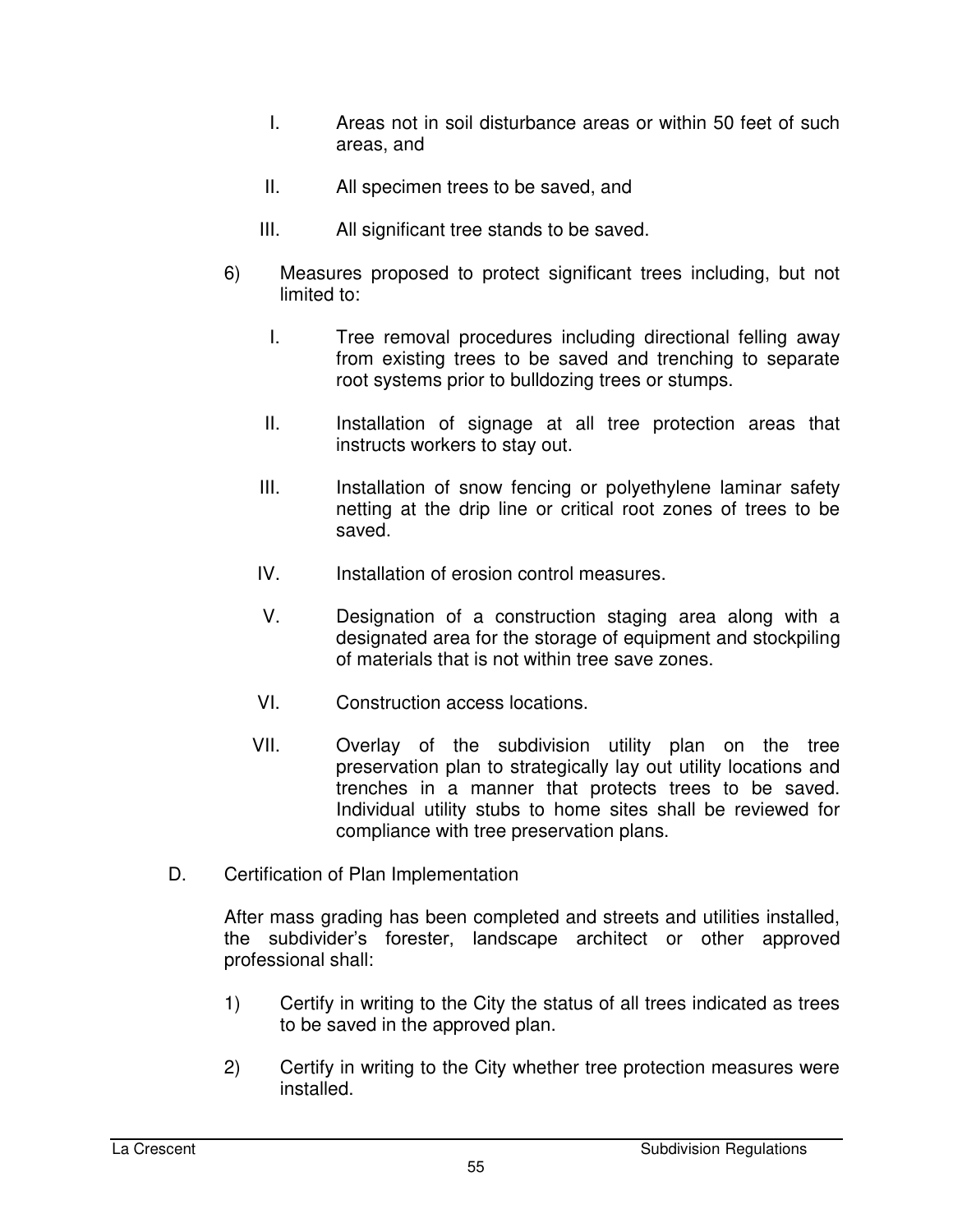- 3) Certify the status of any remove-designated trees that were saved.
- E. Damaged Trees

If a significant tree indicated to be saved on the tree preservation plan is destroyed or damaged, the applicant shall be replaced in accordance with the tree replacement requirements of Section 5.

F. Release of Financial Security.

The financial security will be released upon:

- 1) Certification in writing by the forester, landscape architect or other approved professional indicating that the tree protection measures were installed on mass graded lots and tree replacement is completed, if necessary. These must be confirmed by the City.
- 4. Custom Graded Lots / Home Builders Requirements
	- A. Required Actions. Home builders shall:
		- 1) Home builders shall furnish the following items for tree preservation at the time the building permit application is submitted for all lots with at least one (1) significant tree identified for preservation in a subdivision tree preservation plan.
			- I. A tree preservation plan with the elements described in Section 13.15.4.C. The individual lot tree preservation plan shall be certified by a forester, landscape architect or other approved professional and signed by the homebuilder or homeowner.
		- 2) Builders shall be liable for their subcontractors that destroy or damage significant trees that were indicated to be saved on the individual lot tree preservation plan.
		- 3) Tree protection measures shall remain in place until all grading and construction ability is terminated.
		- 4) Site grading for individual lots shall comply with the final grading plan of the plat and shall not result in the flooding of tree preservation areas.
	- B. Prohibited Actions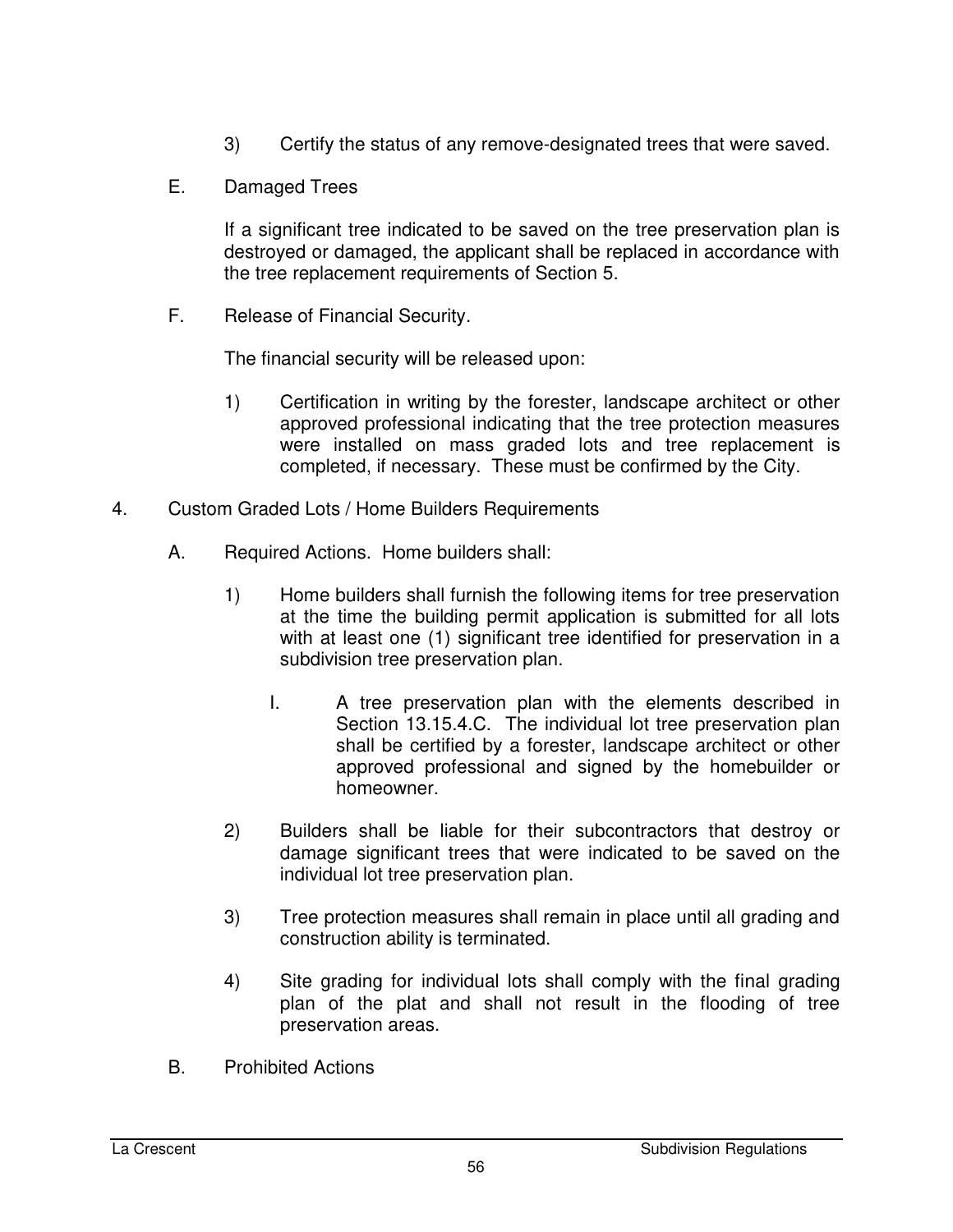- 1) No soil disturbance shall occur within the lot until the tree preservation plan is approved and tree protection measures are in place.
- 2) Pruning of oak trees shall not take place from April 15 through July 1. If wounding of oak trees occurs, a non-toxic tree wound dressing must be applied immediately. Excavators shall have a non-toxic tree wound dressing with them on the development site.
- 3) Builders, contractors, or others working on site shall not fill, stockpile materials, or store equipment or vehicles against the trunk of the tree, in the critical root zone, or under the drip line of a tree to be saved.
- C. Tree Preservation Plan
	- 1) On mass graded lots with at least one (1) significant tree to be saved, home builders are required to follow the tree preservation plan for the plat.
	- 2) For each custom graded lot with at least one (1) significant tree, the home builder shall submit an individual lot tree preservation plan along with the plot and erosion control plan. The plan shall be consistent with the original tree preservation plan for the plat. The homeowner and/or home builder, forester, landscape architect or other approved professional shall meet with City staff prior to the development of the individual lot tree preservation plan to determine the placement of the home where the fewest significant trees would be destroyed or damaged. The home builder shall be responsible for ensuring the tree preservation plan is followed during building construction.
	- 3) The tree preservation plan shall be prepared and incorporated on the building site plan for a building permit and shall include the following:
		- I. Size, species, and location of all significant trees, specimen trees, and significant tree stands including significant trees with drip lines or critical root zones extending over the lot line of an adjoining lot.
		- II. Identification of all significant trees proposed to be saved and significant trees proposed to be removed, including significant trees with drip lines or critical root zones extending over the lot line of an adjoining lot.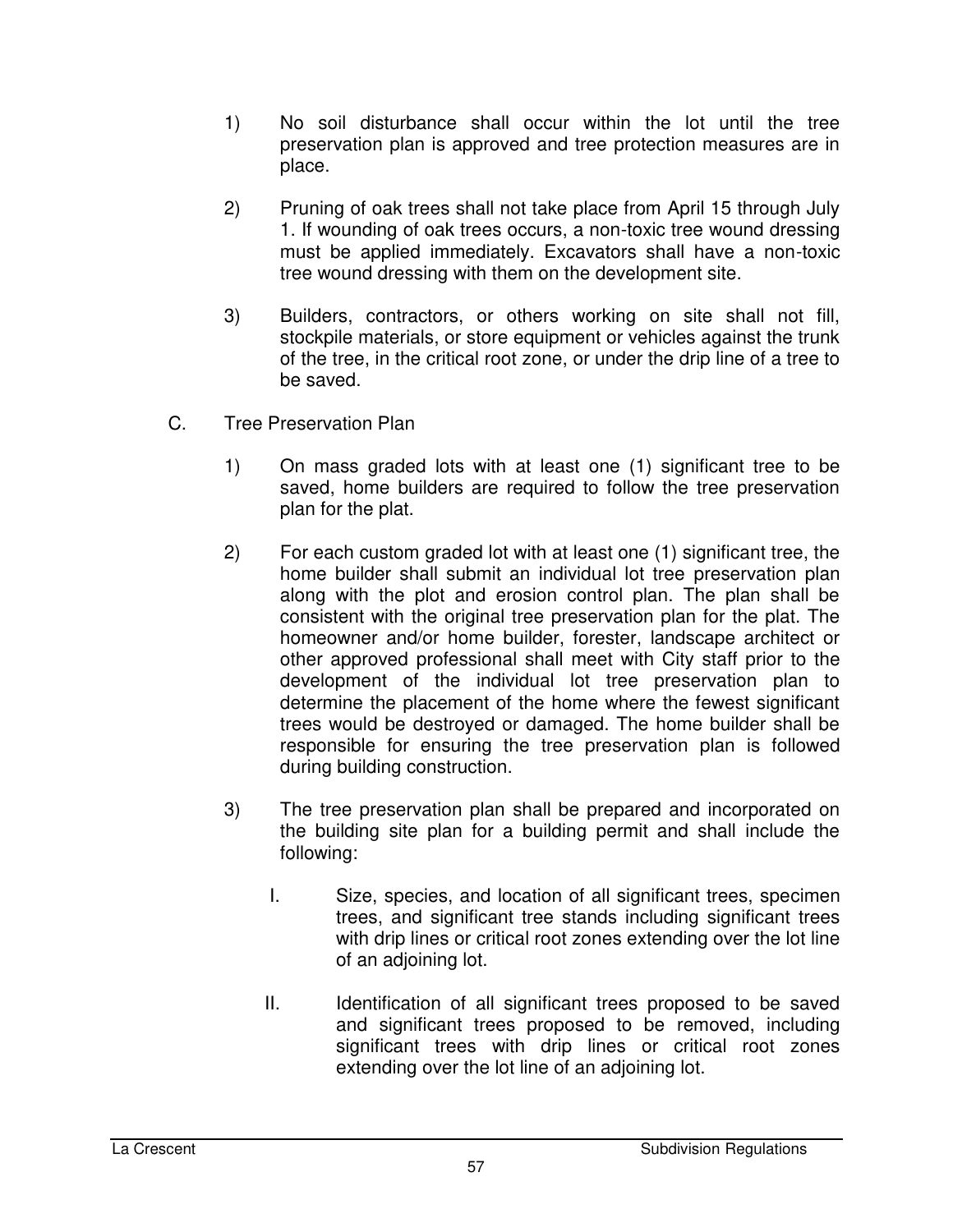- III. Location of snow fencing or polyethylene laminar safety netting placed at the drip line or critical root zones.
- IV. Installation of signage at all tree protection areas that instructs workers to stay out.
- V. Erosion control methods.
- VI. Measures proposed to protect significant trees including but not limited to:
	- a. Tree removal procedures including directional felling away from existing trees to be saved and trenching to separate root system prior to bulldozing trees or stumps.
	- b. Coordination of utility planning with tree preservation plan to strategically extend utility connections from the street to the house in a manner that protects trees intended to be saved.
	- c. Measures for preventing changes in soil chemistry due to concrete wash out and leakage or spillage of toxic materials such as fuels or paints.
- VI. Creation of a temporary access road when temporary site access through a significant tree stand or a critical root zone of a significant tree to be saved is necessary that meets the following standards:
	- a. The temporary access road shall be routed in a manner that is least disruptive to the significant tree stand per the approval of the Building and Zoning Official.
	- b. Temporary access roads shall not exceed twenty-five (25) feet in width and shall be delineated by snow fencing or safety fencing.
	- c. An eight (8) inch deep cover of wood chip mulch shall be placed over the temporary access road to cushion the critical root zones from compaction.
- D. The Building and Zoning Official shall monitor the tree protection measures at the time of routing inspections.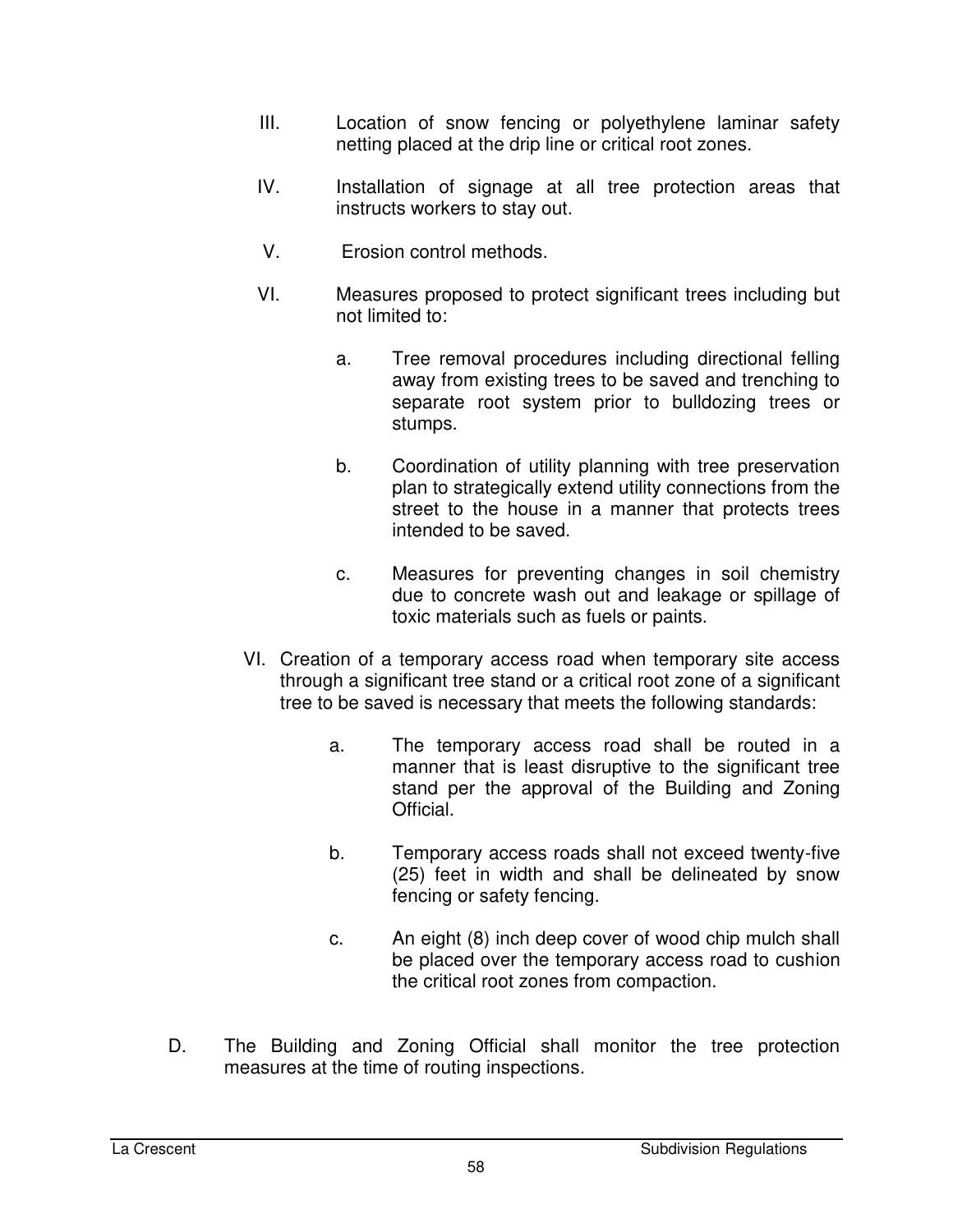- E. If tree replacement is required on the individual lot because the builder destroyed or damaged a tree which was to be saved, the forester, landscape architect or other approved professional in conjunction with the property owner shall determine where the replacement trees shall be installed. Tree replacement shall be consistent with Section 13.15.5 of this Ordinance.
- F. Prior to the issuance of a certificate of occupancy and release of any security, the forester, landscape architect or other approved professional shall certify to the City in writing the final disposition of saved trees on the lot and that all the tree protection measures identified on the tree preservation plan were installed from the start of construction to the end of construction and tree replacement is completed, if necessary.
- 5. Tree Replacement
	- A. Subdividers and/or home builders shall be required to replace significant trees which were indicated on the tree preservation plan to be saved but ultimately were destroyed or damaged. The subdivider and home builder shall be required to replace each significant tree destroyed or damaged with two  $(2)$  replacement trees.
	- B. Replacement trees shall consist of nursery stock and be no less than the following sizes:
		- 1) Deciduous Trees: No less than two and one-half (2.5) inches in diameter.
		- 2) Coniferous Trees: No less than six (6) feet high.
	- C. Replacement trees shall be species similar to the trees which were destroyed or damaged and can include those species shown following:
		- 1) Deciduous Trees: Maple, oak, linden, honeylocust, birch hackberry
		- 2) Coniferous Trees: Fir, red pine, white spruce, eastern red cedar, Black Hills spruce, white pine, Austrian pine, northern white cedar
	- D. Unacceptable Trees: The following trees are unacceptable because of structural instability, susceptibility to disease, or because they are invasive species.
		- 1) Deciduous: Silver maple, Siberian Elm, amur maple, black locust, Norway maple.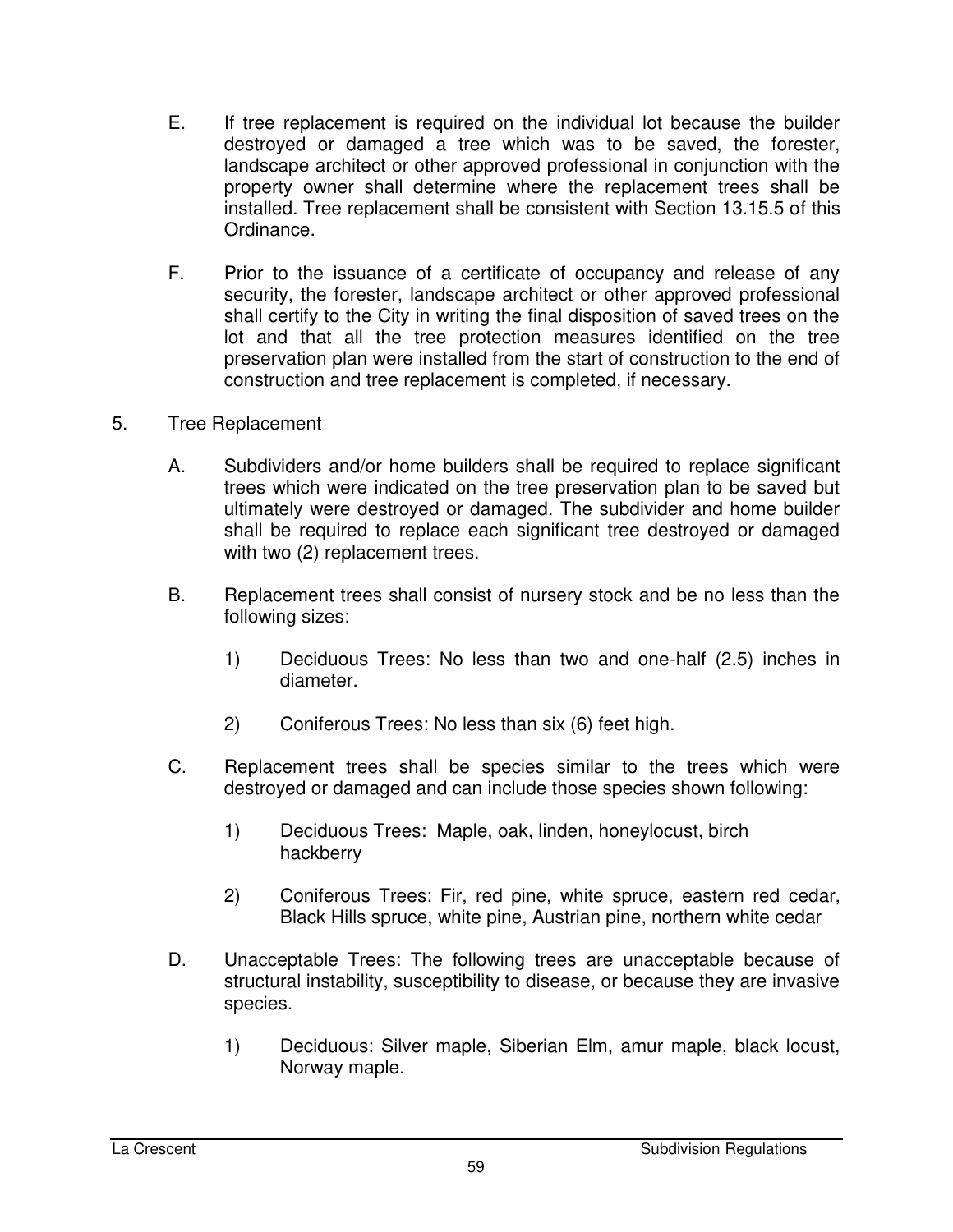- 2) Coniferous: Colorado spruce
- E. Replacement trees shall not be placed on easements or street rights-ofway. The Building and Zoning Official shall determine the locations of tree replacement for subdividers' tree plans.
- F. Any replacement tree which is not alive or healthy, as determined by the Building and Zoning Official, or which subsequently dies due to construction activity within one (1) year after the date of project closure, shall be removed by the applicant and replaced with a new healthy tree meeting the same minimum size requirements within eight (8) months of removal.
- 6. Review Process

The tree preservation plan shall be reviewed by City staff to assess the best possible layout to preserve significant trees and significant woodlands and to enhance the efforts to minimize damage to significant trees and significant woodlands. The applicant shall meet with the City prior to submittal of the subdivision application or prior to application for the grading permit, whichever is sooner, to determine the most feasible and practical placement of buildings, parking, driveways, streets, storage and other physical features, in order that the fewest significant trees and significant tree stands are destroyed or damaged. The subdivision tree preservation plan shall follow the preliminary plat/final plat review process. Individual lot tree preservation plans shall be processed with the building permit.

7. Removal of Diseased Trees Required

Prior to any grading, all diseased and hazardous trees on the subject property shall be removed from the property.

8. Compliance with Plan

The applicant shall implement the tree preservation plan prior to and during any construction. The tree protection measures of the plan shall remain in place until all grading and construction activity is terminated or until a request is made to and approved by the City. The City shall have the right to inspect the development and/or building site in order to determine compliance with the approved tree preservation plan. The City shall determine whether compliance with the tree preservation plan has been met.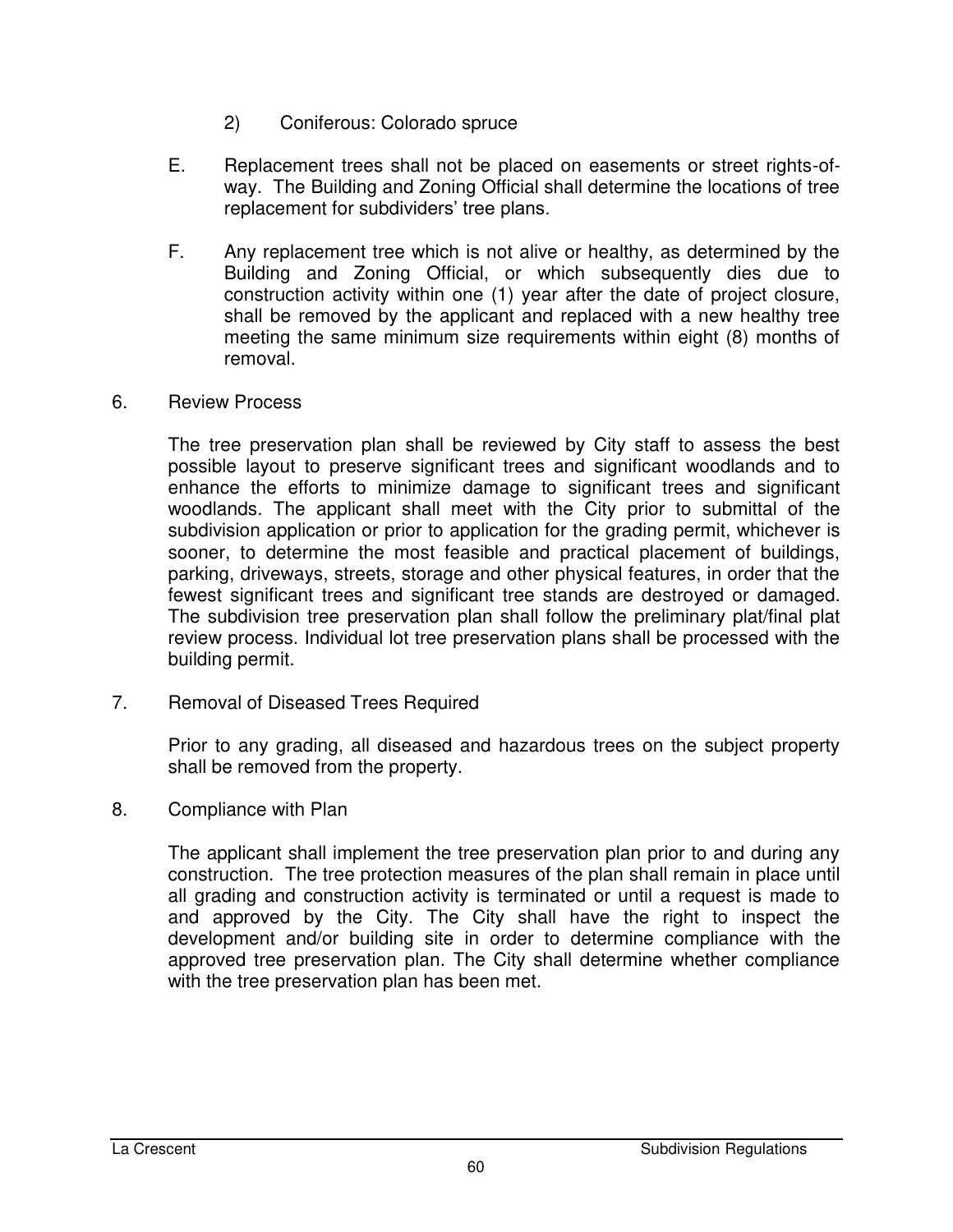#### **13.16 REQUIRED IMPROVEMENTS**

- 1. Public Installation of Improvements (generally under Minnesota Statutes 425 or other provisions.)
	- A. Assurance Prior to Approval Required. As a condition of approval of a final plat of land subdivision within the City of La Crescent, the subdivider shall give satisfactory assurance, as required by the City Council and the Development Agreement, of the installation of at least the following improvements at their own expense for completion within a period of time specified by the Planning Commission and City Council.
	- B. Standards for Improvements. Improvements shall be according to standards and specifications established by the City Council which shall be subject to approval of the City Engineer. Grades shall be subject to approval of the City Engineer.
	- C. Grading and Drainage. Grade all streets, alleys and walks to specified grades, and surface all streets and alleys. Lots must be rough graded with building pads in place. All disturbed soil shall be sodded, seeded, mulched, or stabilized by some other acceptable method to prevent erosion. Stabilization must be completed within seven (7) days on slopes steeper than three to one (3:1), within fourteen (14) days on slopes between ten to one (10:1) and three to one (3:1), and within twenty-one (21) days on slopes flatter than ten to one (10:1). A building pad is the area on a lot within which the principal building will be constructed.
	- D. Water and Sanitary Sewer Distribution Improvements
		- 1) Sanitary sewers shall be installed in accordance with the standards and specifications as required by the City Council and subject to the approval of the City Engineer.
		- 2) Water and water hydrants from City of La Crescent public utilities shall be installed in accordance with the standards and specifications as required by the Public Works Department and subject to the approval of the Public Works Director and review of the Fire Official.
		- 3) Required installation of water mains and sanitary sewers may be waived by the Planning Commission, City Council, and/or the City Engineer, with the approval of the City Council, when extension of the municipal water system would be impractical at such time, and where individual wells are utilized and where lot areas are adequate to afford on-site sewer disposal facilities.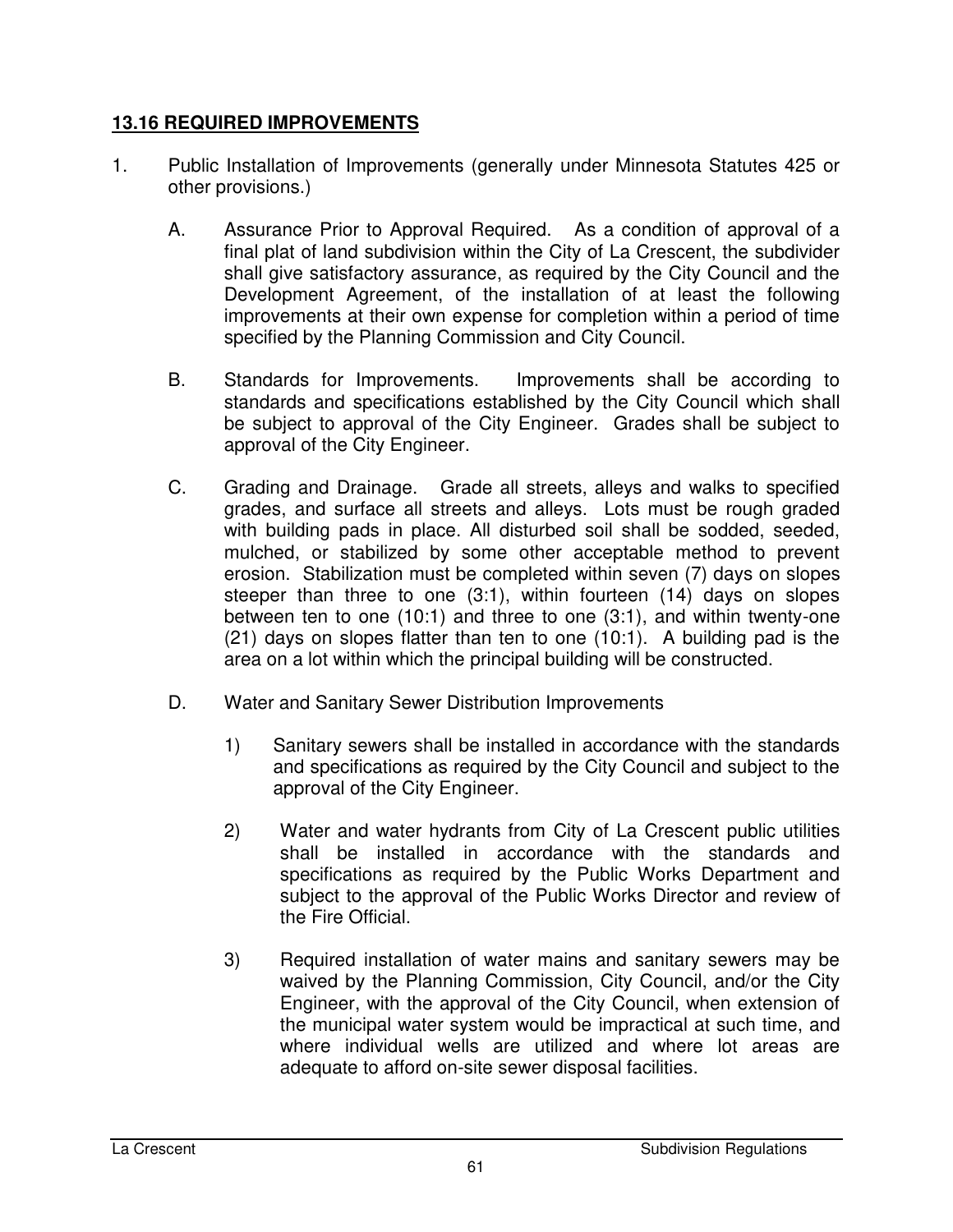- 4) Schedule. Where water mains, storm and sanitary sewers, or additional drainage facilities are to be installed, the City Engineer may approve a time of completion of certain street improvements after completion of certain of these installations.
- E. Public Utilities. Telephone, electric, cable TV. and/or gas service lines are to be place underground in accordance with the provisions of all applicable City ordinance. All necessary utility easements must be recorded prior to utility installation.
- F. Sidewalks and Trails. In those cases where the Planning Commission and City Council deems appropriate, concrete sidewalks of not less than five (5) feet in width or bituminous trail of not less than eight (8) feet in width shall be provided in accordance with 13.13.6 of this Ordinance. The Planning Commission and City Council may specifically determine that for pedestrian safety, topography, and/or limited right-of-way reasons that sidewalks are not required in the new subdivision.
- G. Street Improvements.
	- 1) The full width of the right-of-way shall be graded in accordance with the provisions for construction as outlined in Section 13.13.5 of this Ordinance, Design Standards.
	- 2) All streets shall be improved in accordance with the standards and specifications for street construction as required by the City Council.
	- 3) All streets to be surfaced shall be of an overall width in accordance with the standards and specifications for construction as approved by the City Council. The portion of the right-of-way outside the area surfaced shall be seeded or sodded by the developer. Temporary seeding of a seed mix approved by the City of La Crescent and mulch will be required on all disturbed areas over winter; by September 1st. Slopes that are three to one (3:1) or greater need wood fiber blankets.
	- 4) Trees and boulevard sodding shall be planted in conformance with the standards and specifications as required by the City Council.
	- 5) Where required, the concrete curb and gutter shall be constructed in accordance to the standards and specifications for street construction as set forth and approved by the City Council.
	- 6) Street signs of the design approved by the City Council shall be installed at each street intersection.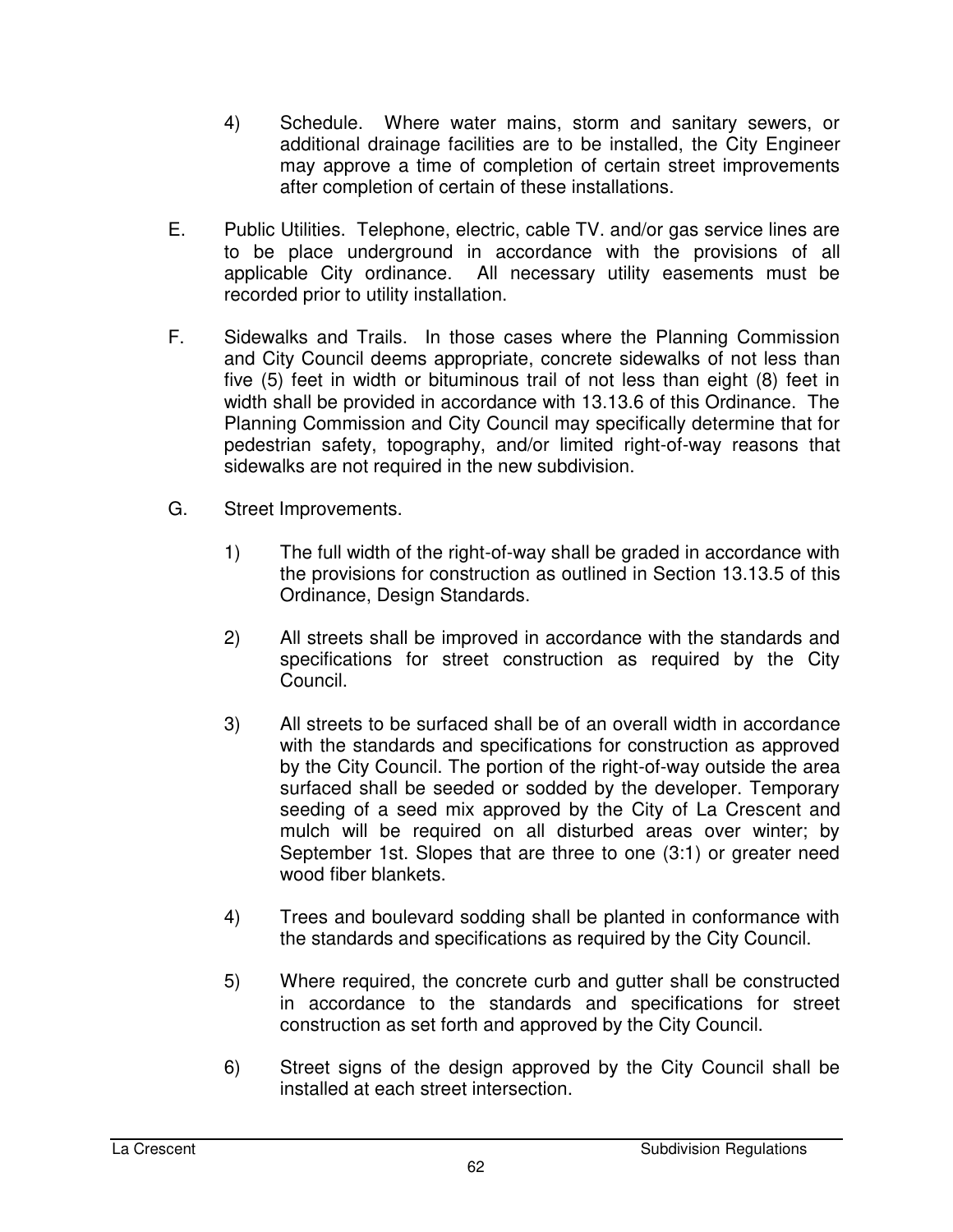- 7) Driveway approaches and sidewalks of standard design or pedestrian pathways as may be required by the City Council shall be installed.
- 8) Street lighting fixtures as may be required by the City Council shall be installed.
- 9) No street dedications will be accepted which require a crossing of a railroad unless sufficient land as determined by the City Council is dedicated to insure a safe sight distance.
- 10) The minimum requirement for street lighting facilities shall be one (1) eight thousand (8,000) lumen light, or equal, at each street intersection within or abutting the subdivision. At least one (1) street light shall be erected within blocks having a length of six hundred (600) feet or greater and no street light shall be located within two hundred fifty (250) feet of another street light except for white-way areas. Light standards and fixtures shall meet the standards established by the City.
- H. Monuments.
	- 1) Official monuments, as designated and adopted by the Houston County Surveyor's Office and approved by the Houston County District Court for use as judicial monuments, shall be set at each corner or angle on the outside boundary of the final plat or in accordance with a plan as approved by the City Engineer. The boundary line of the property to be included with the plat to be fully dimensioned; all angles of the boundary excepting the closing angle to be indicated; all monuments and surveyor's irons to be indicated, each angle point of the boundary perimeter to be so monumented.
	- 2) Proper survey monumentation shall be placed at each lot corner and points of curvature and tangency along street rights-of-way. All Federal, State, County, or other official benchmarks, monuments, or triangular stations or in adjacent to the property shall be preserved in precise position and shall be recorded on the plat. All lot and block dimensions shall be shown on the plat and all necessary angles pertaining to the lots and blocks, as an aid to future surveys, shall be shown on the plat. No ditto marks will be permitted in indicating dimensions.
	- 3) To insure that all irons and monuments are correctly in place following the final grading of a plat, a second monumentation shall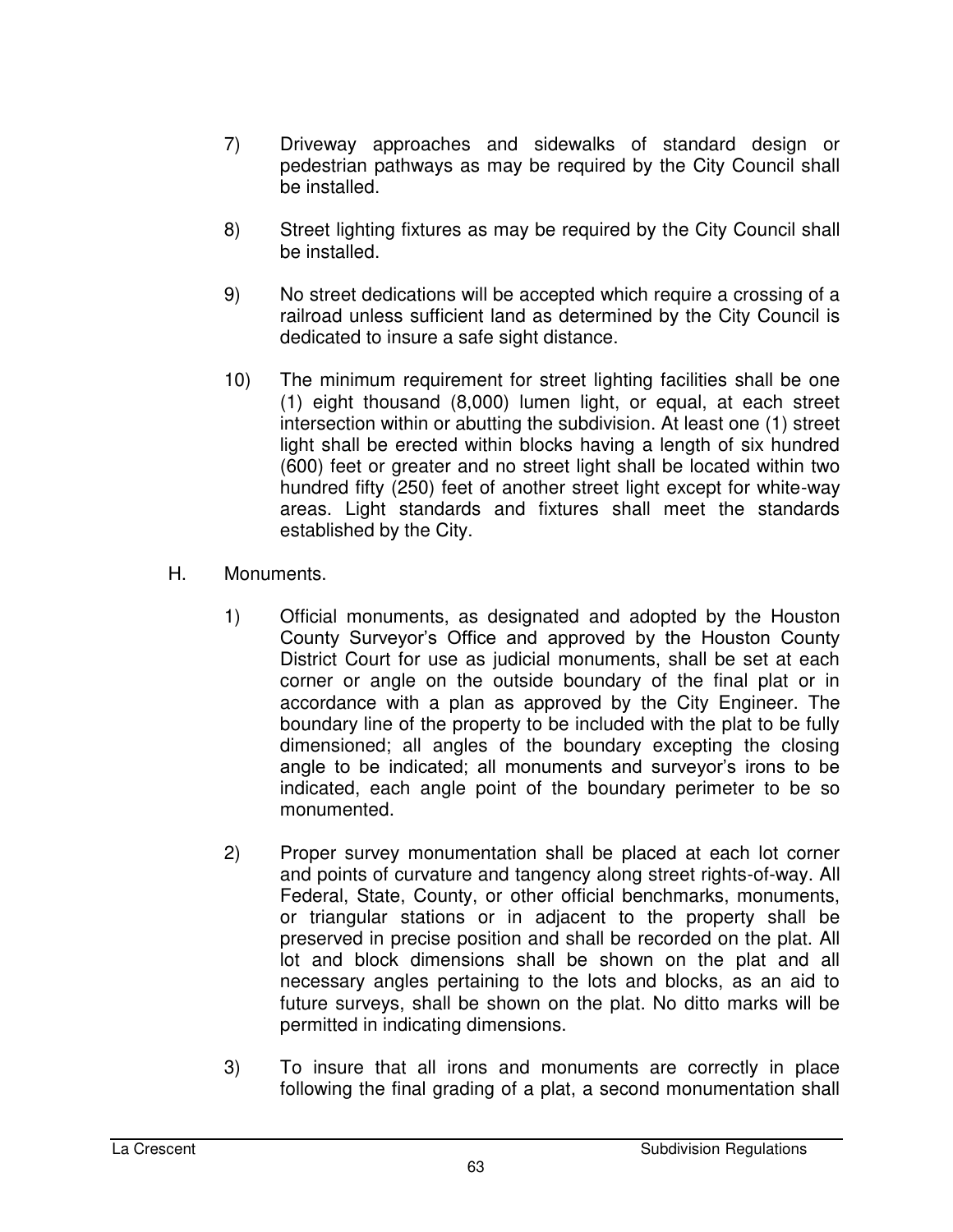be in the form of a surveyor's certificate and this requirement shall additionally be a condition of certificate of occupancy as provided for in the City Zoning Ordinance, as may be amended.

- 4) All lot corners and survey control monuments shall be set and in place at the time the plat is recorded. An exception to this requirement may be granted for up to one (1) year by the City Council, provided such approval is made part of the development contract and a financial guarantee in a form determined by the City Attorney is provided.
- 2. Private Installation of Improvements (Improvements financed by the developer.)
	- A. Landscaping.
		- 1) The developer shall post financial security, as listed in the development agreement and required by the City Council, for the installation of at least (2) trees; one (1) within the front yard of each lot and one (1) in the boulevard. The tree shall have no less than a two (2) inch diameter measure at breast height. Preferred tree species are identified in Section 13.13.5 of this Ordinance. Such tree(s) shall be installed within one (1) year of building permit approval for individual lots and guaranteed for one (1) year after installation.
		- 2) The developer shall provide a detailed landscape plan for each required buffer yards. Buffer yard landscaping shall meet the design standards of Section 12.18, Subd. 3 of the La Crescent Zoning Ordinance. Buffer yard landscaping shall be installed within one (1) year of final plat approval and guaranteed for one (1) year after installation.
		- 3) The developer shall submit a detailed landscape plan illustrating wetland restoration in conjunction with wetland mitigation plans. All wetland landscaping shall be installed within one (1) year of final plat approval and guaranteed for one (1) year after installation.
	- B. Tree Preservation

The applicants shall fulfill their obligations to implement the City approved tree preservation plan.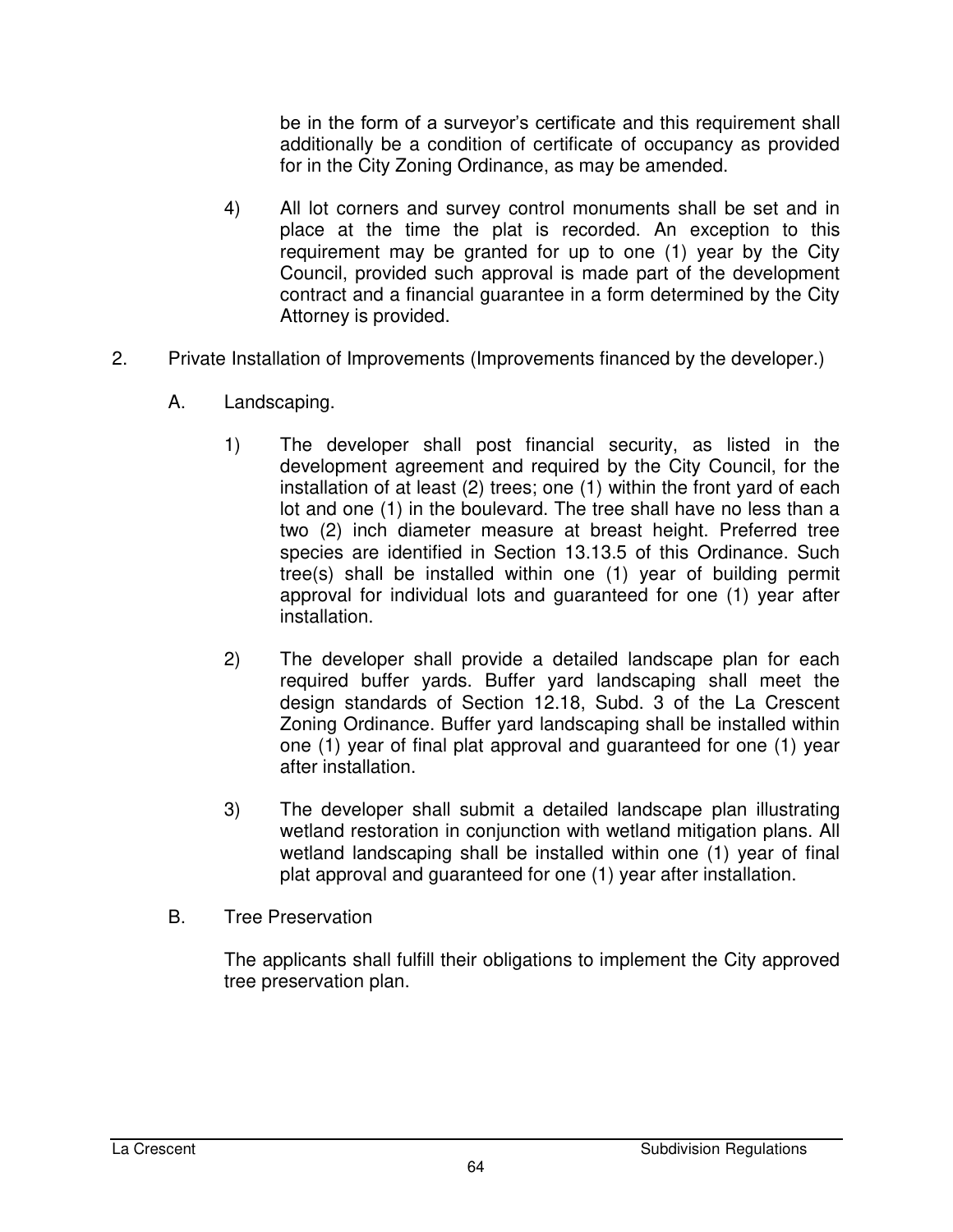## **13.17 COST OF IMPROVEMENTS**

A subdivider shall finance the cost of improvements, whether such improvements are to be privately or publicly installed. The City shall determine which of these options is to be used. Any proposal for public installation shall be made prior to application for Preliminary plat.

- 1. Private Installation
	- A. Prior to the installation of any required improvements by the applicant and prior to approval of the final plat, the applicant shall enter into a development agreement in writing with the City requiring the applicant/developer to furnish and construct said improvements at their sole cost and in accordance with approved plans and specifications and usual agreement conditions. This shall include provisions for inspection of the construction of the public improvements by the City Engineer and other City staff.
	- B. The development agreement shall require the applicant to post a financial security consisting of an escrow deposit, irrevocable letter of credit, or a certified check with the City, guaranteeing performance in accordance with the terms of the development agreement. The type and conditions of the financial security must be reviewed and approved by the City Attorney. The amount of the security is to be based on the project's estimate of the total cost of the improvements to be furnished under the agreement, including but not limited to, sanitary sewer, water main, on-site storm sewer, streets, grading, drainage, wetland mitigation, erosion control, street and traffic signs, street lights, sidewalks, trails, monumentation, engineering, surveying, planning, City administration and legal costs. The project costs must be reviewed by City staff. The security amount shall equal one hundred fifteen (115) percent of the project estimate.
	- C. If evidence is presented that the described work and improvements have been paid for, the amount of the deposit or bond may be reduced in a sum equal to the estimated cost of the improvements so completed prior to the acceptance of the plat.
	- D. The schedule for completion of the work described in the final plat and the development agreement shall be determined by the City Council, upon recommendation of the engineer after consultation with the applicant. It shall be reasonable with relation to the work to be done, the seasons of the year, and proper coordination with construction activities in the plat and subdivision.
	- E. Improvements shall be constructed only in platted real estate.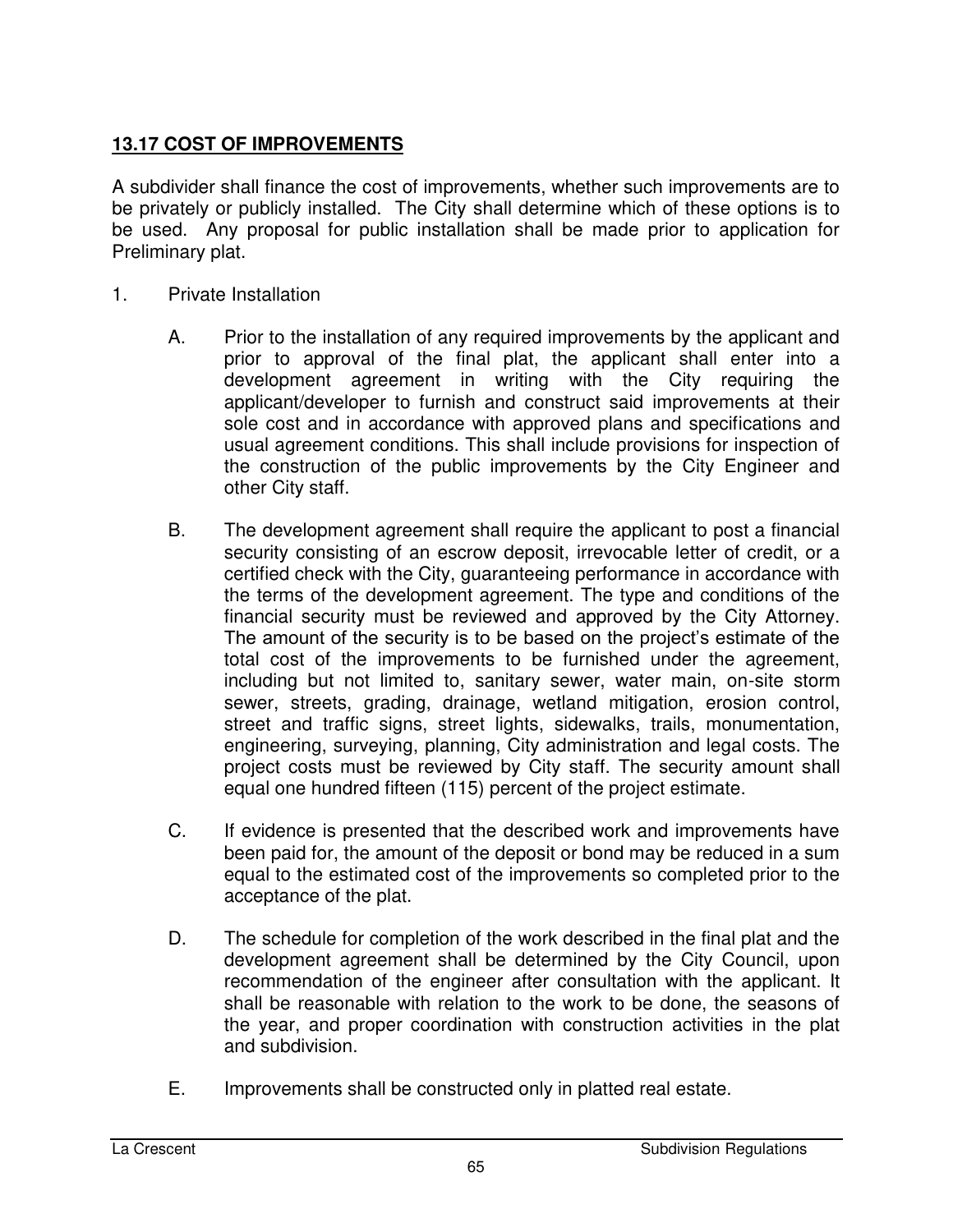- F. No applicant/developer shall be permitted to start work on any subdivision improvements without entering into a development agreement and posting a City approved financial security.
- 2. City Installation
	- A. Any person desiring to have utility and street improvements installed may request the City to install them, if such request is accompanied by a petition of one hundred (100) percent of the land owners and a waiver of assessment appeal, subject to the following conditions and to the approval and authorization thereof by the City Council and as authorized by State law.
	- B. If so approved by the City Council, the person requesting the installation of said utility and street improvements shall supply a security approved by the City running to the City guaranteeing payment for the installation of the improvements in an amount based on the City Engineer's estimate of the total cost of the improvements to be installed and to agree in writing that between the time of such petition and the time of the certificates of the special assessments to the County Auditor, there will be no transfer of ownership of any part of the property being platted without first depositing with the City an amount sufficient to cover the estimated portion of such assessment applicable to the lot or parcel of land being transferred. The security amount shall equal five (5) years special assessments held until fifty (50) percent of the project special assessments have been paid. At such time, the City may reduce the amount of security required of the developer in amounts equivalent to subsequent assessments for which payment has been made.
	- C. Improvements shall be constructed only in platted real estate.
	- D. No applicant/developer shall be permitted to start work on any subdivision improvements without entering into a development agreement and posting a City approved financial security.

# **13.18 DEVELOPMENT AGREEMENT**

Prior to installation of any required improvements and prior to approval of the final plat, the developer shall enter into a development agreement in writing with the City requiring the developer to furnish and construct said improvements in accordance with plans and specifications and usual agreement conditions and/or pay appropriate costs for improvements or other costs associated with the plat. Plans shall include the final approved Preliminary Plat, all associated Grading, Drainage, Utility, Tree Preservation,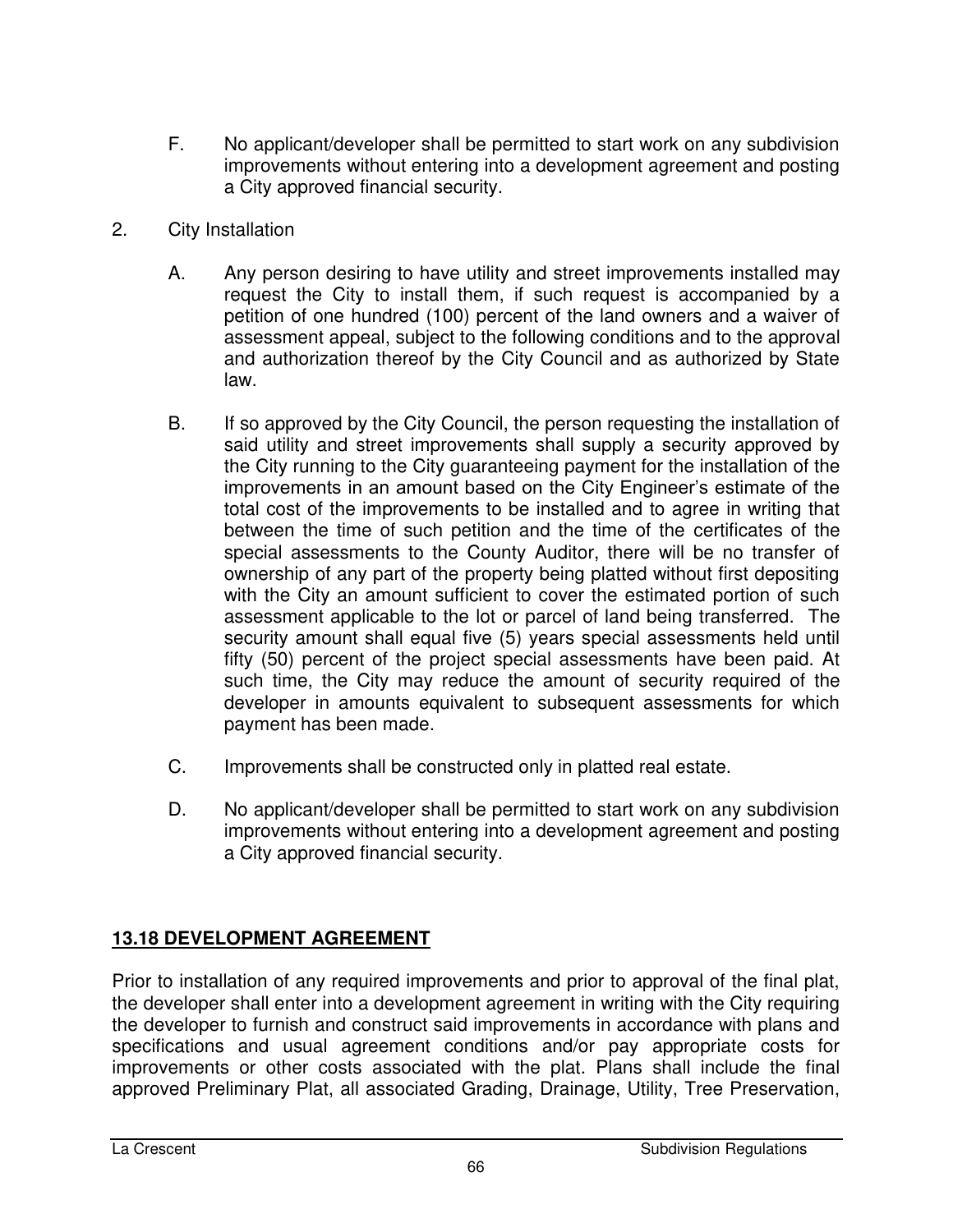and other plans incorporated into the City's approval. Further, the agreement shall provide for the development of any restrictions, covenants, easements, signage, park or open space requirements, or other conditions of the approved preliminary plat and provide for the proper execution, recording or other action required. In addition, the development agreement shall include such other terms and conditions as required by the City. Approval of the development agreement shall be by City Council resolution.

- 1. The signed development agreement shall be recorded with the final plat and shall be binding upon the developer, his or their heirs, personal representative, and assigns stipulating:
	- A. All improvements called for in the plat, or in any supplementary agreements, to be complete within the time specified by the City.
	- B. Unless approved by the City Council, no private construction shall be conducted on any lots in the plat or filing of applications for building permits for said construction on said lots, until all improvements required under the City regulations for the proposed subdivision have been made or arranged in a manner provided for in this section.
- 2. The development agreement shall include provisions for construction work inspection by the City and assurance that the developer will conform with current testing requirements and quality control procedures of the City of La Crescent The developer shall provide documentation from a qualified testing laboratory and/or registered professional engineer that all improvements have been constructed in accordance with the requirements of the approved plans and specifications.
- 3. The development agreement shall require the developer to provide a financial security to ensure payment of fees related to the subdivision and completion of all improvements as provided in Section 13.17 of this Ordinance.
- 4. A time schedule for completion of the work shall be determined by the City upon recommendation of the City Engineer after consultation with the developer and shall be reasonable in relation to the work to be done, the seasons of the year, and proper coordination with construction activity in the subdivision.
- 5. The development agreement shall include action remedies in the event of default including:
	- A. The City may complete the improvements by contract or force and obtain reimbursement of its costs from the posted security deposit.
	- B. The City reserves the right to withhold building permits for violation of any terms of the development agreement.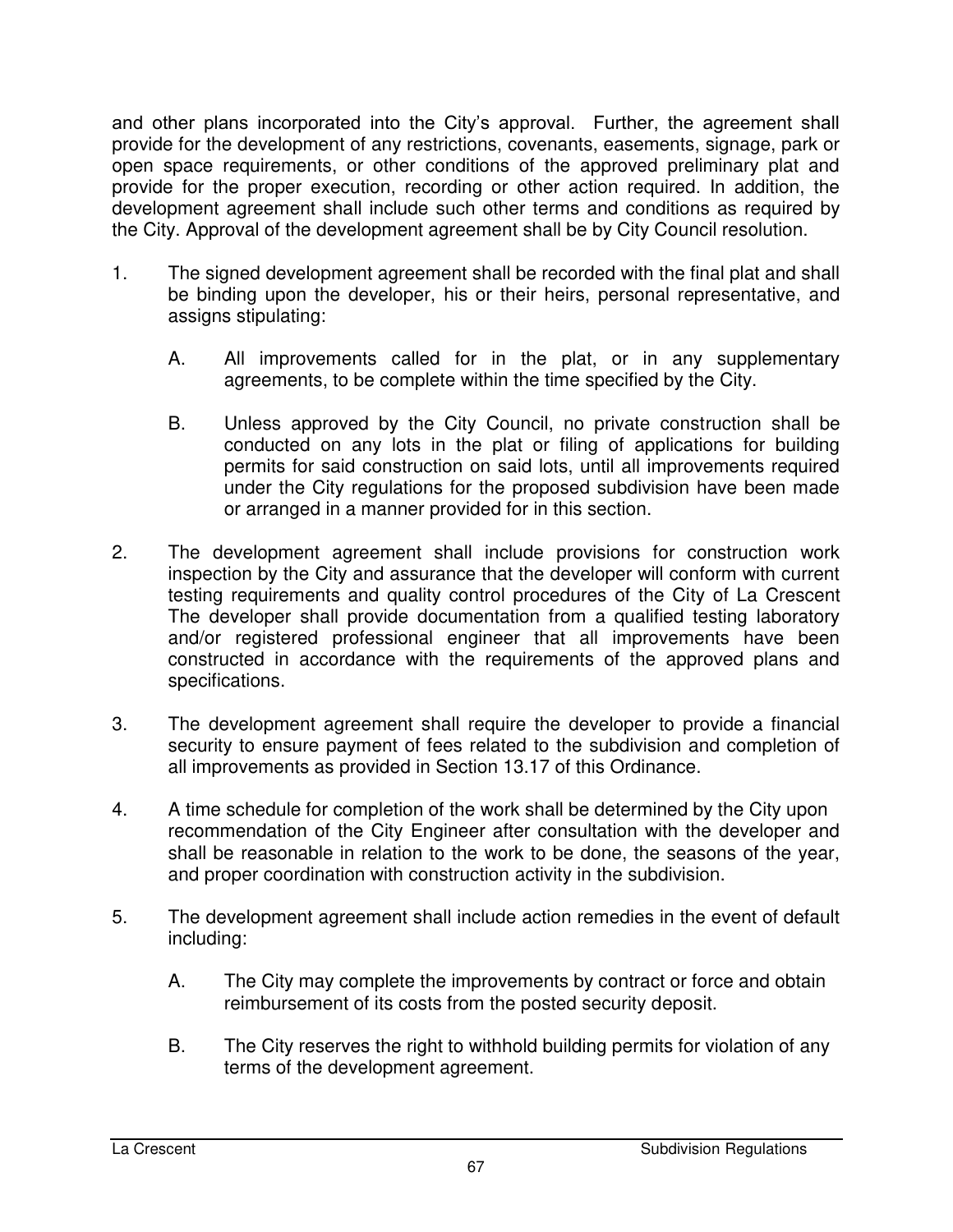## **13.19 CONSTRUCTION PLANS**

Construction plans for the required improvements shall conform in all respects with all applicable ordinances and standards of the City. Construction documents shall be prepared, at the expense of the developer, by a licensed professional who is registered in the State of Minnesota, and said plans shall contain his certification. Such plans, together with the quantities of construction items, shall be submitted to the City Engineer for his approval and for his estimate of the total cost of the required improvements. Upon approval, they shall become a part of the development agreement. A minimum of five (5) copies of the construction plans shall be furnished to the City for City Engineer review and approval. Additional copies may be required by the City.

### **13.20 MAINTENANCE OF IMPROVEMENTS**

The developer shall be required to maintain all improvements in the subdivision or on the individual subdivided lots and provide for snow removal and maintenance of streets, if required, until acceptance of said improvements by the City Council in coordination with the development agreement.

# **13.21 VIOLATIONS – WITHHOLDING BUILDING PERMITS**

The violation of any provision of this Ordinance or the violation of the conditions or provisions of any permit issued pursuant to this Ordinance shall be a misdemeanor, and upon conviction thereof, the violator shall be subject to fine or imprisonment or both, as set forth in Minnesota Statutes plus, in either case, the cost of prosecution.

- 1. If Parcel Does Not Meet Zoning Regulations, Etc. Regardless of approval of a subdivision plat as provided herein, no building permit shall be issued for a building within the City of La Crescent on a lot or parcel inadequate with respect to zoning, or other applicable regulations, or inadequate in any other respect. No permit shall be for a building or use on a lot or parcel of land subject to flood or storm water overflow, without adequate provision for drainage and protection against flooding.
- 2. Sewer and Water Facilities Required. No permit shall be issued for a building permit not served by sanitary sewer and City water unless the application, therefore is accompanied by plans or proposals for water supply and for waste and sewage disposal approved by the City Engineer or a qualified sanitarian as being sanitary and in accordance with acceptable standards and specifications for such installations.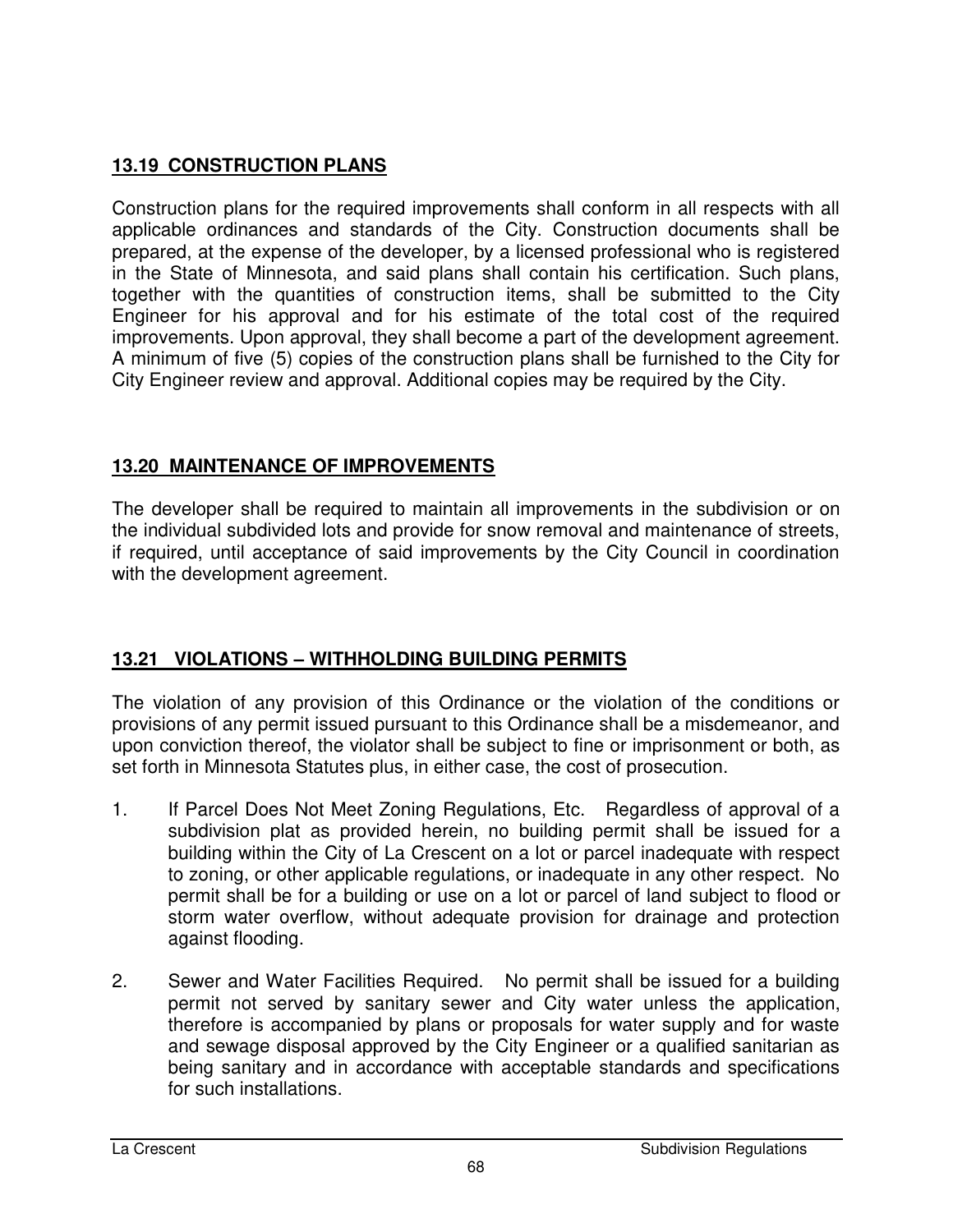- 3. Sale of Lots from Unrecorded Plats. It shall be misdemeanor to sell, trade, or otherwise convey any lot or parcel of land as a part of, or in conformity with any plan, plat or replat of any subdivision or area located within the jurisdiction of this Ordinance, unless said plan, plat or replat shall have first been recorded in the Office of the Recorder of Houston County.
- 4. Receiving or Recording Unapproved Plats. It shall be unlawful for a private individual to receive or record in any public office any plans, plats of land laid out in building lots and streets, alleys or other portions of the same intended to be dedicated to public or private use, or for the use of purchasers or owners of lots fronting on or adjacent thereto, and located within the jurisdiction of this Ordinance, unless the same shall bear thereon, be endorsement or otherwise, the approval of the City Council.
- 5. Misrepresentations. It shall be a misdemeanor for any person owning an addition or subdivision of land within the City to represent that any improvement upon any of the streets, alleys or avenues of said addition or subdivision or any sewer in said addition or subdivision has been constructed according to the plans and specifications approved by the City Council, or has been supervised or inspected by the City, when such improvements have not been so constructed, supervised or inspected.

#### **13.22 PENALTY**

Violations of the provisions hereof shall be misdemeanors and upon conviction, punishable according to the laws of the State of Minnesota. These regulations are likewise enforceable by civil action, at law or in equity.

### **13.23 APPLICATION TO CITY PERSONNEL**

The failure of any officer or employee of the City to perform any official duty imposed by this Ordinance shall not subject the officer or employee to a penalty imposed for violation unless a penalty is specifically provided for such failure.

### **13.24 INJUNCTION**

In the event of a violation or the threatened violation of any provision of this Ordinance, or any provision or condition of an approval issued pursuant to this Ordinance, the City,